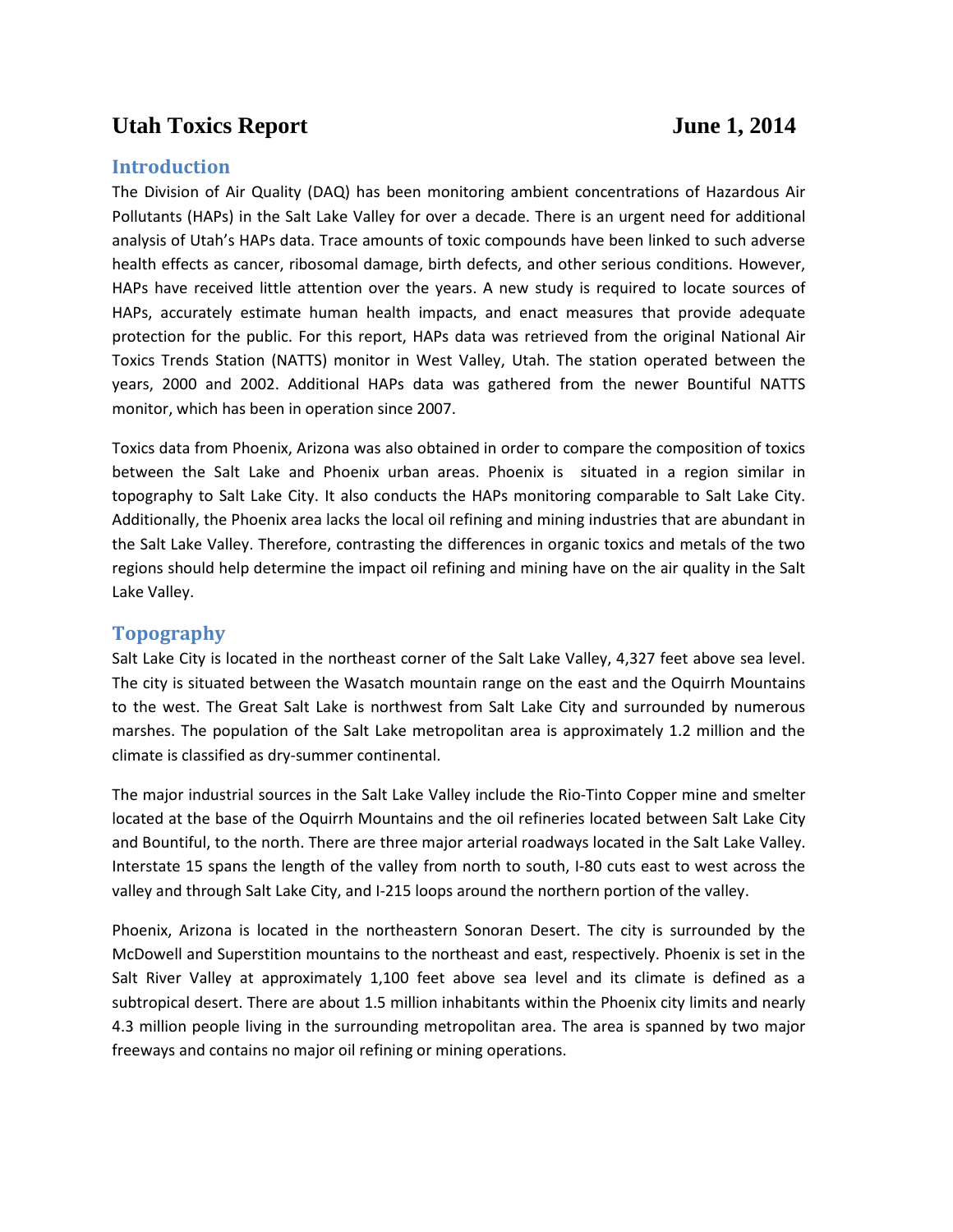# **Analysis Method**

Toxics data were collected from two Utah locations: West Valley (2000-2002), and Bountiful (2007- 2012). A third set of data was collected from Phoenix, Arizona (2007-2012). Each of the three datasets contained 69 different HAPs, including ten metals.

HAPs from the West Valley station were collected according to EPA Method TO-15, using specially prepared steel canisters to collect the volatile organic compound (VOC) component of the the HAPs. The metals portion of the HAPs was gathered using a total suspended particles (TSP) sampler. The site was discontinued on December  $31<sup>st</sup>$ , 2002 and relocated to a mainly residential area in Bountiful, Utah. Upon relocation, samplers were added for Polycyclic Hydrocarbons, Chromium(VI) (TSP method), and aldehydes. Metal sampling shifted from the TSP method to the PM<sub>10</sub> fraction of ambient particulate matter. A Photochemical Assessment Monitoring Station (PAMS) was also added to the station.

Phoenix data was gathered at Arizona's JLG Supersite, located in a residential area, four miles north of downtown. HAPs sampling and analysis methods conducted at JLG were identical to those employed at the two Utah locations. The Bountiful and Phoenix sites are both located within 1.5 km of a major freeway.

# **Reference Concentrations**

To better assess public exposure to HAPs in the Salt Lake Valley, two reference concentrations (screening levels) were used in this report. Both levels relate to the concentrations at which particular health effects are manifest from a lifetime exposure to each individual HAP.

# **One-in-One-Million Cancer Risk Threshold**

The one-in-one-million cancer risk threshold is the minimum pollutant concentration at which person would have a one-in-one-million chance of developing cancer.<sup>1</sup> Because sufficient human carcinogenicity data for most HAPs is extremely scarce, most one-in-one-million cancer risk thresholds were developed using values extrapolated from animal studies. The method used to approximate human exposure limits from such studies applies the most conservative method in calculating human exposure levels. Thus, the actual risk to human health is not likely going to exceed the upper-bound estimates of human exposure levels used as the screening levels in this report.

The figures presented in this report display the one-in-one-million cancer risk threshold as a blue dashed line in the relevant graphs. The absence of a blue dashed line signifies that either, the HAP in question has no known carcinogenic effects or that there is insufficient data to determine a one-in-one-million cancer risk threshold.

# **Non-Cancer Effect Chronic Exposure Threshold**

 $\overline{\phantom{a}}$ 

The values for the chronic exposure thresholds used in this report were based on the Reference Concentration (RfC) derived by the EPA. The RfC represents the concentrations at which a

 $^1$  U.S. EPA. Guidelines for Carcinogen Risk Assessment, EPA/630/P-03/001F, March 2005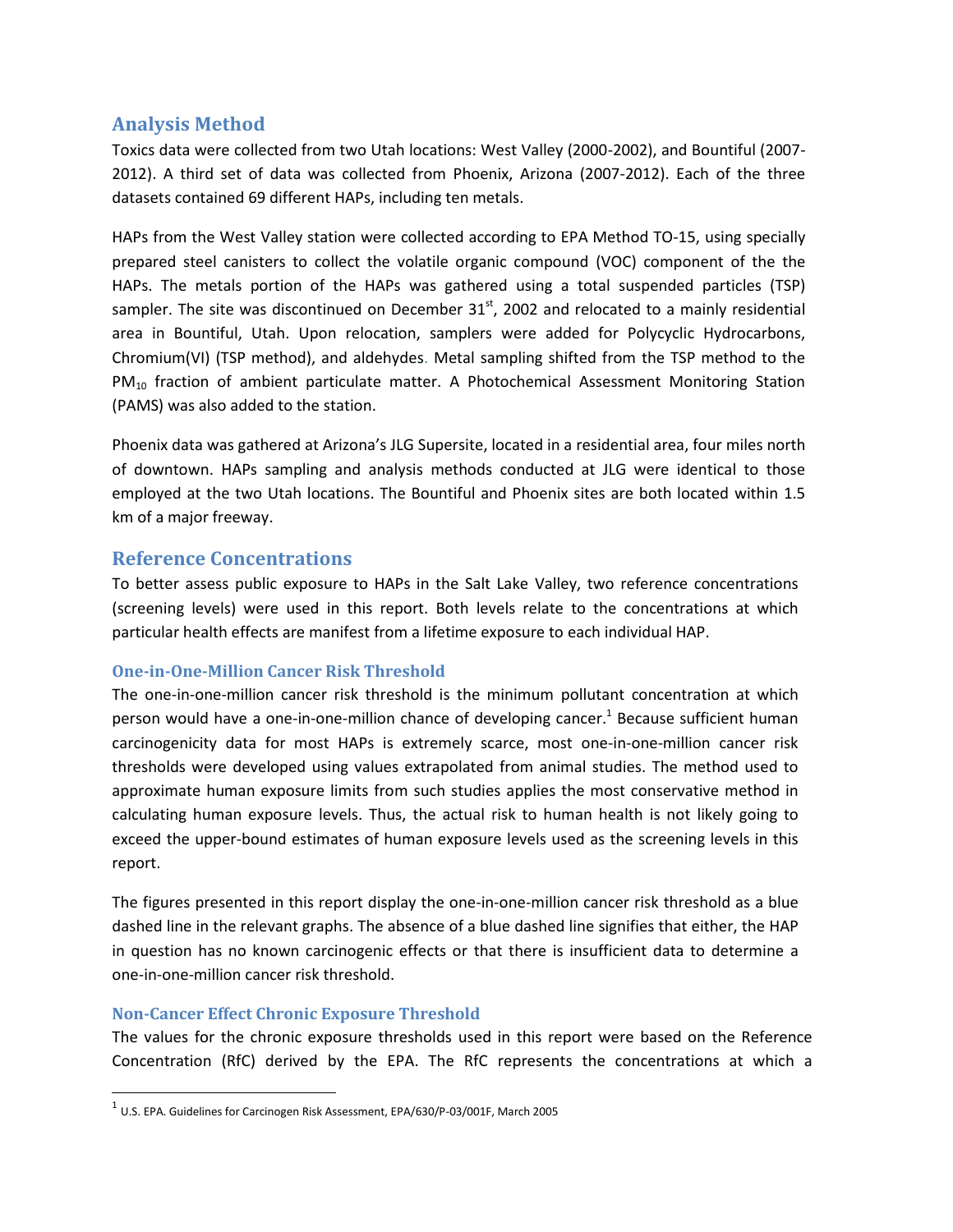"continuous exposure to the human population (including sensitive sub populations)… is likely to be without an appreciable risk of deleterious effects during a lifetime".<sup>2</sup> These values are usually derived for effects other than cancer and their uncertainties are usually within one order of magnitude. For this report, the reference concentrations derived for inhalation exposure were used.<sup>3</sup> Although reference concentrations are generally reported in milligrams per cubic meter (mg/m<sup>3</sup>), threshold units were converted to ppb for gases and micrograms per cubic meter ( $\mu$ g/m<sup>3</sup>) for aerosols. These conversions were done to conform to industry standards for reporting gaseous and PM monitoring data.

To accommodate the possibly compounding health effects from the interaction of various pollutants, RfC values were multiplied by 0.1 to construct even stricter thresholds. In other words, chronic exposure levels stated in this report are one-tenth of the RfCs established by the EPA.

The chronic exposure threshold is represented by a solid red line in figures throughout this report. In cases where the solid red line is absent, it is because the scale of the figure is too small to visually accommodate both, the data and threshold level.

# **Results**

# **Organics**

 $\overline{\phantom{a}}$ 

Most of the monitored organic compounds were measured at or below the limit of detection. The HAPs that had over 5% of their measurements above one of the two risk thresholds were considered significant contributors to the local environment. In the years between 2000 and 2002 at the West Valley site, nine organic HAPs were frequently detected at exceeding the 5% threshold. Appendix 1 contains boxplots summarizing the organic HAPs observed at the Bountiful and West Valley sites.

Table 1, below, shows the percentage of all collected measurements that were above the one-in-onemillion cancer risk threshold or chronic exposure levels.

 $^2$  U.S. EPA. Methods for Derivation of Inhalation Reference Concentrations (RfCs) and Application of Inhalation Dosimetry. U.S. Environmental Protection Agency, Office of Research and Development, Office of Health and Environmental Assessment, Washington, DC, EPA/600/8-90/066F. 3 U.S. EPA. Dose-Response Assessment for Assessing Health Risks Associated With Exposure to Hazardous Air Pollutants, Table 1, Nov 2013.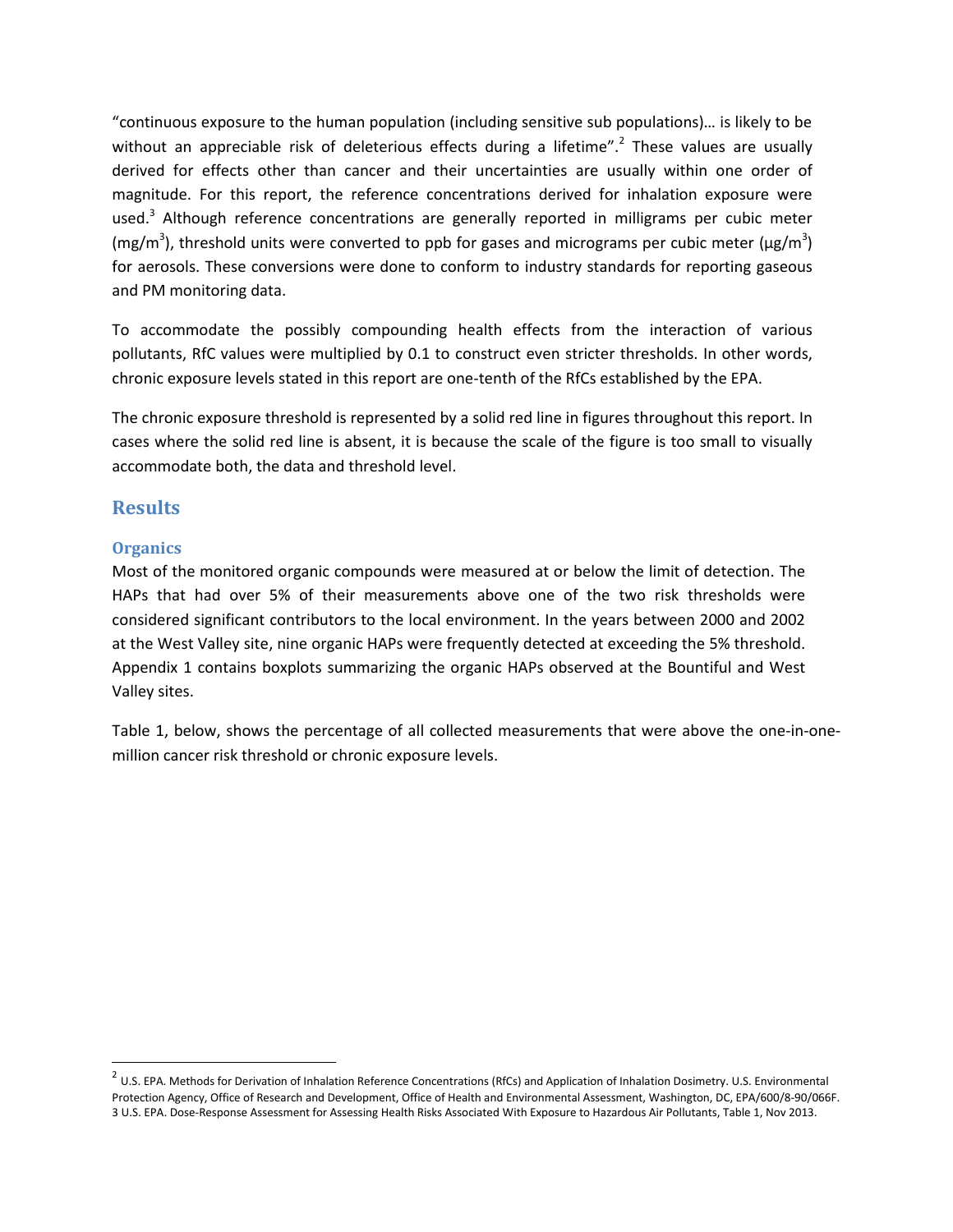| Table 1.              | <b>BV</b>   |           | <b>WV</b>   |           | <b>PHX</b>  |           |
|-----------------------|-------------|-----------|-------------|-----------|-------------|-----------|
|                       | $% 1/1$ mil | % Chronic | $% 1/1$ mil | % Chronic | $% 1/1$ mil | % Chronic |
| 1,3-Butadiene         | 85.11%      | 13.20%    | 73.75%      | 53.75%    | 95.34%      | 56.64%    |
| 1,4-Dichlorobenzene   | 22.75%      | 0.00%     | 10.00%      | $0.00\%$  | 83.62%      | 0.00%     |
| Acetaldehyde          | 100.00%     | 88.89%    | 100.00%     | 98.10%    | 100%        | 100%      |
| Acrolein - Unverified |             | 100.00%   |             |           |             | 100%      |
| Acrylonitrile         | 13.48%      | 5.06%     | 22.50%      | 22.50%    | 19.75%      | 11.6%     |
| Benzene               | 100.00%     | 3.09%     | 100.00%     | 48.13%    | 96.8%       | 24.24%    |
| Carbon Tetrachloride  | 99.72%      |           | 86.88%      | $0.00\%$  | 100%        |           |
| Dichloromethane       | 32.02%      | 5.62%     | 5.63%       | $0.00\%$  | 10.63%      | 0.00%     |
| Ethylbenzene          | 36.24%      | 0.00%     | 90.00%      | 0.00%     | 75.06%      | 0.23%     |
| Ethylene Dichloride   | 20.22%      | $0.00\%$  |             |           | 29.89%      | $0.00\%$  |
| Formaldehyde          | 100.00%     | 97.44%    | 100.00%     | 100.00%   | 100.0%      | 100.0%    |
| Tetrachloroethylene   | 32.30%      | 0.00%     | 34.38%      | 0.00%     | 74.43%      | 0.00%     |
| M/P Xylene            |             |           | $0.00\%$    | 6.88%     |             |           |
| Propionaldehyde       |             | 10.54%    | $0.00\%$    | 8.23%     |             | 10.71%    |

Ignoring differences in sample collection periods, some trends in the observations could be related to the dissimilar industrial and residential emission sources in each area. Trends may also appear due to how close sampling stations are to major highways. For instance, the increase in 1,3- Butadiene (detected in high concentrations around oil refineries and in gasoline engine combustion) could be related to the short distance between the Bountiful station, I-15, and multiple oil refineries. However, benzene, also a common component of fugitive gasoline vapors and diesel engine emissions, was observed more frequently and at higher concentrations at West Valley.

The increase in chlorinated carbon species could be attributed to the close proximity of the Great Salt Lake and the lake's surrounding salt marshes. These areas are known to produce higher than normal levels of chlorine.<sup>4</sup> The rest of the organic HAPs tend to display little variance between the two monitoring sites, suggesting that they are likely well mixed across the valley. Phoenix HAPs tended to exceed the one-in-one-million risk and the chronic exposure thresholds more frequently than Salt Lake City for almost all species except dichloromethane. The boxplots in Appendix 1 show the distribution of observed values with respect to the one-in-one-million risk threshold and chronic exposure level.

 $\overline{\phantom{a}}$ 

<sup>4</sup> Rhew, R.C., B.R. Miller, and R.F. Weiss. 2000. Natural methyl bromide and methyl chloride emissions from coastal salt marshes. Nature 403:292-295.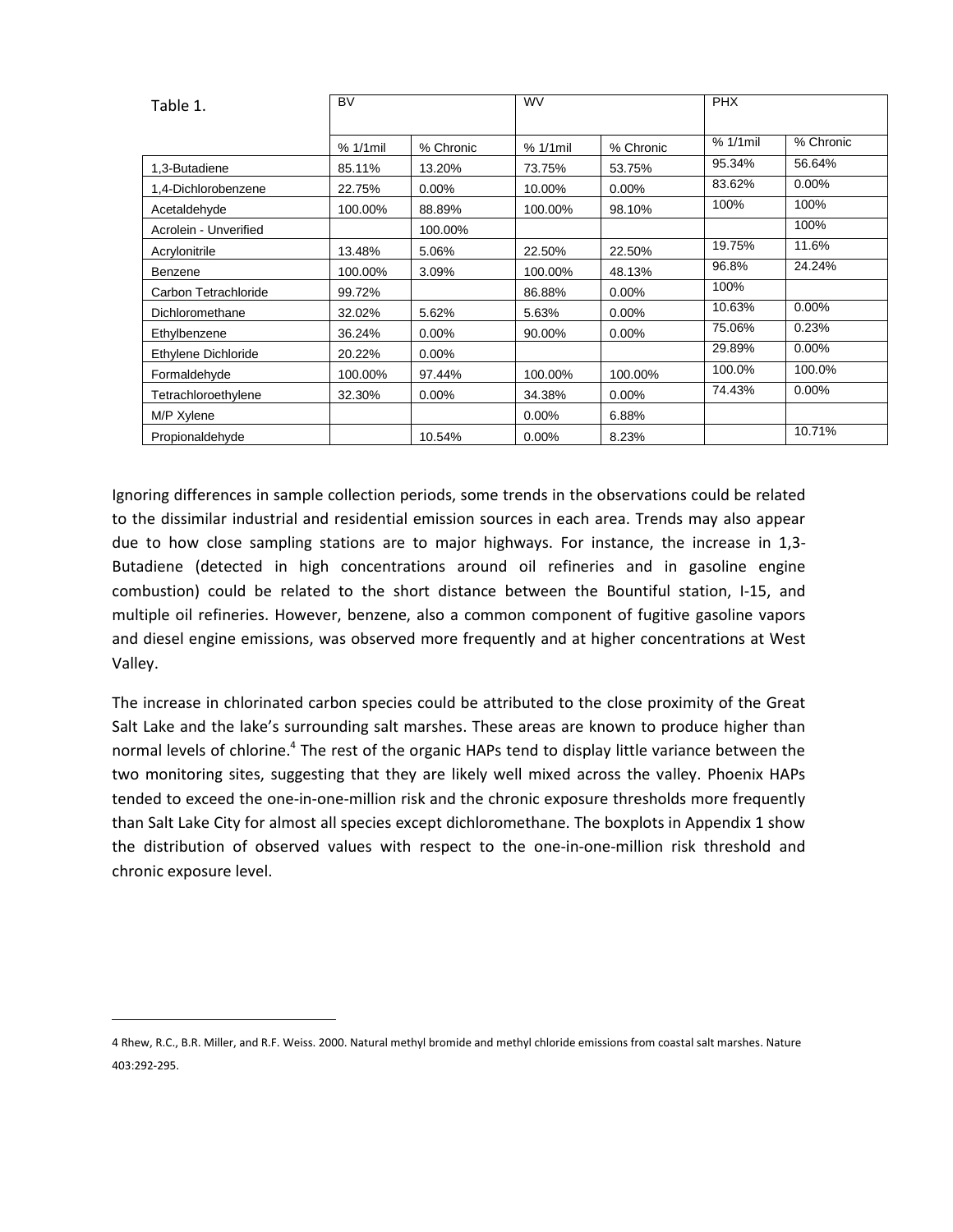#### *Benzene*

 $\overline{\phantom{a}}$ 

Benzene is found in the air from emissions from burning coal, gasoline and oil, evaporation from service stations, and motor vehicle exhaust. Acute (short-term) inhalation exposure to benzene may cause drowsiness, dizziness, headaches, as well as eye, skin, and respiratory tract irritation. At high enough levels, unconsciousness can occur. Chronic (long-term) inhalation exposure has caused various disorders in the blood in occupational settings. These disorders include reduced red blood cell counts and aplastic anemia. Adverse reproductive effects have been reported in women exposed to high levels of benzene. Adverse effects on developing fetuses have been observed in animal tests. Increased incidences of leukemia (cancer of the tissues that form white blood cells) have been observed in humans occupationally exposed to benzene. The EPA has classified benzene as a known human carcinogen for all routes of exposure. Barring benzene manufacturing facilities, primary sources of ambient benzene are from motor vehicles, coal burning, gasoline, oil, as well as evaporation at automobile service stations.<sup>5,6</sup>



Figure 1. **The data distribution of benzene between the Bountiful (BV), West Valley (WV), and Phoenix (PHX) sampling sites.**

<sup>5</sup> Agency for Toxic Substances and Disease Registry (ATSDR). Toxicological Profile for Benzene. U.S. Public Health Service, U.S. Department of Health and Human Services, Atlanta, GA. 2007.

 $^6$  M. Sittig. Handbook of Toxic and Hazardous Chemicals and Carcinogens. 2nd ed. Noyes Publications, Park Ridge, NJ. 1985.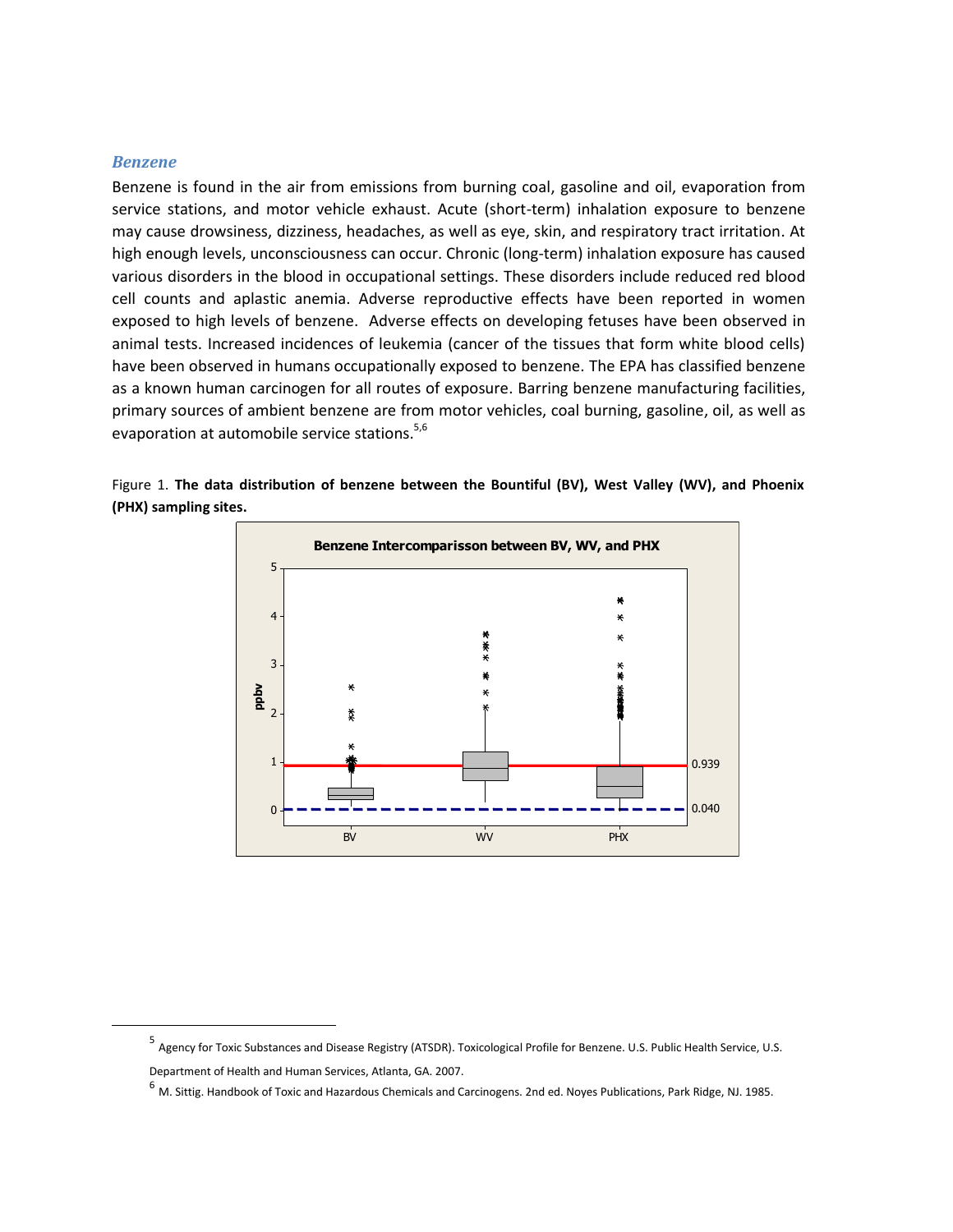

Figure 2. **The trend of benzene observations between 2007 and 2012 at the Bountiful site.**

It is difficult to identify the reason behind higher levels of benzene at the West Valley site. Proper investigation is further complicated by the older time-period of the data. However, in spite of its closer location to the refineries, the Bountiful site systematically recorded lower mean values of benzene than what was seen in Phoenix or West Valley. Additionally, there was a downward trend in the magnitude and the frequency of high benzene measurements at the Bountiful site. The lower benzene levels at Bountiful, in comparison to West Valley observations, could be the result of a decade of emission control requirements and improvements in automobile efficiency.

Benzene is moderately reactive and its removal from the atmosphere is strongly dependent on photochemical processes. Therefore, benzene tends to follow a trend common to most of the organics observed in Utah: Benzene concentrations tend to be elevated during winter and much lower during warm periods of the year. This pattern has less to do with the occurrence of persistent wintertime inversions than it does with the compound's increased lifespan and decreased reactivity in cold temperatures.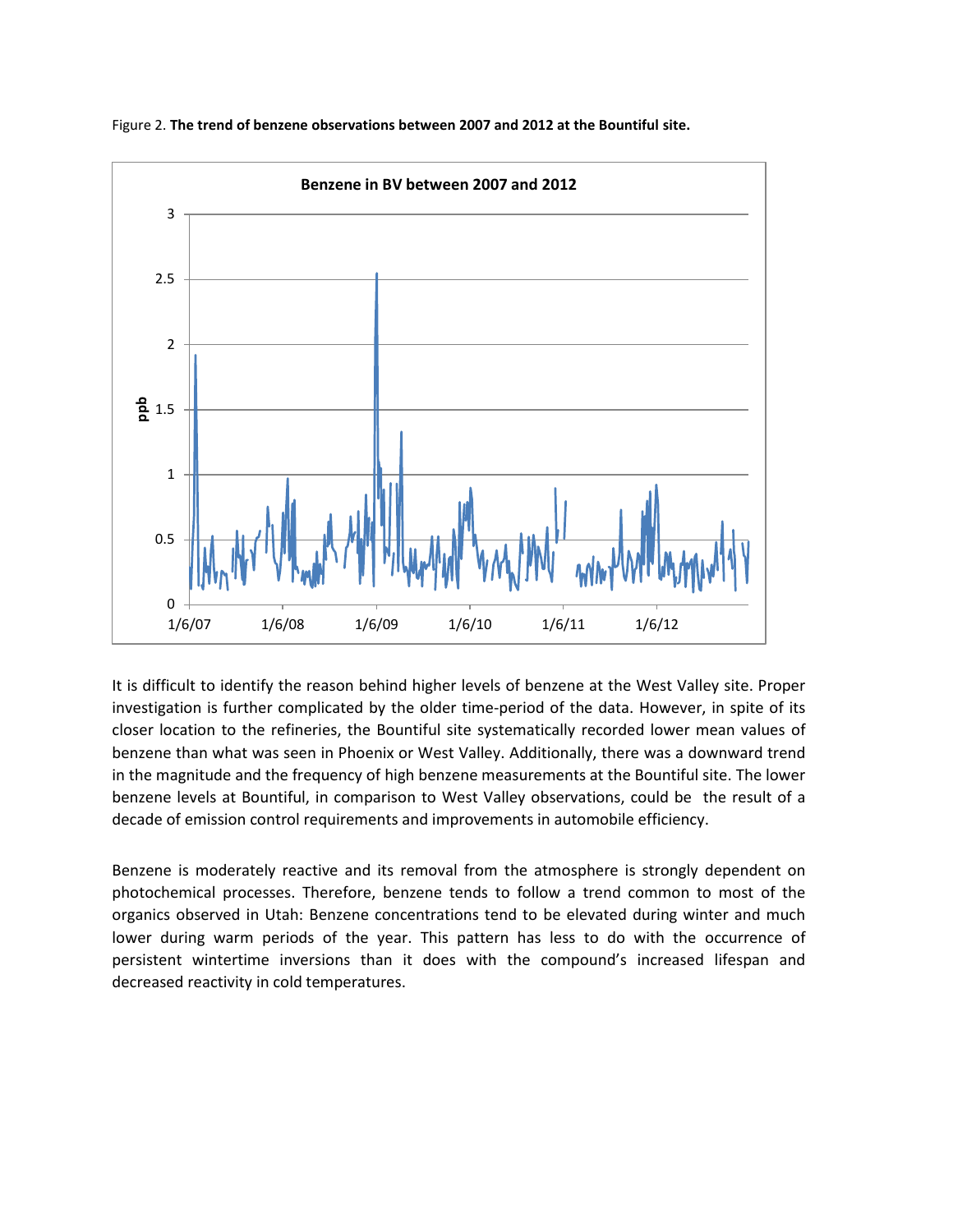## *Ethylbenzene*

 $\overline{\phantom{a}}$ 

Ethylbenzene is primarily used as a solvent and in styrene production. It is also a constituent of asphalt and is found in some fuels. Acute exposure to Ethylbenzene leads to irritation of the eyes and throat, chest constriction, and dizziness. Chronic exposure to Ethylbenzene has inconclusive effects on human health, but animal studies have shown detrimental effects on the kidneys, liver, and blood composition of test subjects. Currently, ethylbenzene is classified as a Group D pollutant; it is unclassifiable with respect to human carcinogenicity.<sup>7,8</sup>



Figure 3. **The relative levels of ehtylbenzene detected in Bountiful, West Valley, and Phoenix, AZ.**

As with benzene, observed values at the West Valley site were higher on average than those seen in PHX or BV. However, a reliable discovery of the possible sources of ethylbenzene at the West Valley location is difficult due to the age of the sampling period. A special study would be useful in determining the spatial distribution of ethylbenzene across the Salt Lake Valley.

The values of ethylbenzene observed at the Bountiful site were significantly lower than those recorded at PHX. Less that 50% of the BV measurements were above the one-in-one-million risk exposure level, whereas over 75% of the PHX measurements were above that level. Additionally, the PHX monitor recorded far more outlier measurements above that level when compared to the other two sites. This indicates that local emission sources specific to the Phoenix area are likely involved.

In Figure 4, the time series between 2007 and 2012, show ethylbenzene levels tended to be below 0.1 ppb in summertime and generally below 0.2 ppb during winters. These levels are much lower than the 0.3 ppb of ethylbenzene normally expected in urban areas. Aside from a few exceptions in 2008 and 2010, ethylbenzene follows the "high during winter, low during summer" trend.

<sup>7</sup> Agency for Toxic Substances and Disease Registry (ATSDR). Toxicological Profile for Ethylbenzene (Update). Public Health Service, U.S. Department of Health and Human Services, Atlanta, GA. 1999.

<sup>&</sup>lt;sup>8</sup> E.J. Calabrese and E.M. Kenyon. Air Toxics and Risk Assessment. Lewis Publishers, Chelsea, MI. 1991.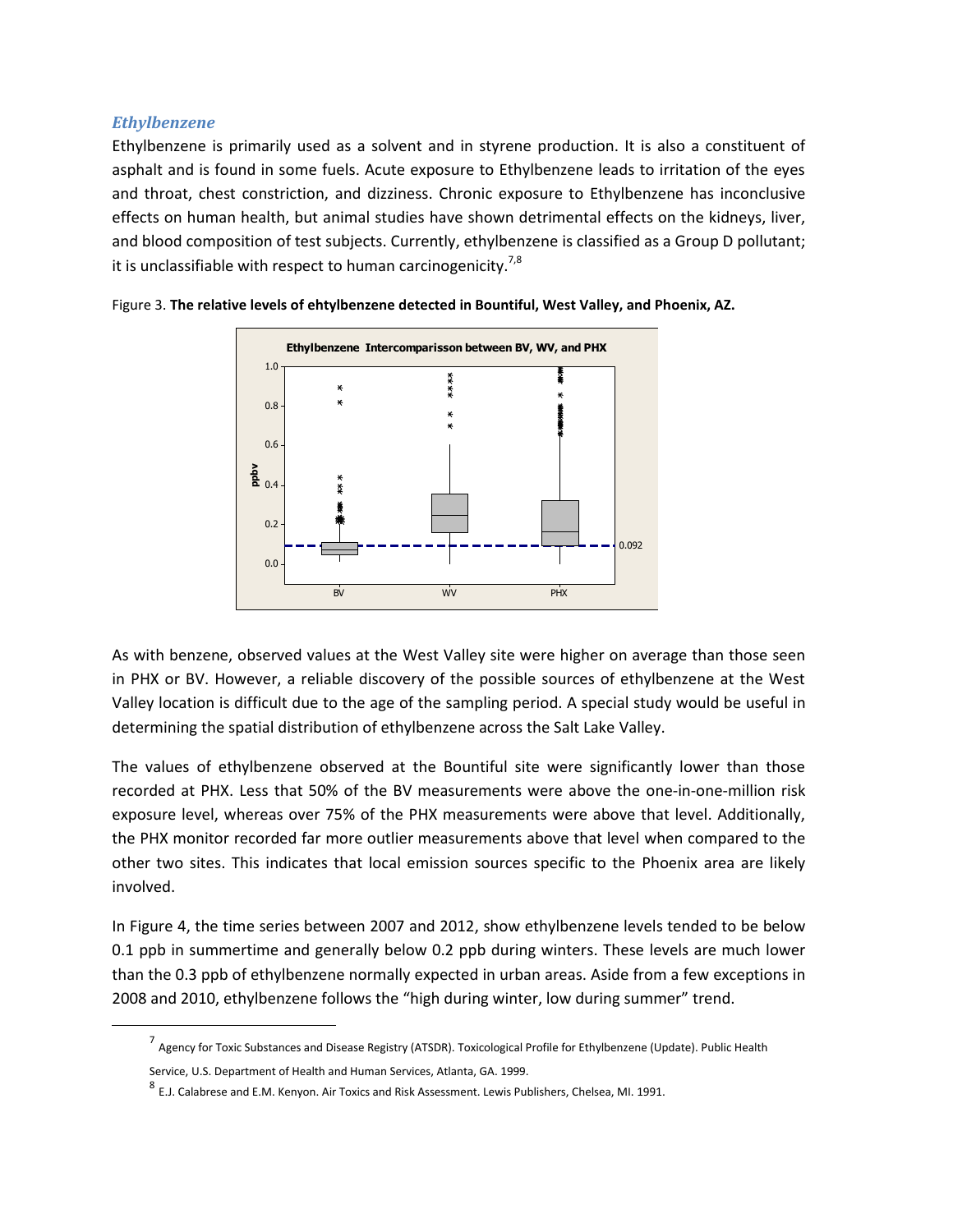

Figure 4. **A long-term graph of ethylbenzene in Bountiful between 2007 and 2012.**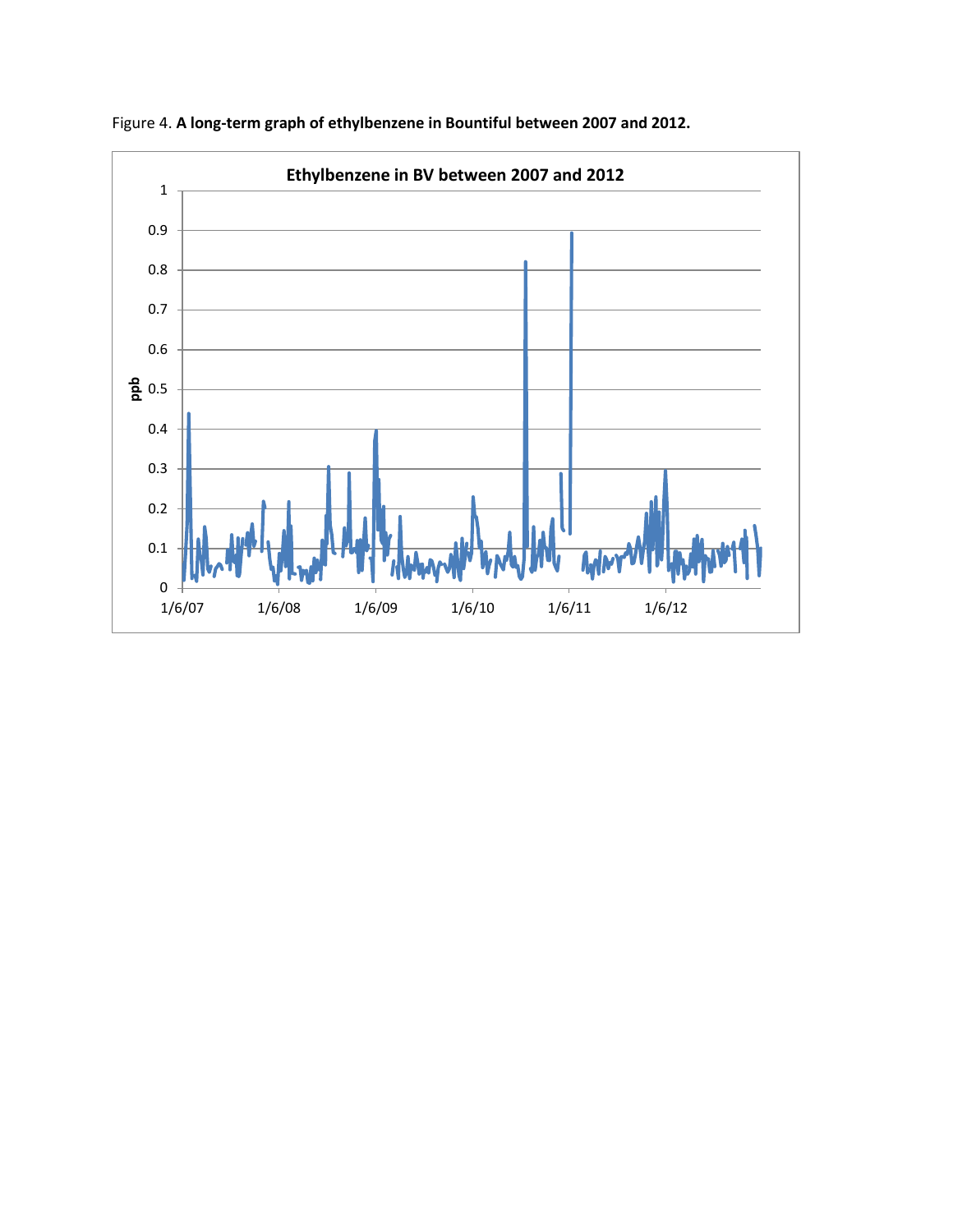#### *1,3-Butadiene*

 $\overline{\phantom{a}}$ 

1,3-Butadiene is primarily released from motor vehicle exhaust, forest fires, and plastic manufacturing facilities. It is widely present in urbanized areas, and despite its short atmospheric lifetime, it may reach concentrations of 0.3 ppb. Elevated concentrations of 1,3-butadiene are generally detected in heavily urbanized areas and near oil refineries. Acute exposure to 1,3 butadiene causes irritation of the eyes, lungs, and mucous membrane. Chronic exposure to this substance is associated with increased incidences of leukemia in humans and tumors in animals. 1,3-butadiene has been classified as a human carcinogen. $<sup>9</sup>$ </sup>

Figure 5. **The boxplots associated with the 1,3-butadiene data observed at Bountiful and Phoenix, AZ between 2007 and 2012, and at the West Valley site between 2000 and 2002**.



As was the case with benzene and ethylbenzene, the West Valley site recorded unusually high 1,3 butadiene values during its operation. However, mean 1,3-butadiene values observed in Phoenix, AZ tended to be higher than those in either Bountiful or West Valley. Additionally, the Phoenix dataset included a large number of outliers that spanned concentration ranges well into 1 - 2 ppb. Only 13.2% of BV measurements were recorded above chronic exposure levels, while PHX had 56.6% of its data above that range.

The Bountiful site recorded 85.1% of its measurements above the one-in-one-million risk level, while 95.3% of Phoenix measurements were above that level. The disparity between Bountiful and Phoenix measurements is likely associated with the higher number of automobiles in the Phoenix area. The near-proximity of the Bountiful monitoring site to oil refineries had little or no effect on 1,3-butadiene values when compared with West Valley results.

The long term trend of 1,3-butadiene displayed in figure 6, below, shows a strong winter-summer association common to most organics. Peak winter concentrations of the pollutant consistently tend to breach 0.1 ppb level annually. Summertime 1,3-butadiene concentrations tend to vary

<sup>&</sup>lt;sup>9</sup> Agency for Toxic Substances and Disease Registry (ATSDR). Toxicological Profile for 1,3-Butadiene. Public Health Service, U.S. Department of Health and Human Services, Atlanta, GA. 1992.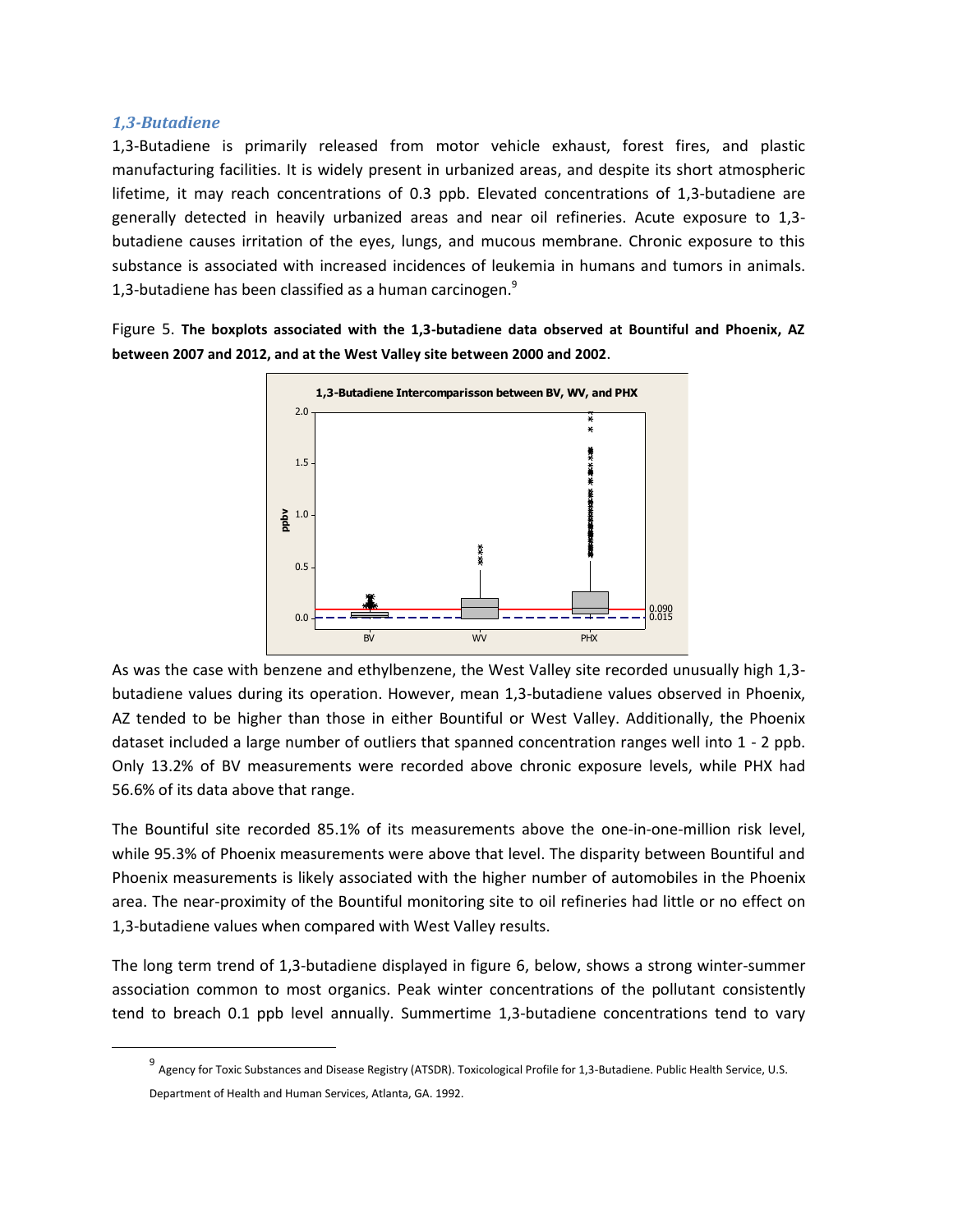between 0.02 ppb and 0.05 ppb. As with most organics, this pattern is the consequence of decreased temperatures and photochemical activity during the wintertime resulting in longer lifetimes of the substance. The pattern is further exacerbated by the formation of stable inversions, compression of the mixing layer, and generally low mixing.

Figure 6. **A long-term trend graph of 1,3-butadiene in Bountiful between 2007 and 2012. A strong seasonal pattern is revealed.**

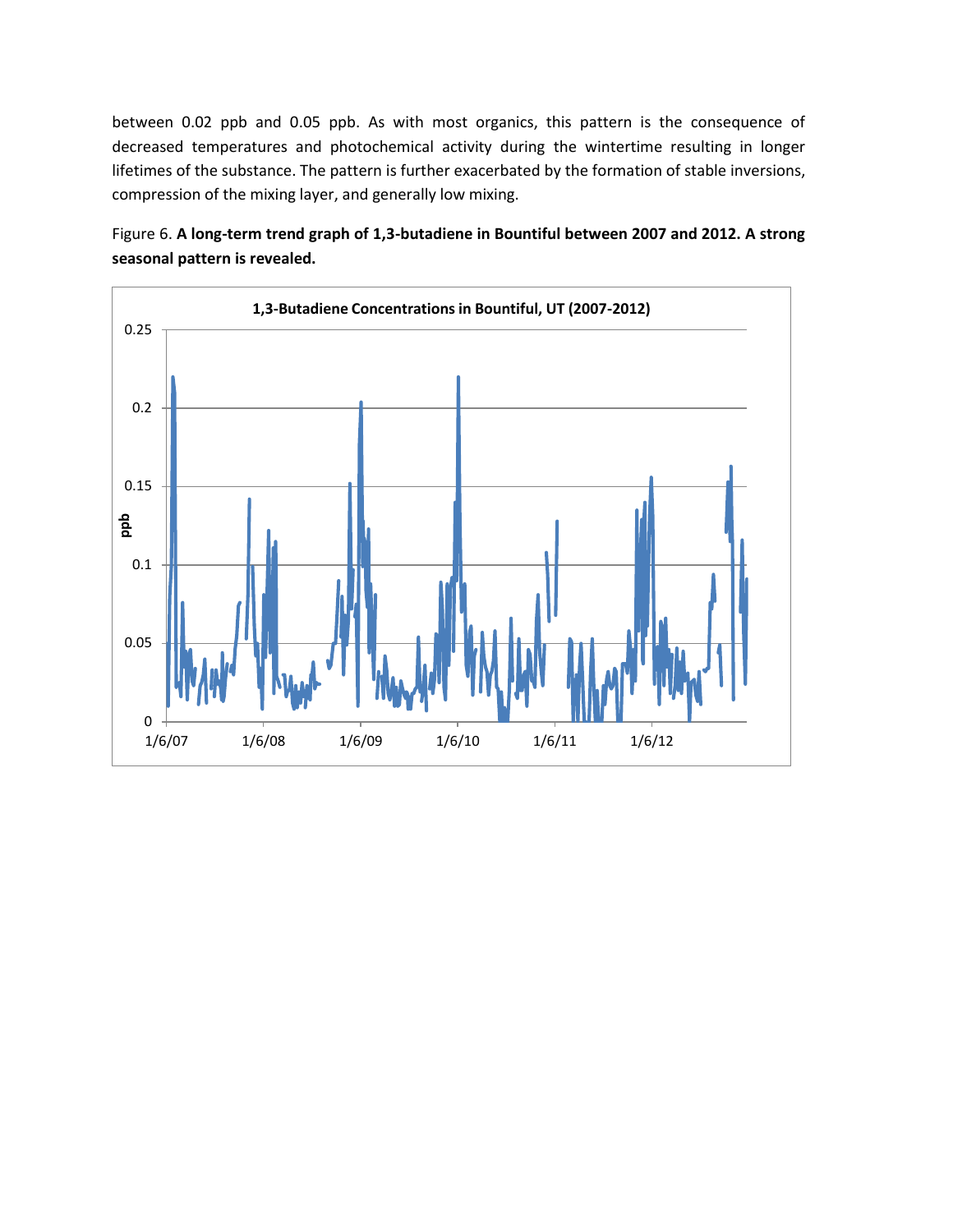## *Formaldehyde*

Formaldehyde is one of the most ubiquitous organic species in ambient air. It is primarily emitted from consumer products and home furnishing manufacturing. Formaldehyde is also a common byproduct of power plants, incinerators, and motor vehicle exhaust. As a terminal step in the oxidation of most organics, large quantities of formaldehyde are formed in the atmosphere through secondary chemistry. Its photoreactive nature affords formaldehyde a short lifetime on warm, sunny days and makes it an important contributor in the ozone formation process.

The effects of acute exposure to formaldehyde are irritation of the eyes, nasal pathways, and throat. Prolonged exposure to formaldehyde has been associated with some types of nasal and lung cancers. It is currently classified by the EPA as Group B1, a probable human carcinogen. Ordinary exposure levels for formaldehyde range between  $0.3 - 3$  ppb for indoor and  $10 - 20$  ppb for urban areas.





As with benzene and ethylbenzene, higher than expected levels of formaldehyde were observed at the West Valley site between 2000 and 2002. Phoenix recorded a greater range of formaldehyde measurements than Bountiful. Some of the outliers in the BV data tended to be in the low 10 ppb range. However, only a few of these data points coincided with recorded wildfire events in the area. This suggests the influence of other local emission sources.

The long-term trend graph in figure 8 shows that the highest concentrations of formaldehyde are generally observed during the hottest months of the year: July and August. This is consistent with the fact that formaldehyde is formed in the air at its highest rate during seasons of high photochemistry. During these periods, other ambient organic compounds undergo photochemically driven oxidation as well. Because large quantities of formaldehyde are produced as a result of the oxidation of other organics, potential control strategies for this pollutant are not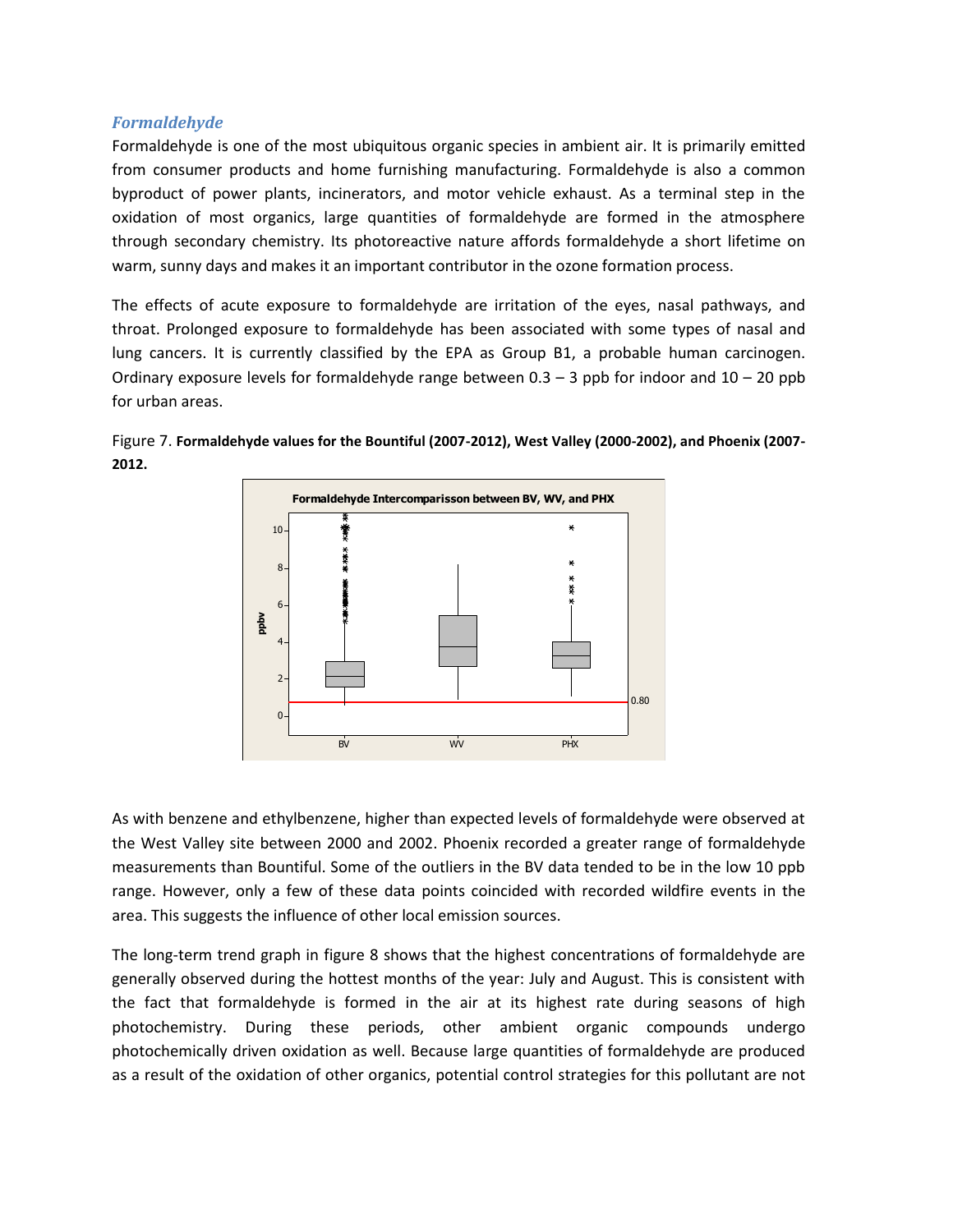straightforward. Limiting the emissions of other organics, along with formaldehyde itself, may lower the current concentrations of this pollutant.



Figure 8. **A long-term trend graph of formaldehyde in Bountiful between 2007 and 2012.**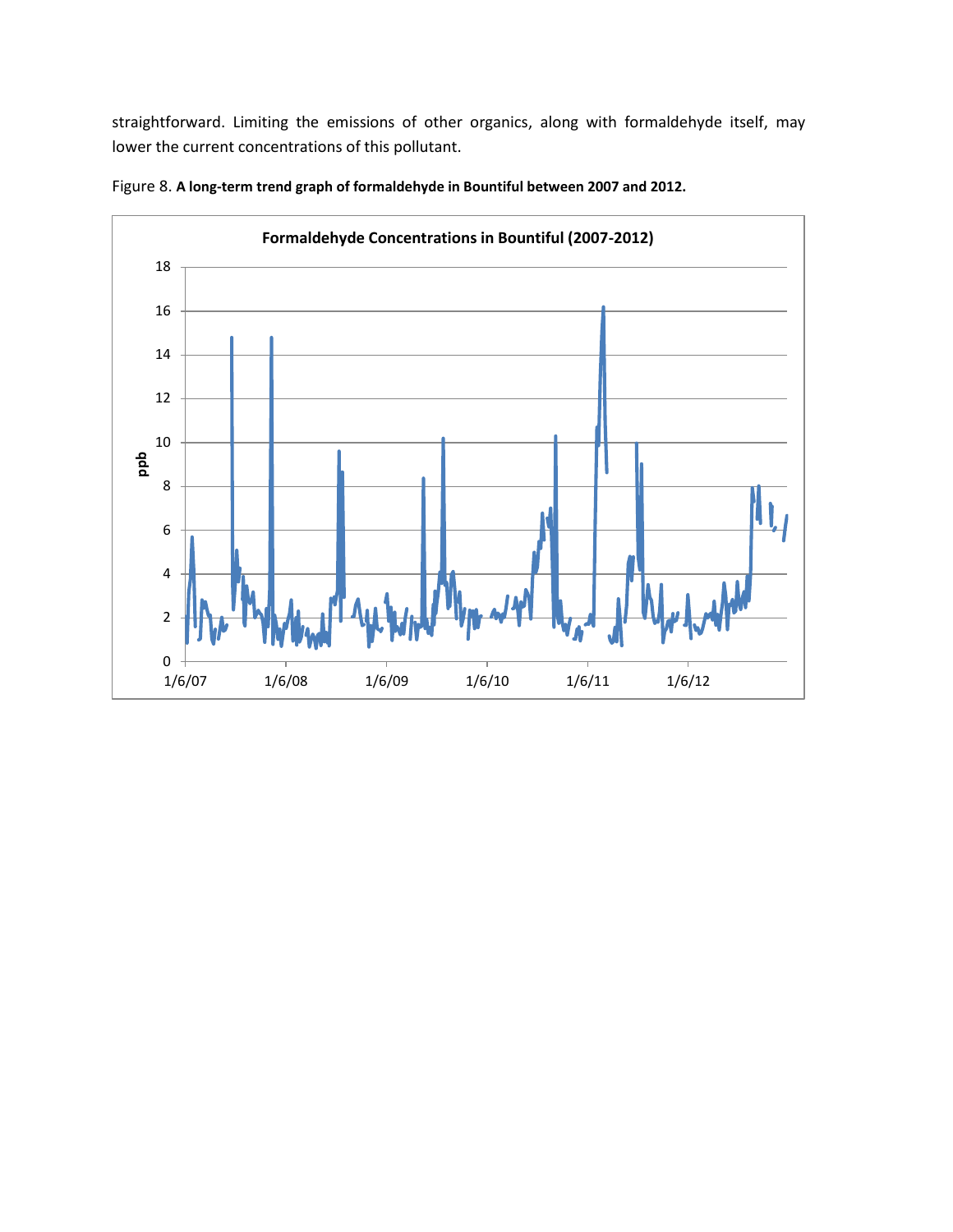# *Acetaldehyde*

 $\overline{\phantom{a}}$ 

Acetaldehyde is one of the major participants in atmospheric chemical processes. It is released into the environment through incomplete wood combustion, vehicle exhaust, and waste processing. It is also released during higher plant and vegetation respiration and is one of the intermediates in the photochemical oxidation of airborne organics.

Acute short-term exposure to acetaldehyde causes irritation of the eyes, skin, and respiratory tract. Long-term exposure to acetaldehyde causes olfactory degeneration in rats and hamsters. As of yet, studies haven't demonstrated conclusive results regarding the health effects of acetaldehyde on people. It is classified as a probable human carcinogen based on the insufficient number of human exposure studies.<sup>10</sup>





Phoenix acetaldehyde mean, median, and range values tended to be much higher than those observed in Bountiful. Nearly 89% of all acetaldehyde measurements at Bountiful, between 2007 and 2012, were found above the suggested chronic exposure limit of 0.5 ppb. During this same time, 100% of measurements at Phoenix were above the suggested chronic exposure limit. Since high acetaldehyde levels are correlated with urbanization, it is not surprising Phoenix generally exhibits higher acetaldehyde values.

The long-term trend of acetaldehyde, shown in figure 10, presents a picture similar to that of formaldehyde: maximum values are observed during warmer months. However, an increased production of acetaldehyde is also observed during winter months. This is likely due to increased

<sup>10</sup> U.S. Environmental Protection Agency. Health Assessment Document for Acetaldehyde. EPA/600/8-86-015A. Environmental Criteria and Assessment Office, Office of Health and Environmental Assessment, Office of Research and Development, Research Triangle Park, NC. 1987.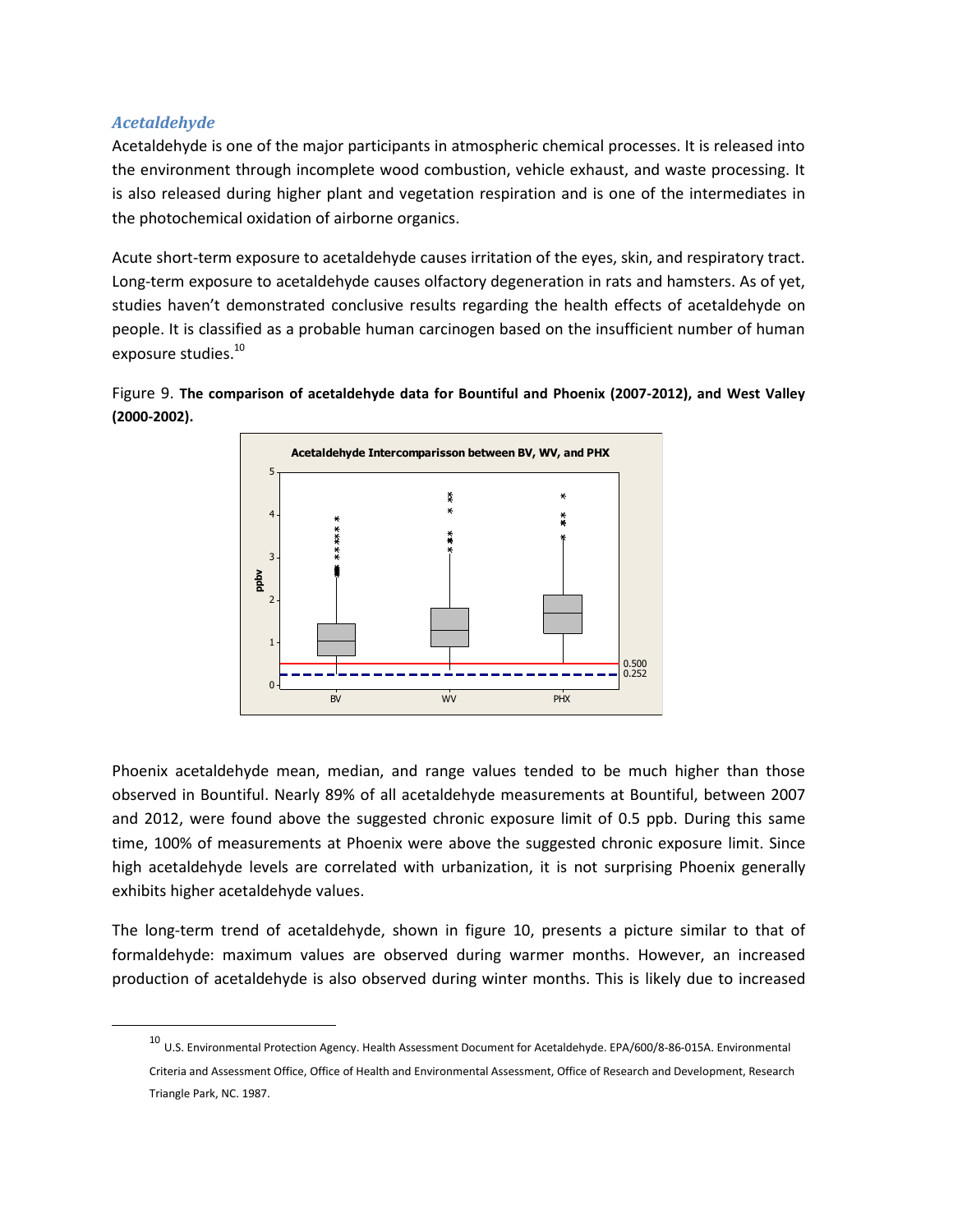wood burning during the colder season. Acetaldehyde tends to be at its lowest (approximately 1 ppb) during the spring and fall months. Two exceptionally high acetaldehyde values were observed on 11/6/07 and 7/6/08 posing an interesting question with respect to their origin. A closer investigation of the conditions on those days is needed to determine the probable causes of such high values.



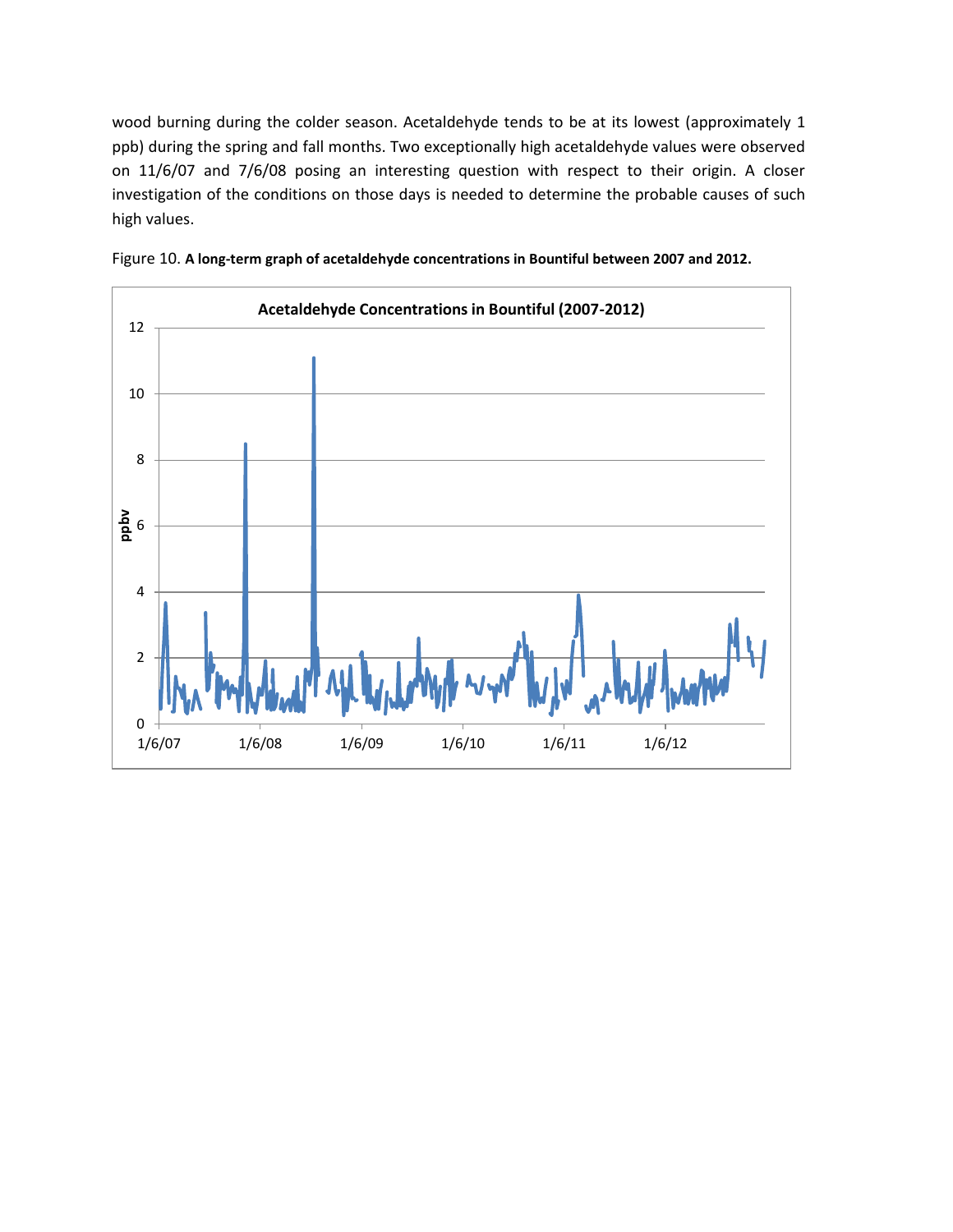## *Acrolein*

 $\overline{a}$ 

Acrolein is the simplest of the unsaturated aldehydes. It is primarily used as a biocide and in acrylic acid production. It is frequently used by the oil and gas industry as an additive to drilling waters and as a hydrogen sulfide scavenger. Acrolein has a strong acrid smell, similar to that of burning fat. It is a harsh skin irritant that may also cause respiratory tract irritation and congestion. Its carcinogenic and adverse effects on human reproduction have not been clearly determined. High concentrations of acrolein are observed near oil and gas facilities, smoking areas, gasoline vehicle exhaust, and the burning and frying of cooking oil and fats. $11,12$ 

Despite its proximity to local oil refineries and the I-15, the Bountiful monitor consistently recorded lower acrolein values than what was observed in Phoenix.



Figure 11. **The boxplot of two sets of acrolein data comprising the values collected between 2007 and 2012.** 

No seasonal trend was observed for acrolein. However, several unusually high readings heighten interest in finding possible acrolein emission sources. Additionally, mean annual values of acrolein increased from 2009 to 2012 suggesting a recent pollutant source.

<sup>11</sup> Agency for Toxic Substances and Disease Registry (ATSDR). [Toxicological Profile for Acrolein.](http://www.atsdr.cdc.gov/tfacts124.html) Public Health Service, U.S. Department of Health and Human Services, Atlanta, GA. 2007.

<sup>12</sup> U.S. Environmental Protection Agency. [Integrated Risk Information System \(IRIS\) on Acrolein.](http://www.epa.gov/iris/subst/0364.htm) National Center for

Environmental Assessment, Office of Research and Development, Washington, D.C. 2003.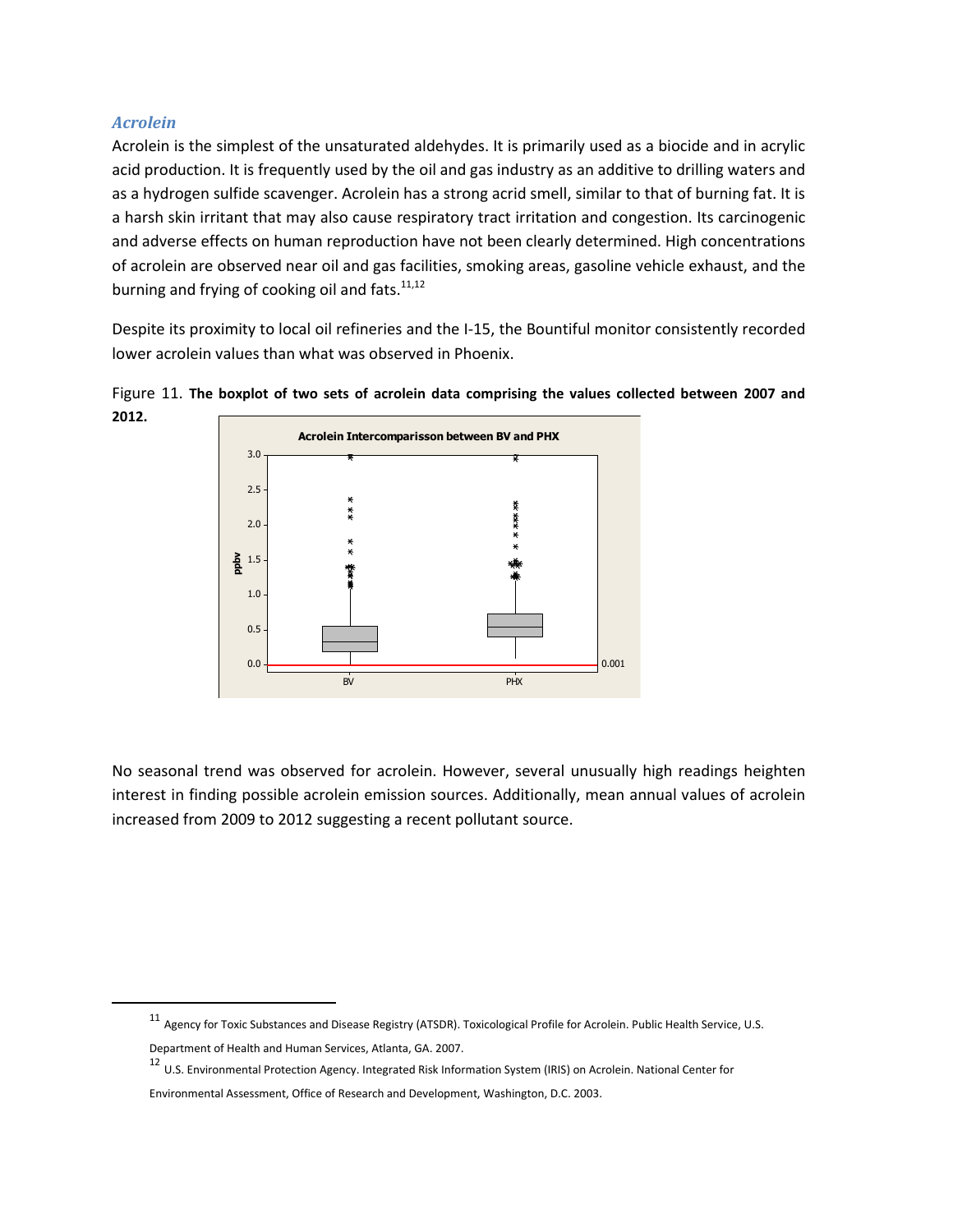

Figure 12. **The long-term trend of acrolein at the Bountiful monitoring station between 2007 and 2012.**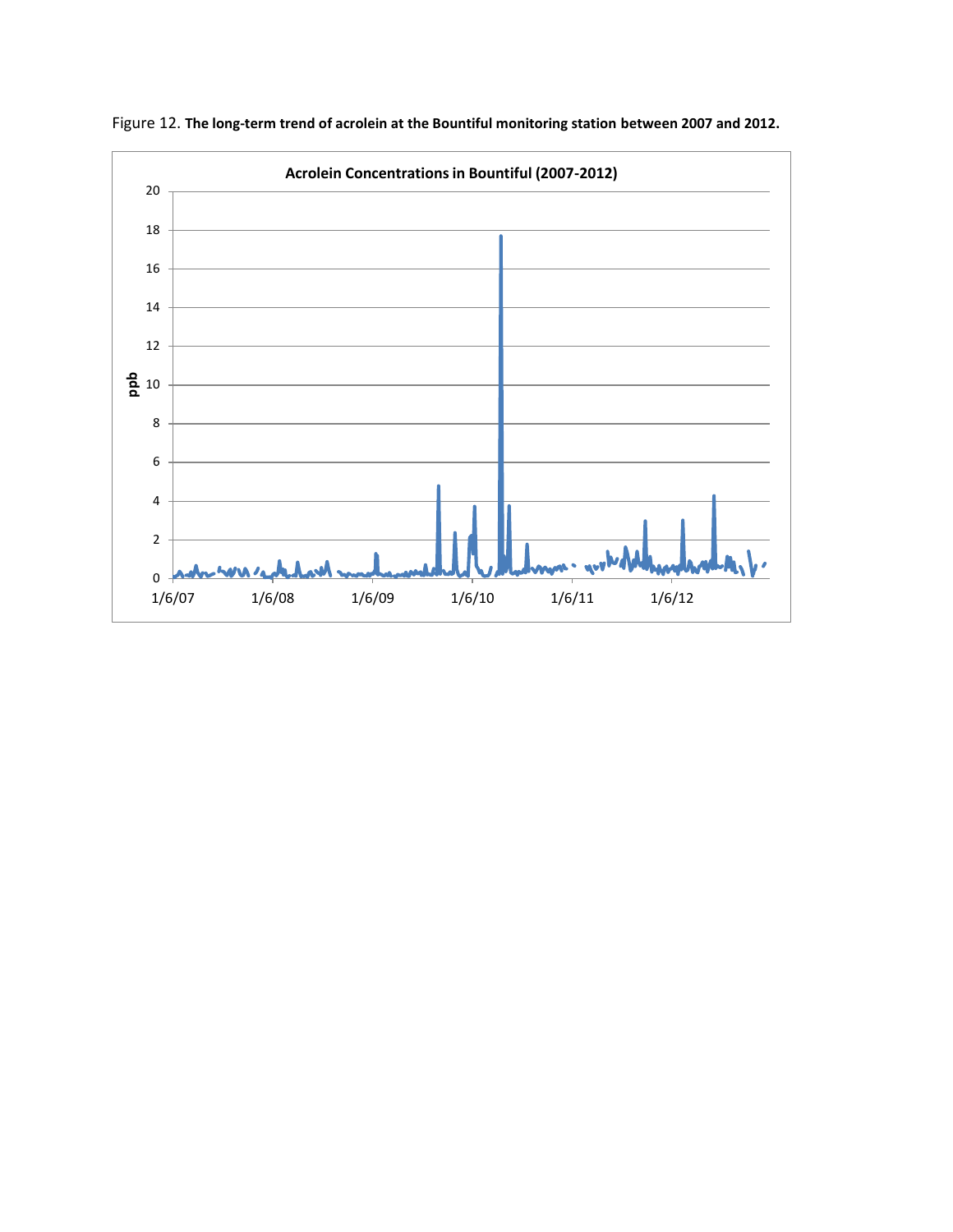#### *Tetrachloroethylene*

 $\overline{a}$ 

Tetrachloroethylene is mainly used in dry cleaning because of its exceptional physical properties. It is also used as a degreasing agent in automobile and metalworking industries. Tetrachloroethylene's use has significantly decreased over the past few decades, but it is still regularly detected in ambient air and water.

Chronic exposure to tetrachloroethylene in humans generally results in neurological effects, headaches, and impaired cognitive functioning. Liver and kidney damage, hematologic disorders, developmental and reproductive effects have also been reported. Tetrachloroethylene has been classified by the EPA as a likely carcinogenic agent to humans through all exposure routes.<sup>13,14</sup>

The measurements of tetrachloroethylene at Phoenix between 2007 and 2012 were substantially higher than those recorded at Bountiful. Whereas only 32.3% of the measurements observed at Bountiful were above the one-in-one-million risk level, 74.4% of the measurements recorded at Phoenix were above that level. 95% of the tetrachloroethylene levels observed in Bountiful between 2007 and 2012 were below 0.05 ppb.

Figure 13. **The tetrachloroethylene data for Bountiful (2007-2012), Phoenix (2007-2012), and West Valley** 





The long-term trend of tetrachloroethylene indicates a downward trend in the number of high emission episodes. There has only been one instance of ambient tetrachloroethylene levels exceeding 0.1 ppb between 2010 and 2012, whereas there were fourteen such exceedances in the two years prior. The wintertime range of the pollutant tends to be somewhat larger, ranging between 0.02 and 0.04 ppb. Summertime concentrations tend to fluctuate around 0.01 ppb. Figure 14 shows tetrachloroethylene levels between 2007 and 2012.

<sup>13</sup> Agency for Toxic Substances and Disease Registry (ATSDR). [Toxicological Profile for Tetrachloroethylene \(Update\).](http://www.atsdr.cdc.gov/toxprofiles/tp.asp?id=265&tid=48) U.S. Public Health Service, U.S. Department of Health and Human Services, Atlanta, GA. 1997.

<sup>14</sup> U.S. Environmental Protection Agency. *[Integrated Risk Information System \(IRIS\) on Tetrachloroethylene](http://www.epa.gov/iris/subst/0106.htm)*. National Center for Environmental Assessment, Office of Research and Development, Washington, DC. 2012.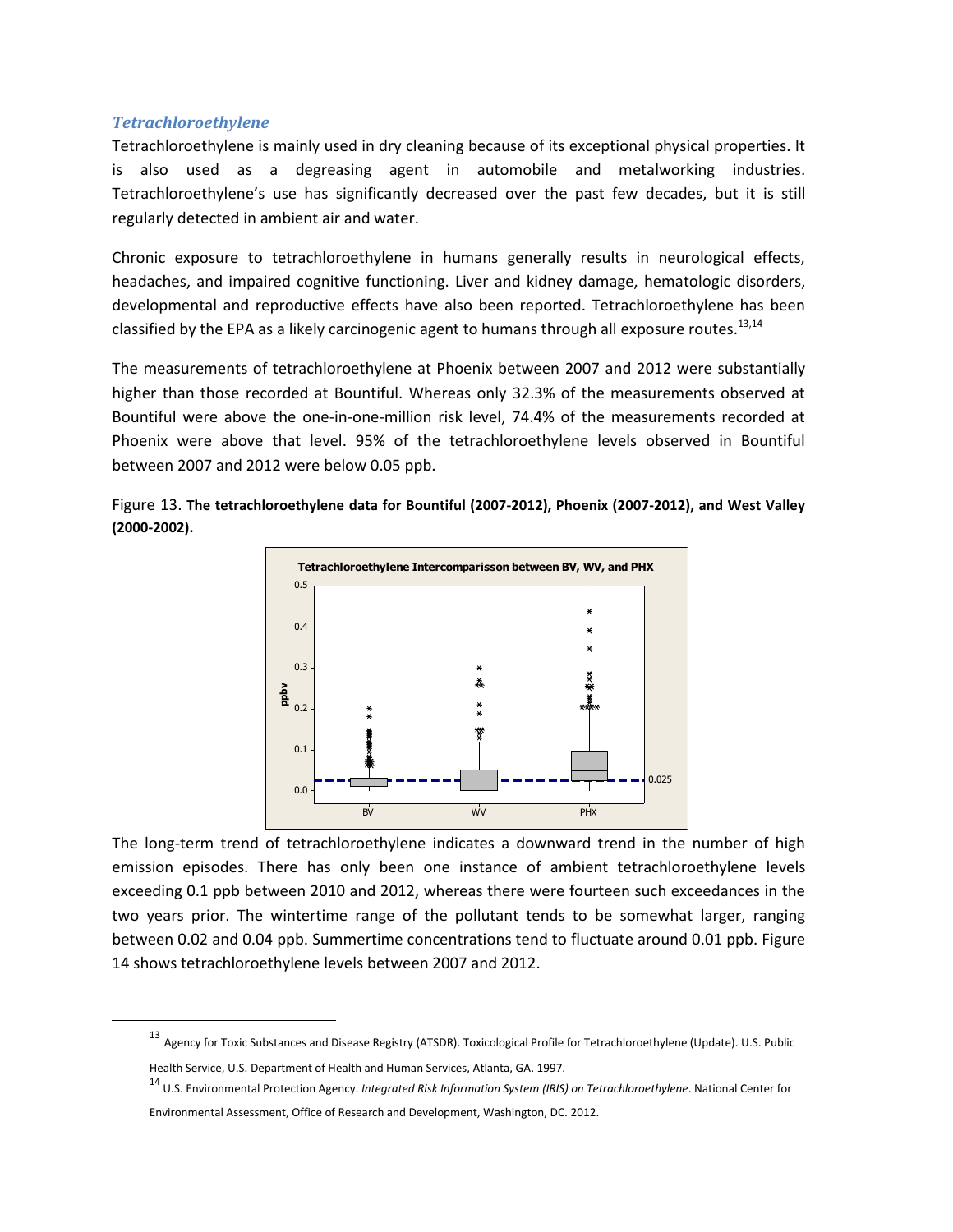

Figure 14. **A long-term tetrachloroethylene trend graph for Bountiful (2007-2012).**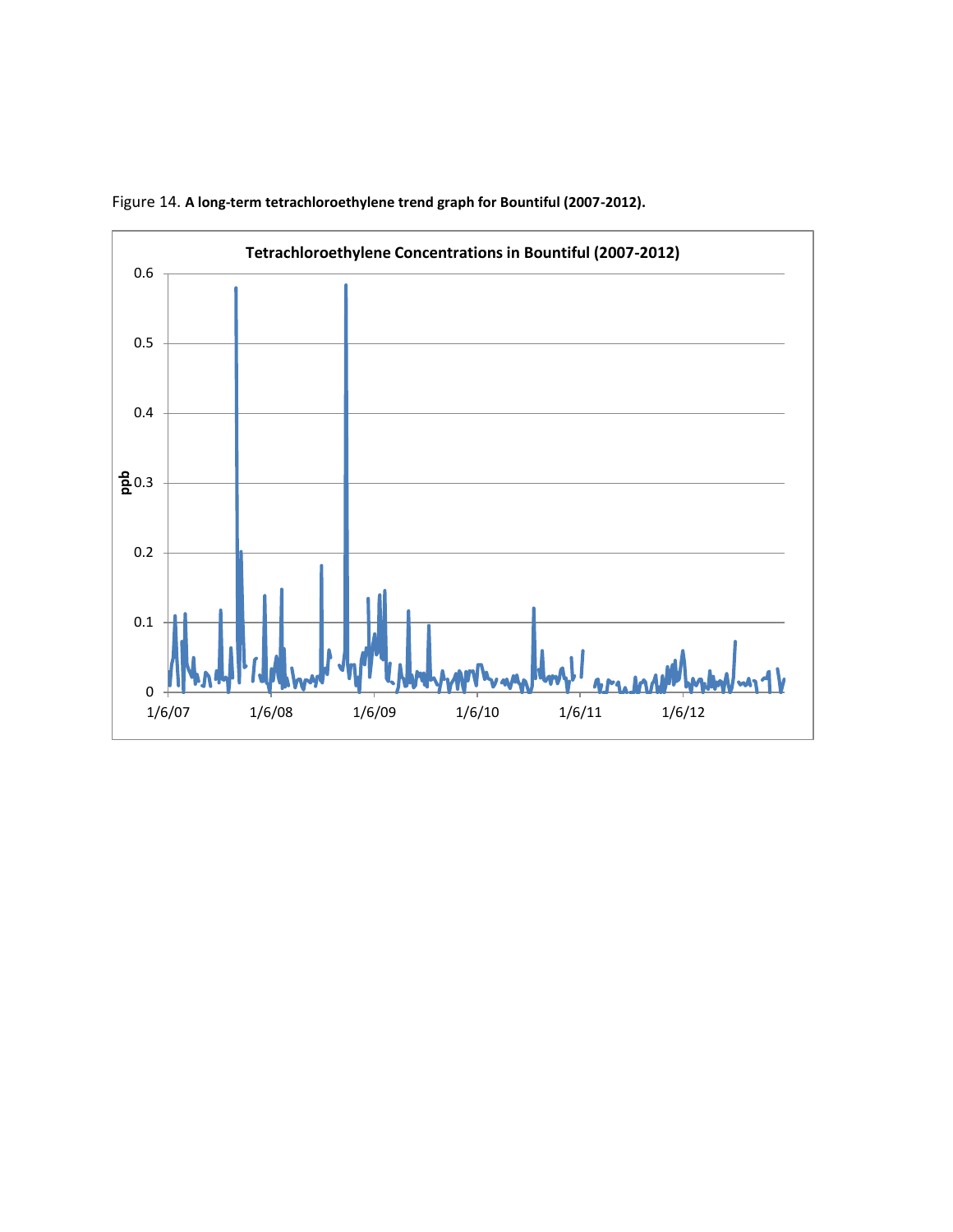#### *Carbon Tetrachloride*

 $\overline{\phantom{a}}$ 

Carbon tetrachloride was widely used in the past as a propellant for aerosols and refrigerants. However, because of its carcinogenic effects and adverse influence on the ozone layer, all but industrial uses of carbon tetrachloride have been discontinued. At this time, the most common causes of carbon tetrachloride exposure are due to spills and releases from industrial processes or the evaporation of building materials and cleaning agents. Carbon tetrachloride exposure may also occur in close proximity to landfills.

Acute exposure to carbon tetrachloride causes headaches, nausea, weakness, and vomiting. As with most other chlorinated compounds, prolonged exposure results in kidney and liver damage as well as detrimental effects on the central nervous system.<sup>15</sup> EPA classifies carbon tetrachloride as a probable human carcinogen, but at this time the data on its carcinogenic effects is insufficient.<sup>16</sup>

Carbon tetrachloride concentrations were found to be comparable between the three monitoring sites. Figure 15 shows a boxplot for carbon tetrachloride data for all three sites. The Bountiful and Phoenix sites recorded the majority of their data above the one-in-one-million cancer risk threshold. However, both sites tended to have observations well below the chronic exposure level. The Phoenix data tended to occupy a slightly higher range of values when compared to Bountiful, but the difference was not significant. The median levels were 0.096 ppb and 0.104 ppb for Bountiful and Phoenix, respectively.





<sup>15</sup> Agency for Toxic Substances and Disease Registry (ATSDR). Toxicological Profile for Carbon tetrachloride (Update). Public Health Service, U.S. Department of Health and Human Services, Atlanta, GA. 1994.

<sup>16</sup> U.S. Environmental Protection Agency. Updated Health Effects Assessment for Carbon tetrachloride. EPA/600/8-89/088.

Environmental Criteria and Assessment Office, Office of Health and Environmental Assessment, Office of Research and Development, Cincinnati, OH. 1989.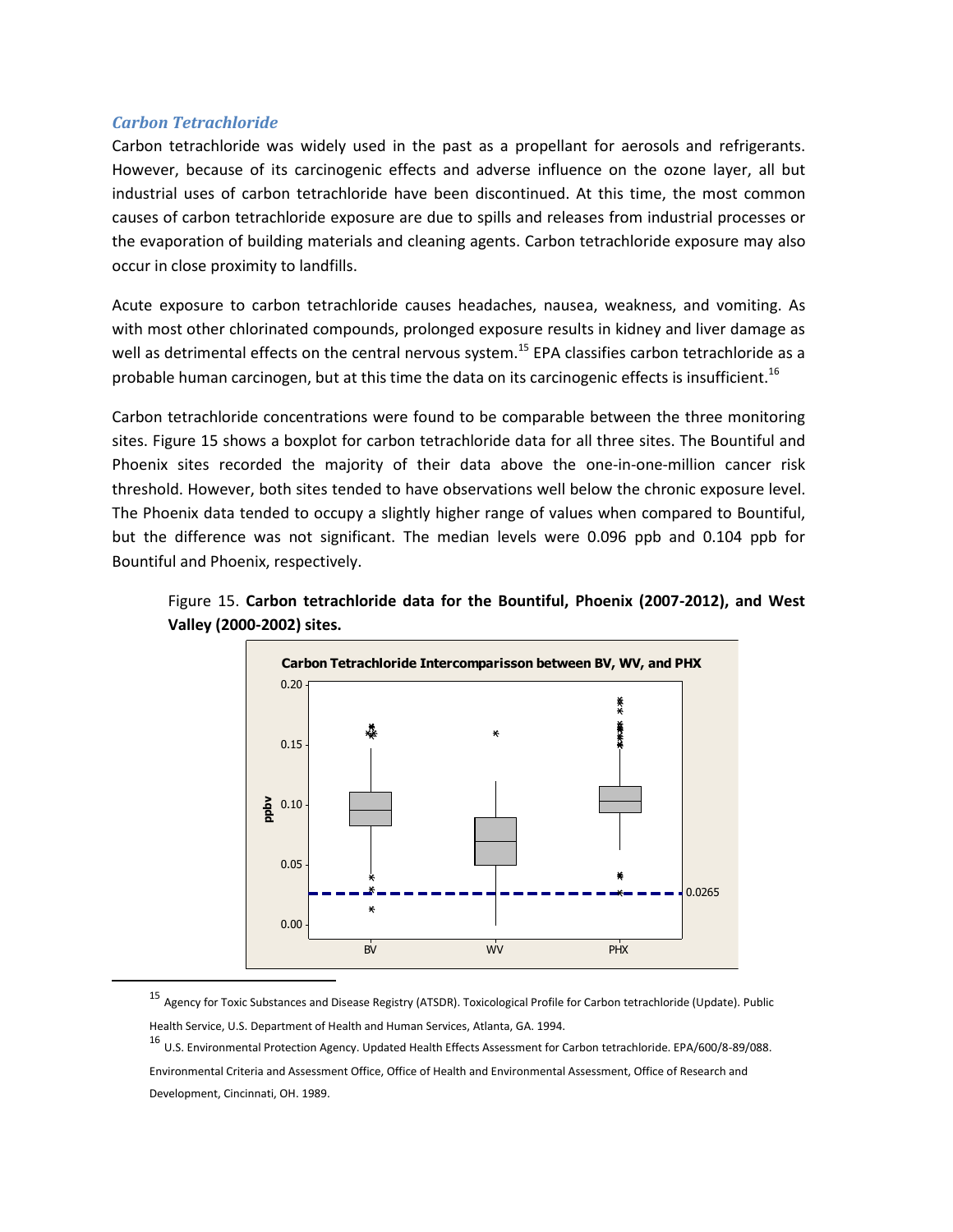The long-term trend indicated no obvious seasonal patterns (See Figure 16). The mean annual values of carbon tetrachloride varied between 0.11 ppb and 0.09 ppb.



Figure 16. **A long-term graph of carbon tetrachloride concentrations at the BV monitoring site (2007-2012).**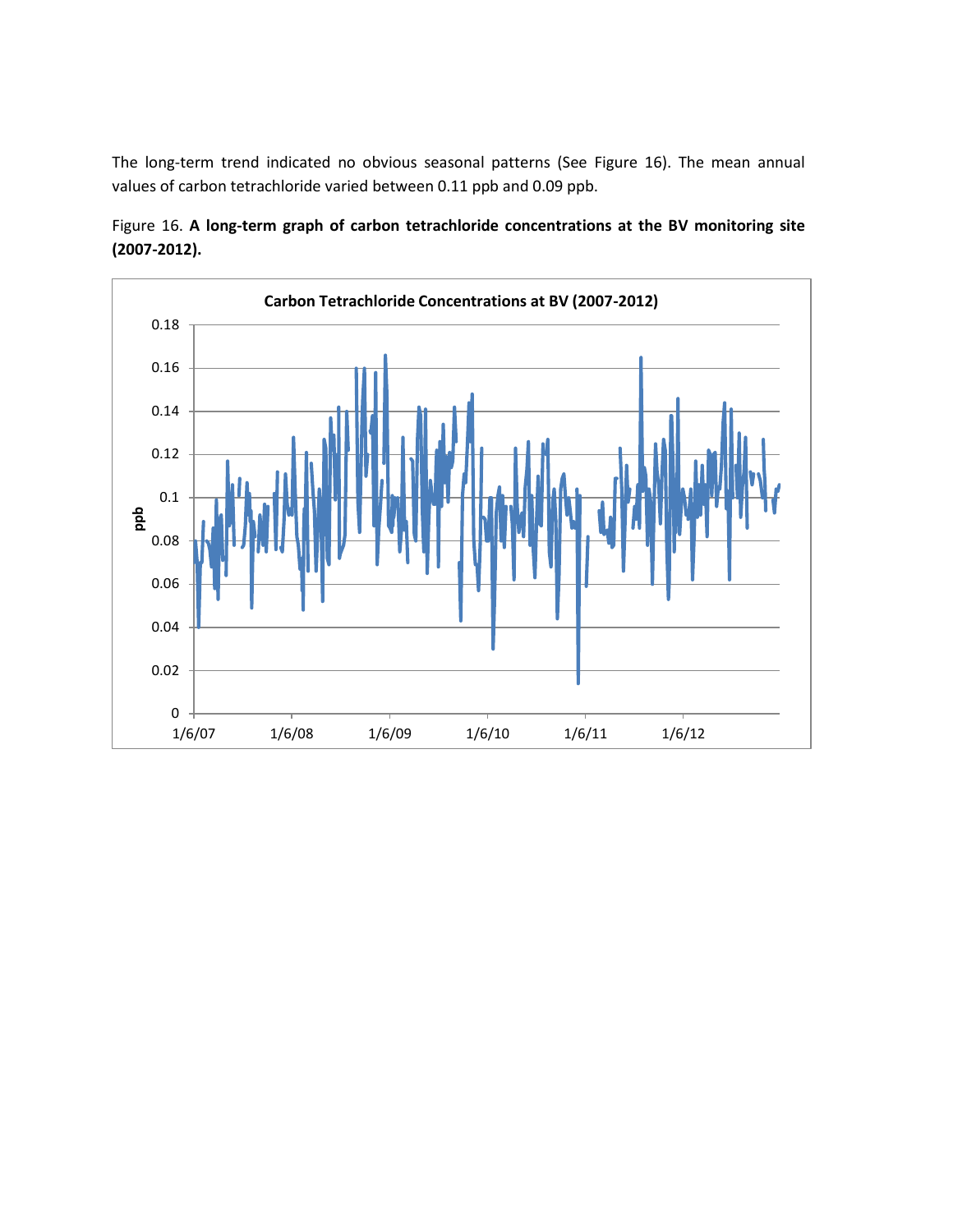#### *Dichloromethane*

Dichloromethane, also known as methylene chloride, is predominantly used as a solvent in paint removers, pharmaceutical manufacturing, and film coatings. It is also produced from some biogenic sources generally associated with salty environments such as salt marshes. It is regarded as a probable carcinogenic agent in humans.

In acute exposures, dichloromethane causes a temporary suppression of visual, auditory, and motor function. However, long-term exposure may cause irreversible damage to the human central nervous system. Prolonged exposures in animal test subjects caused liver, lung, and mammary gland tumors.

Data collected between 2007 and 2012 showed higher mean values of dichloromethane at Bountiful compared to Phoenix. Nearly 32% of all of the dichloromethane measurements recorded at Bountiful were above the one-in-one-million risk exposure level. Only 10.6% of Phoenix data was above that level. These more frequent occurrences of dichloromethane above the one-in-onemillion risk exposure level is likely associated with the natural dichloromethane emissions from salt marches surrounding the Great Salt Lake. However, emissions from local industries and businesses may also contribute.





The long-term graphs of dichloromethane (Figures 18 and 19) show the occasional extremely high dichloromethane concentrations detected at Bountiful. Whereas typical concentrations of the pollutant tended to be in the vicinity of 0.25 ppb, dichloromethane levels reached as high as 700 ppb during the years between 2009 and 2011. The few unusually high dichloromethane values were well associated with acrylonitrile detected in similarly high concentrations on most of the same days. The correlation of these occurrences was a clear indication that some industrial or other anthropogenic sources were emitting those two pollutants. A closer investigation of these emissions was conducted in 2013 and is referred to later in this report.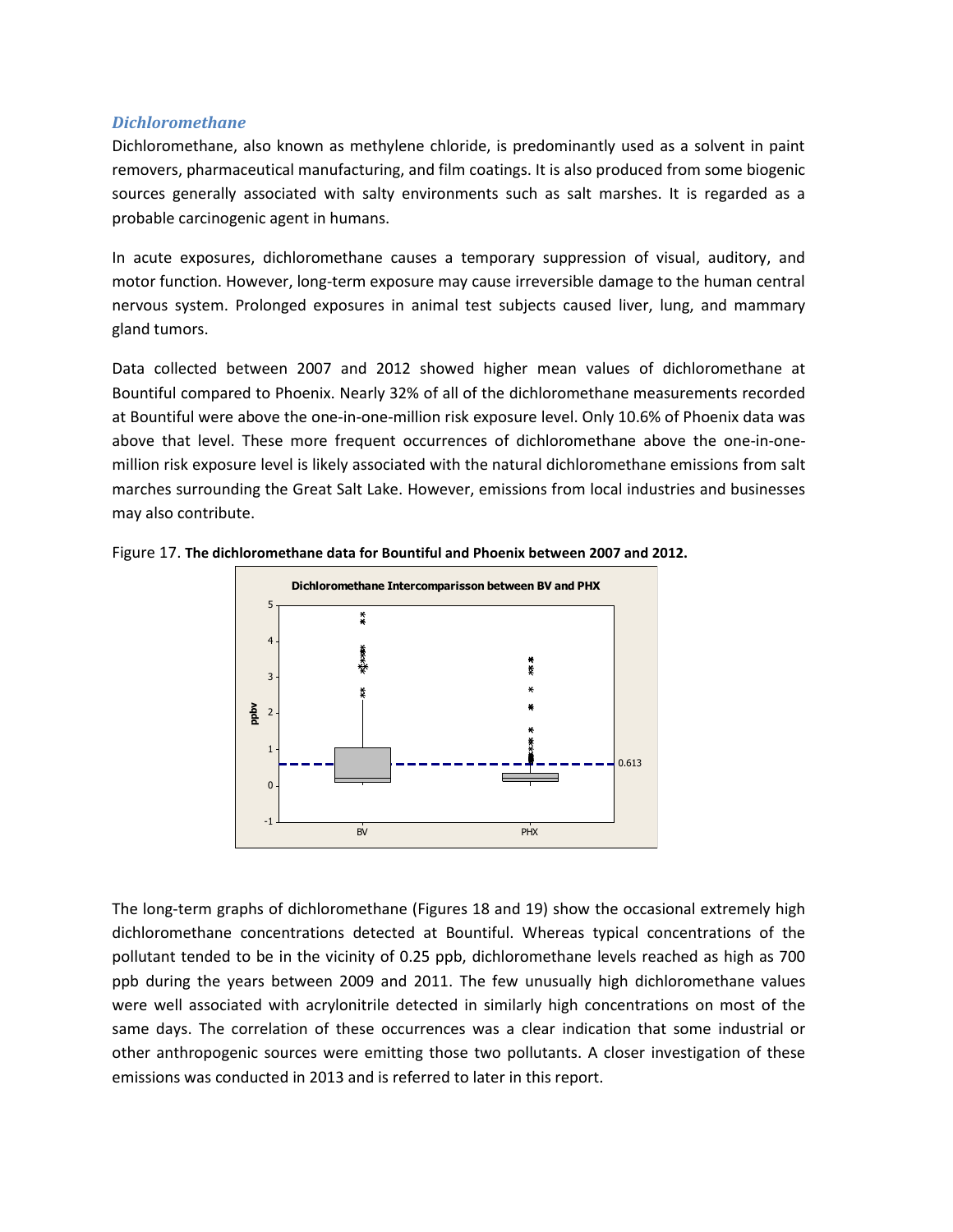

Figure 18. **A long-term dichloromethane trend graph for Bountiful between 2007 and 2012. The graph's scale allows the viewing of unusually high dichoromethane concentrations during those years.**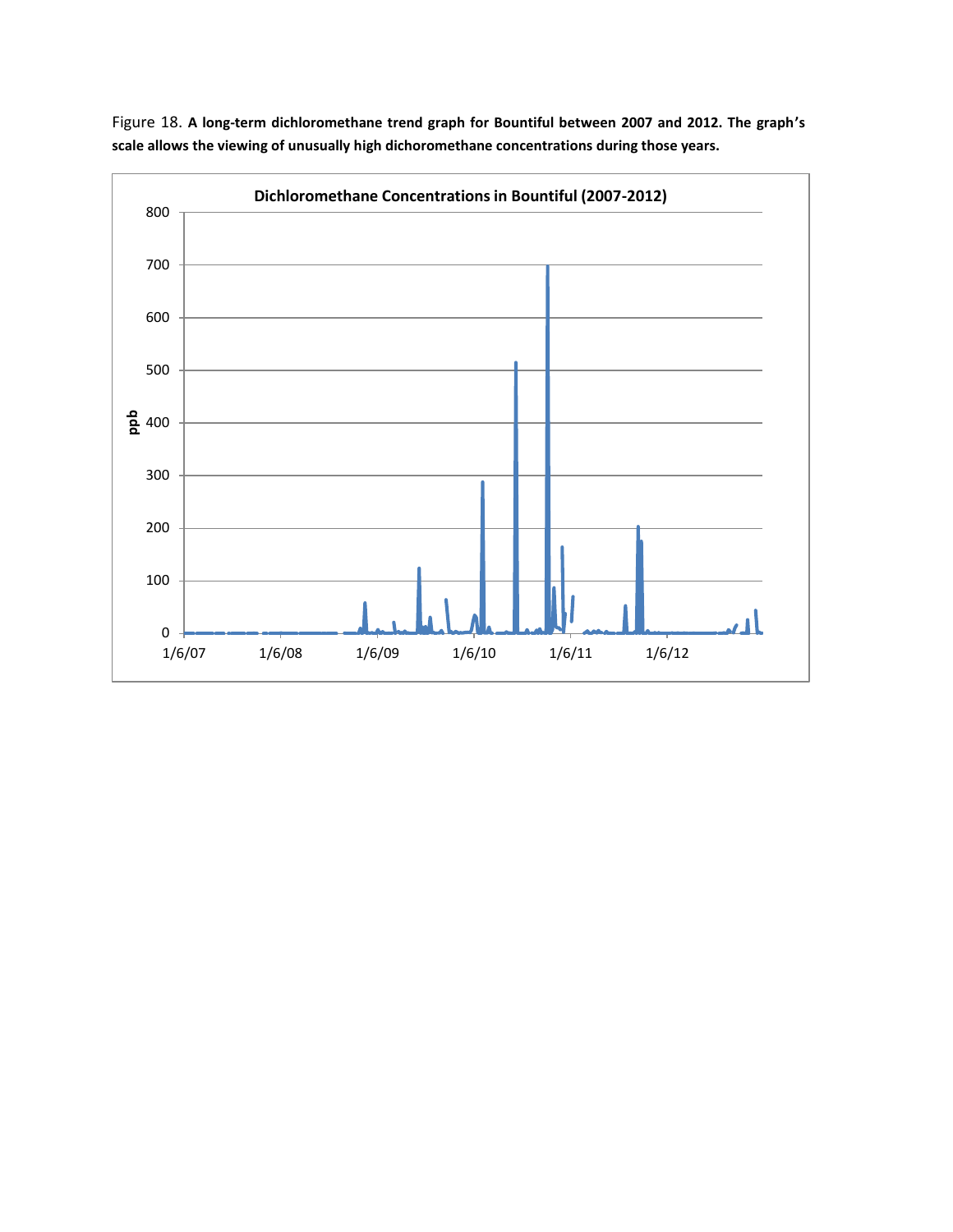

Figure 19. **A long-term trend graph for dichloromethane in Bountiful between 2007 and 2012. The smaller scale allows the examination of low-concentrations.**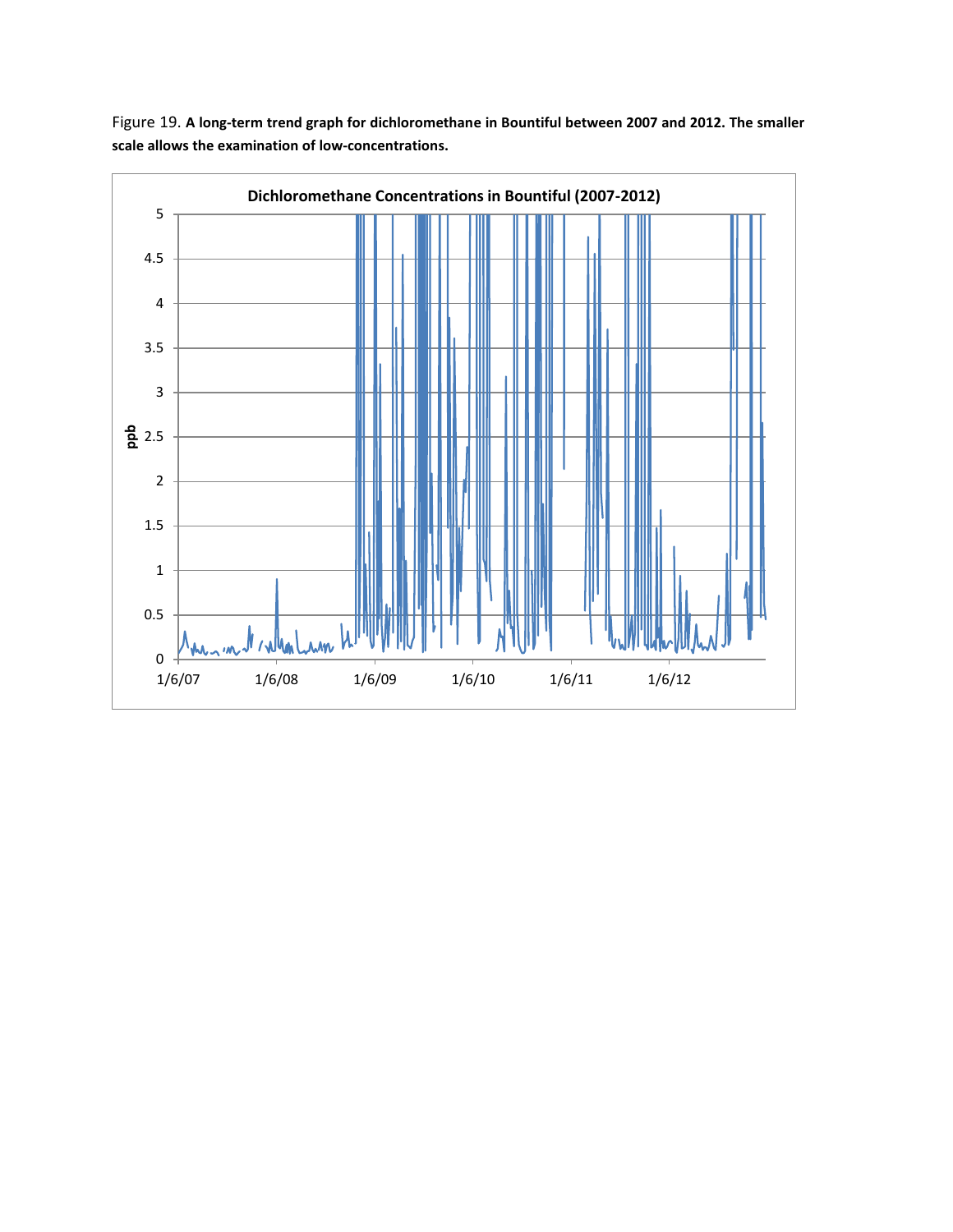# *1,4-Dichlorobenzene (para-Dichlorobenzene)*

1,4-Dicholorobenzene is primarily an indoor pollutant. It is mainly used as a fumigant against molds, mildews, and moths, as well as a deodorant for toilets. Sometimes, 1,4-dichlorobenzene is produced as an intermediate during the manufacturing of other chemicals.

As with most chlorinated organics, 1,4-dichlorobenzene attacks the kidneys, liver, and the central nervous system. Although there is data lacking in human carcinogenic studies, 1,4-dichlorobenzene is classified as a possible human carcinogen. Prolonged exposure of rats through inhalation caused changes in kidney and liver function, as well as blood. Direct exposure to the chemical in the animals' stomachs caused the formation of malignant tumors.<sup>17</sup>

1,4-Dichloromethane was not monitored at the West Valley station between 2000 and 2002, so the data for this pollutant is only available for the Bountiful and Phoenix monitors.





The concentrations of 1,4-dichlorobenzene at the Bountiful site between 2007 and 2012 were significantly below those observed at Phoenix. While 83.6% of all Phoenix measurements were above the one-in-one-million exposure risk level, only 22.8% of Bountiful measurements were above that level.

 $\overline{\phantom{a}}$ 

<sup>17</sup> Agency for Toxic Substances and Disease Registry (ATSDR). Toxicological Profile for 1,4-Dichlorobenzene (Update). Public Health Service, U.S. Department of Health and Human Services, Atlanta, GA. 1998.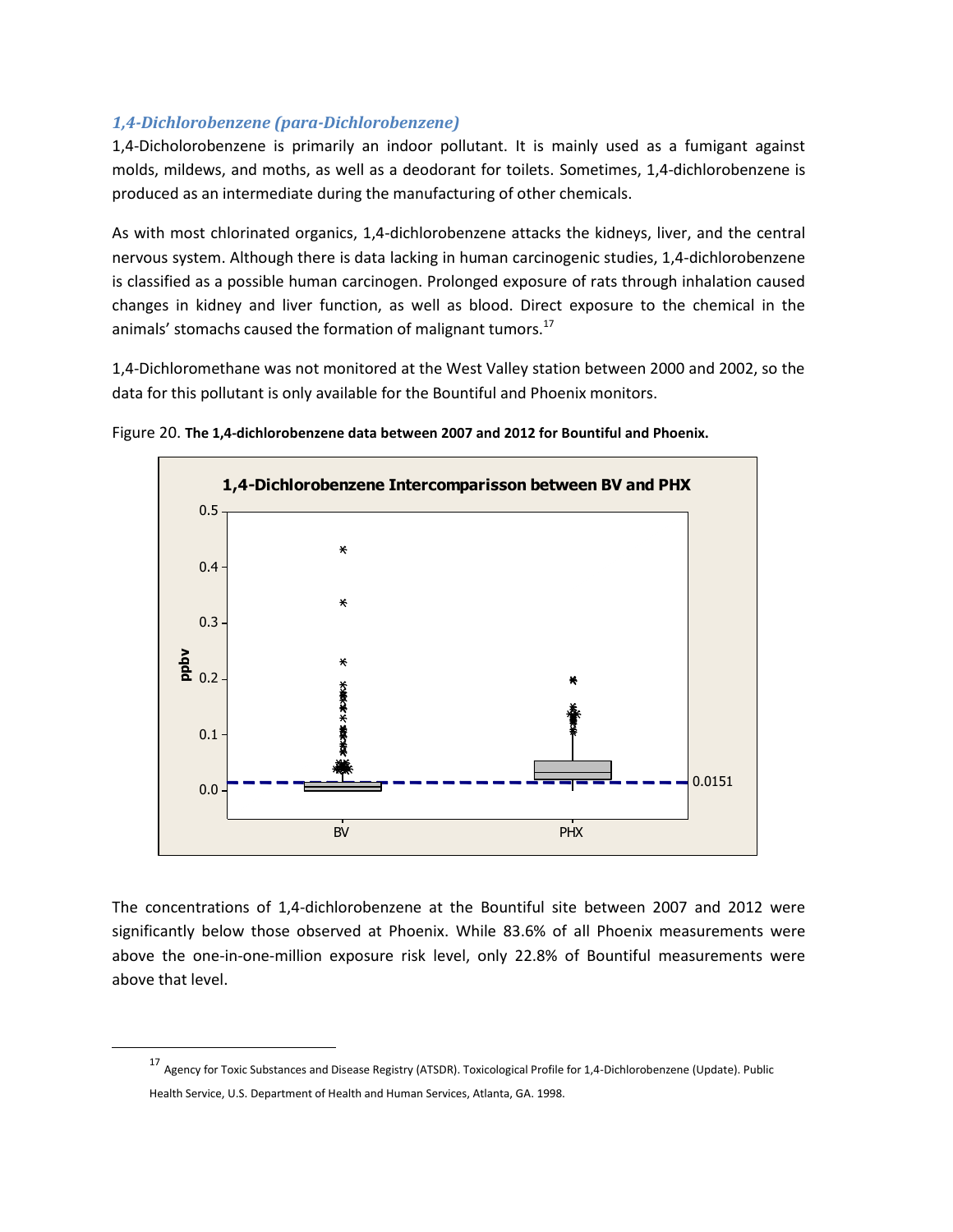The long-term graph (Figure 22) of the 1,4-dichloromethane data shows there were a considerable number of unusually high concentration spikes between 2007 and 2011. There were no such spikes post-2011, indicating an emissions source (likely a single source) was removed from the area. As the data presented in Figure 20 indicates, most measurements fall within the 0.01 to 0.015 ppb range; just below the one-in-one-million exposure risk level. Thus, it is unlikely this pollutant is associated with refining activity near Bountiful.



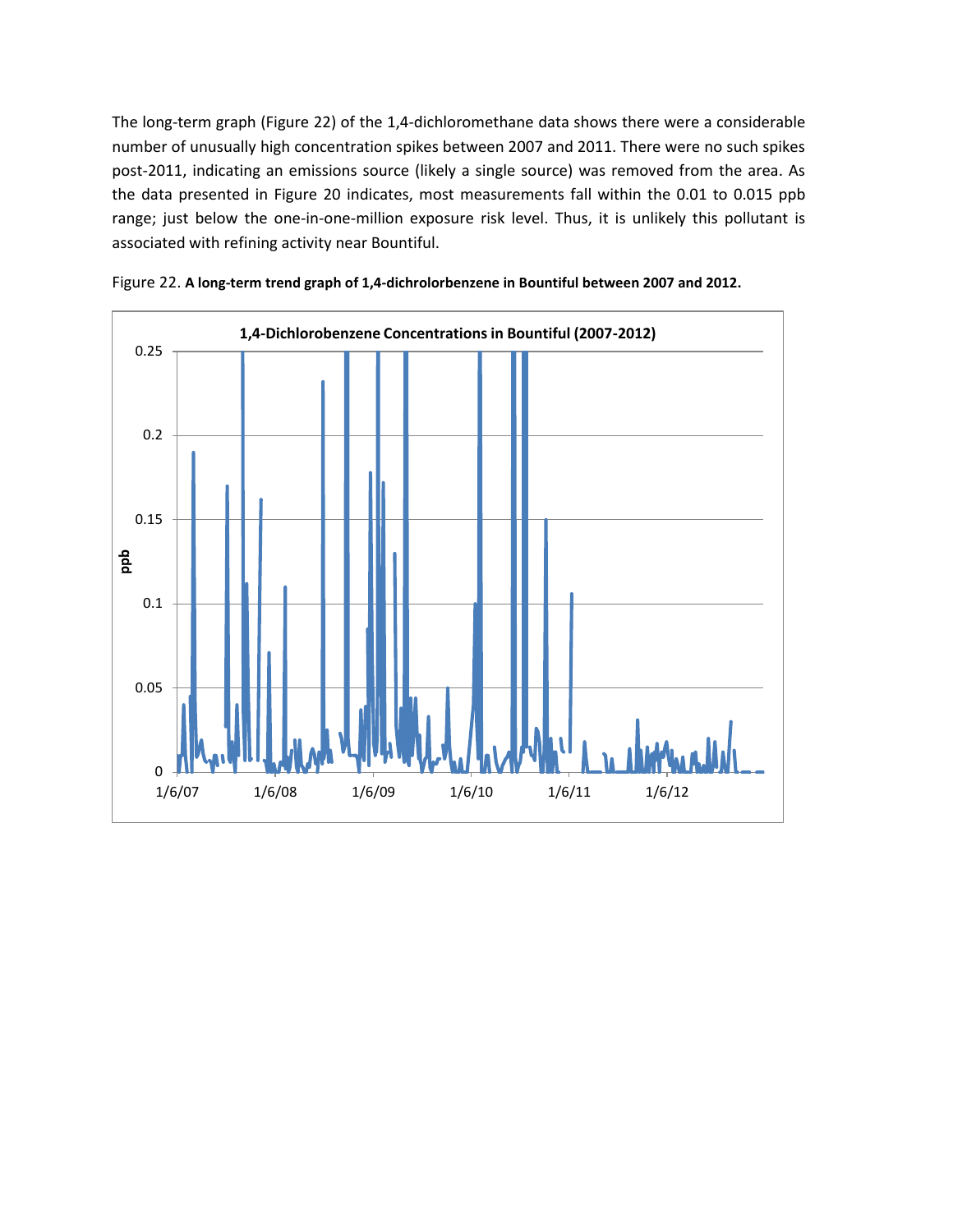# *M/P Xylene and Ethylene Dichloride*

M/P xylene and ethylene dichloride were the last two HAPs of interest that had a number of detections above one-in-one-million exposure risk limits. M/P xylene was only detected in noticeable amounts at the West Valley site. It was not observed at concentrations above the onein-one-million exposure risk level at Bountiful or Phoenix.

However, ethylene dichloride measurements rose significantly at Bountiful beginning in 2011. This is likely due to the operation of a new industrial source. In order to locate possible sources, a closer investigation into the emission patterns of this pollutant is necessary.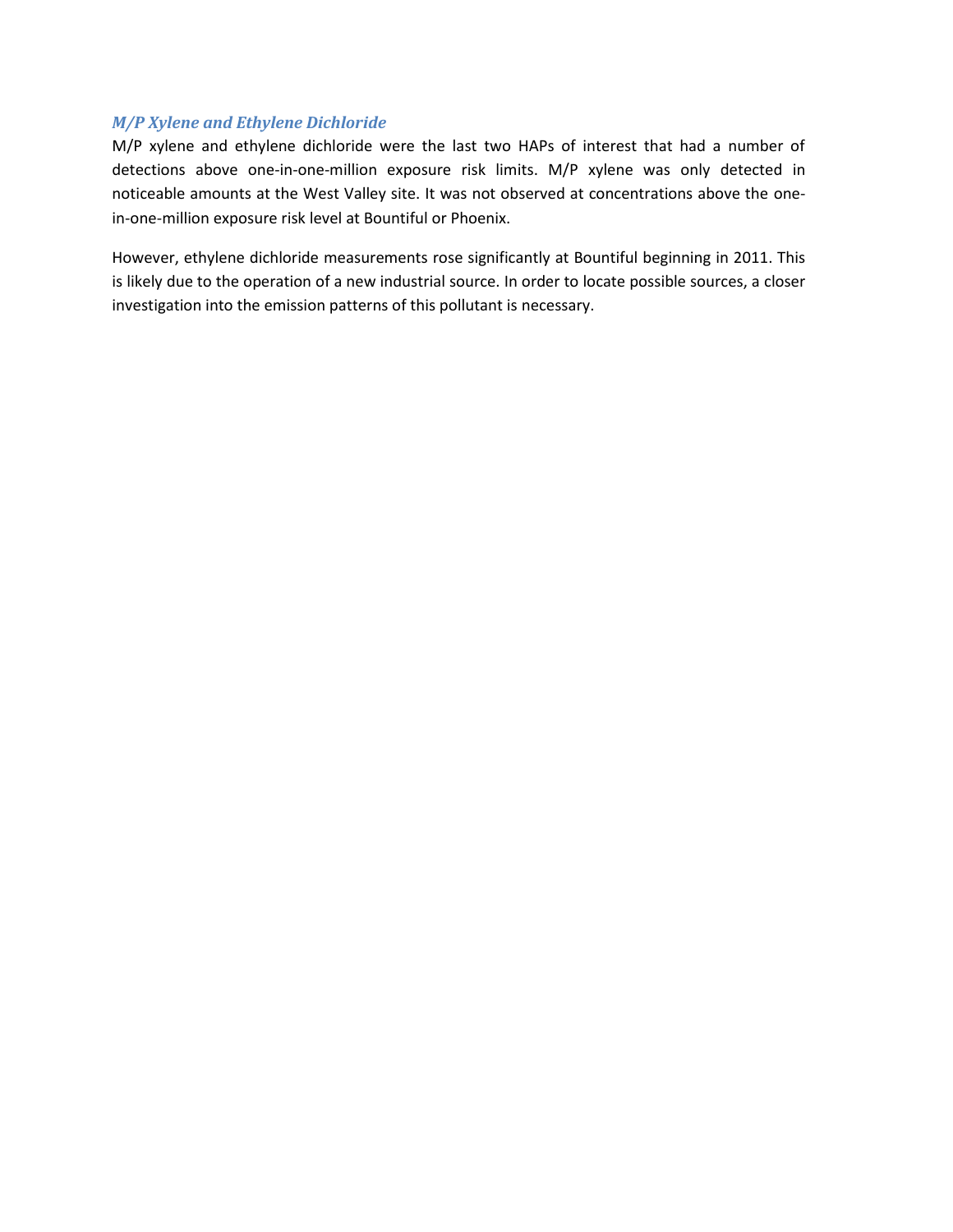#### **Metals**

There are ten metals that are listed as HAPs. With the exception of Chromium (VI) at the West Valley site, all metals were monitored using comparable equipment. Samples were also analyzed using the same methods.

Unlike the gaseous portion of HAPs, metal content in ambient air is represented in units of micrograms per cubic meter. It is important to remember that metals are rarely found among ambient primary matter (PM) in their elemental states. Thus, it is better to treat these metals as their corresponding compounds (e.g., not "elemental arsenic", but "arsenic compounds"). The screening levels for each metal specie were based on the corresponding aggregate toxicities of that element's most common compounds.

Table 2. **The percentage of sample days for which concentrations of monitored toxic metals were above one of the risk screening thresholds.**

|               | <b>BV</b> |         | <b>WV</b> |          | <b>PHX</b> |         |
|---------------|-----------|---------|-----------|----------|------------|---------|
|               | $1/1$ mil | Chronic | $1/1$ mil | Chronic  | $1/1$ mil  | Chronic |
| Antimony      |           | 0.00%   |           | 14.55%   |            |         |
| Arsenic       | 81.25%    | 9.38%   | 100.00%   | 52.73%   | 86.50%     | 7.67%   |
| Beryllium     | 0.00%     | 0.00%   | 0.00%     | 0.00%    |            |         |
| Cadmium       | 5.40%     | 1.99%   | 38.18%    | 32.73%   | 1.23%      | 0.00%   |
| Chromium (VI) | 4.64%     | 0.00%   | 100.00%   | $0.00\%$ | 31.65%     | 0.00%   |
| Cobalt        |           | 0.00%   |           | 0.00%    |            |         |
| Lead          |           | 1.42%   |           | 9.09%    |            | 0.31%   |
| Manganese     |           | 63.92%  |           | 92.7%    |            | 94.48%  |
| Nickel        |           | 0.85%   |           | 0.00%    |            |         |
| Selenium      |           | 0.00%   |           | 0.00%    |            |         |

Contrary to the pattern observed with the organic portion of HAPs, the West Valley data shows a universally higher incidence of metal concentrations at both one-in-one-million and chronic exposure levels. Additionally, the mean concentration and range of typical metal samples were much higher at the West Valley site. One possible reason for this is that two different sample methods were used to collect the data. A  $PM_{10}$  sampler was used at Bountiful, while a total suspended matter (TSP) sampler was used in West Valley. This implies that on most days, the  $PM_{10}$ fraction could be substantially smaller than the TSP fraction. A second reason for higher metal counts could be the near-proximity of the West Valley station to the Kennecott mine, smelter, and tailing ponds. This means the difference in sampling methods would only enlarge the disparity between Bountiful and West Valley observations.

Lead did not appear in relevant concentrations in  $PM<sub>2.5</sub>$ . Only about 1% of lead samples collected by speciation monitors had concentrations above the chronic exposure limit.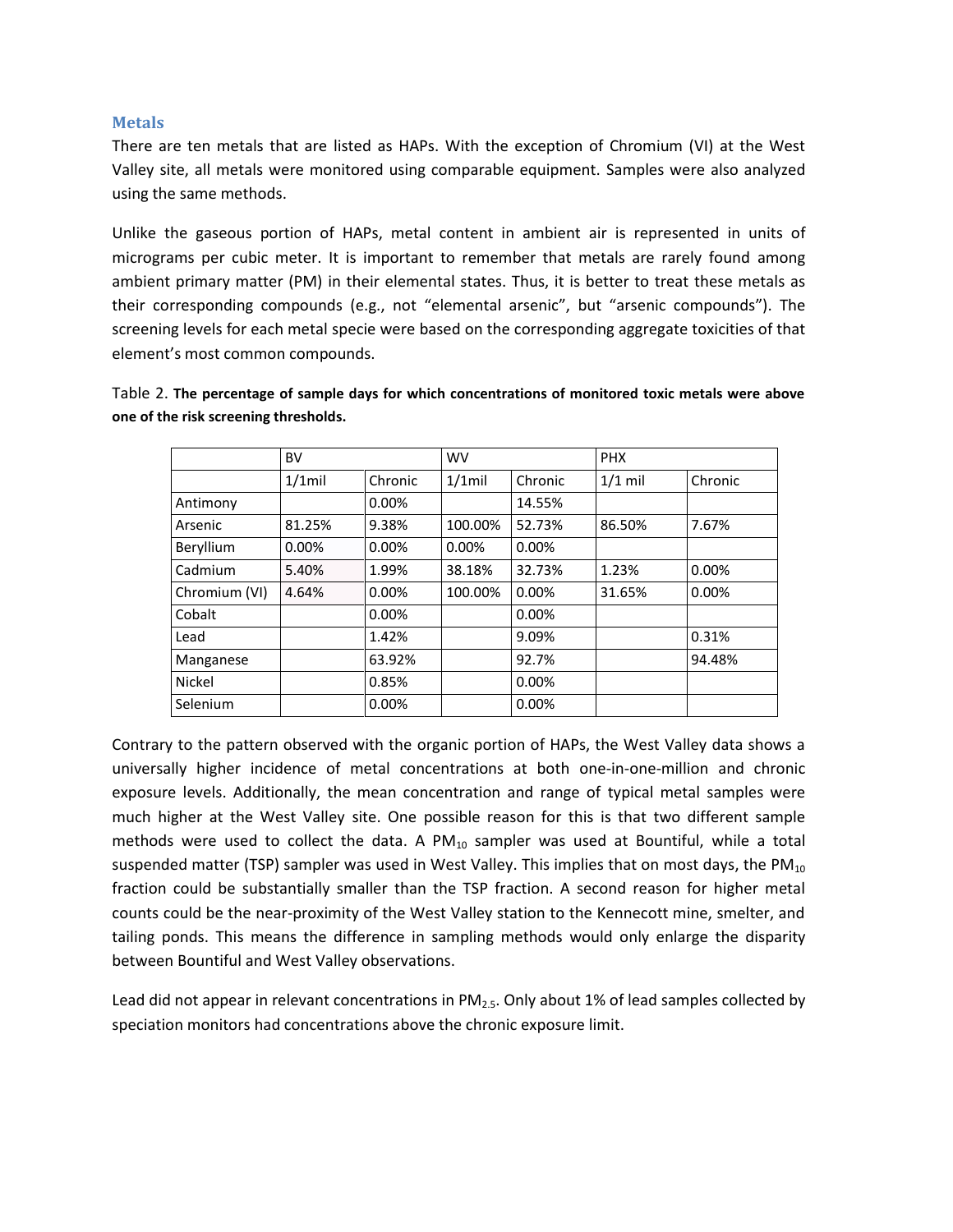#### *Manganese*

 $\overline{a}$ 

Manganese is ubiquitous in the environment. In small doses, it is essential for health. However, prolonged exposure to elevated concentrations of this metal can result in adverse effects on the central nervous system. Manganese exposure can weaken hand-to-eye coordination, reduce reaction times, cause tremors, and lead to impotence and a decreased libido in males. $^{18}$ 

Large concentrations of manganese are generally observed around smelters, where the greatest exposure to manganese often occurs. A typical ambient air concentration of manganese is approximately 0.02 μg/m<sup>3</sup>.<sup>19</sup>

The manganese data collected indicated that manganese is present in the ambient air in both Utah and Arizona. Its concentration was above the chronic screening exposure level at all three locations. It is noteworthy, however, that manganese concentrations observed at both, Bountiful and West Valley, were lower than those observed in Phoenix. Figure 23 shows the boxplot of manganese data for all three monitoring sites.

The long-term trend for manganese in Utah shows a moderate decrease in maximum annual concentrations between 2007 and 2012 (graph not shown). However, a strong seasonal pattern was not detected.





Figure 24. **A long-term graph of manganese concentrations observed at the Bountiful monitor between 2007 and 2012.**

<sup>18</sup> Agency for Toxic Substances and Disease Registry (ATSDR). Toxicological Profile for Manganese (Update). Draft for Public

Comment. U.S. Public Health Service, U.S. Department of Health and Human Services, Atlanta, GA. 1997.

<sup>19</sup> U.S. Environmental Protection Agency. [Integrated Risk Information System \(IRIS\) on Manganese.](http://www.epa.gov/iris/subst/0373.htm) National Center for

Environmental Assessment, Office of Research and Development, Washington, DC. 1999.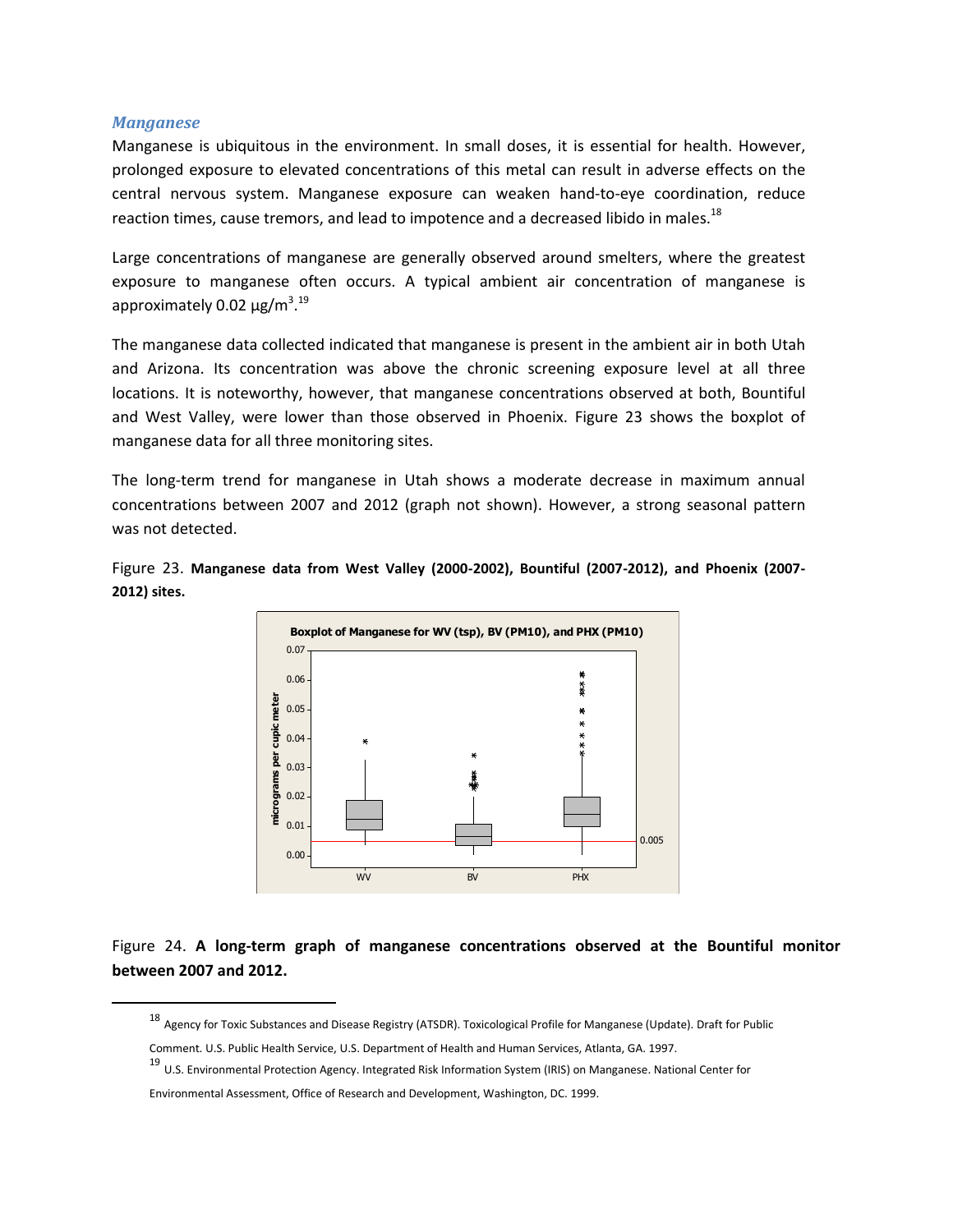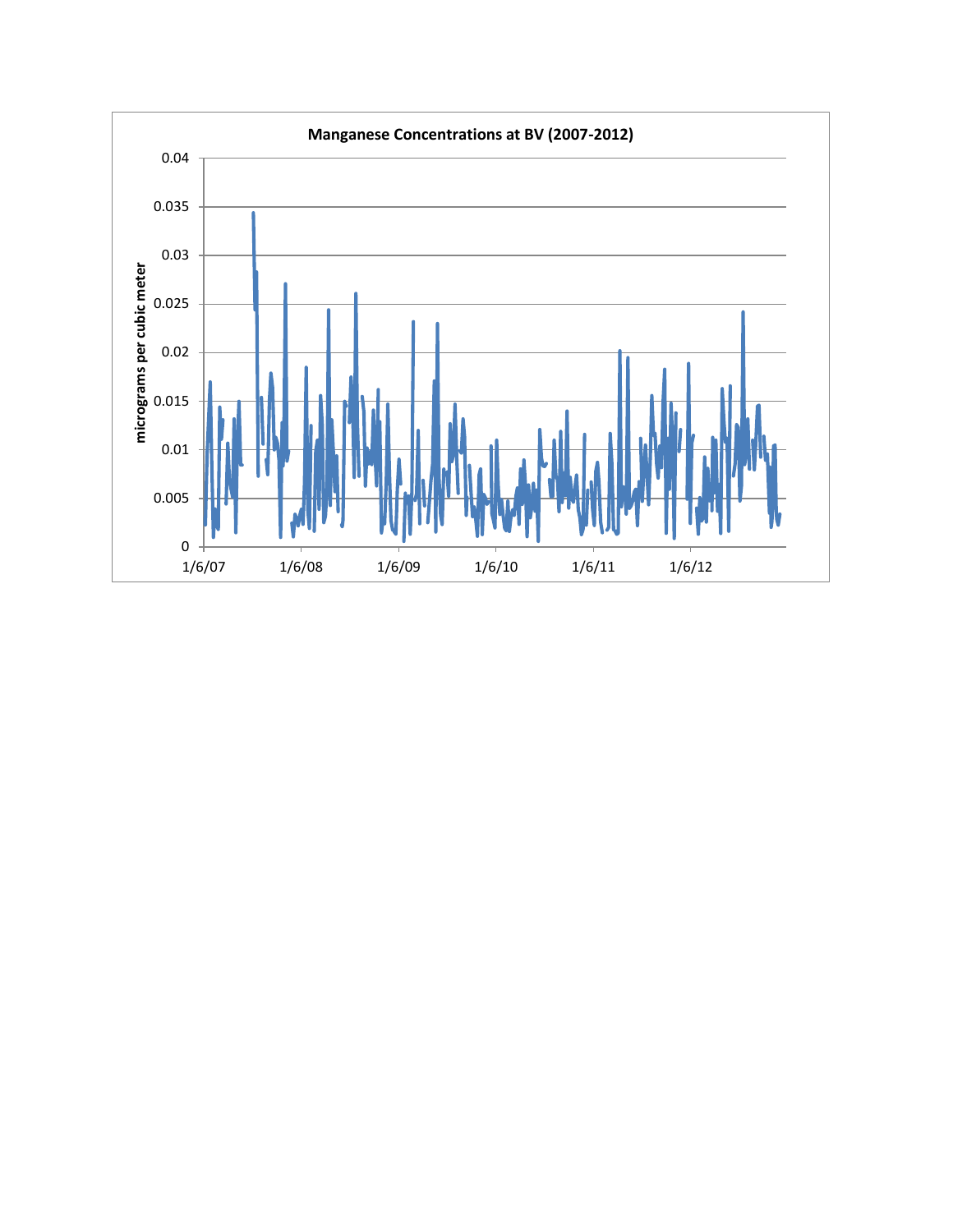#### *Arsenic*

 $\overline{\phantom{a}}$ 

Arsenic is a naturally occurring element found throughout the environment. Although the primary exposure route for humans is through ingestion, some arsenic can be inhaled as it attaches to ambient primary matter. Long-term inhalation exposure to inorganic arsenic has been linked to lung cancer, while ingested arsenic has been shown to cause skin, bladder, and liver tumors. Arsenic is primarily used as wood products preservative. However, its use in residential construction has been phased out. Arsenic is also used in electronics and semiconductor manufacturing. Inorganic arsenic has been classified as a human carcinogen by the EPA.<sup>20,21,22</sup>

A boxplot of arsenic concentrations is shown in figure 25. Arsenic concentrations observed at the West Valley site were significantly higher than those recorded at either, Bountiful or Phoenix. However, this is likely due to the difference in sampling methodology between the monitors. TSP monitors were used at West Valley, while  $PM_{10}$  samplers were used at Phoenix and Bountiful. The mean arsenic concentration at Phoenix was slightly higher than at Bountiful, but still well below the chronic exposure level. Neither, Phoenix nor Bountiful saw a significant number of measurements below the one-in-one-million exposure risk level.

Figure 25. **Arsenic data for the West Valley (2000-2002), Bountiful (2007-2012), and Phoenix (2007-2012) sites.**



Figure 26 indicates a seasonal trend in arsenic concentrations. The largest concentrations of arsenic generally occur during colder months of the year. The period between October and March is the only time during the year when arsenic concentrations exceed the chronic exposure level of 0.0015

<sup>&</sup>lt;sup>20</sup> Agency for Toxic Substances and Disease Registry (ATSDR). Toxicological Profile for Arsenic (Update). U.S. Public Health Service, U.S.

Department of Health and Human Services, Atlanta, GA. 2007.<br><sup>21</sup> U.S. Environmental Protection Agency. Health Assessment Document for Inorganic Arsenic. EPA/540/1-86/020. Environmental Criteria and Assessment Office, Office of Health and Environmental Assessment, Office of Research and Development, Washington, DC. 1984.

<sup>&</sup>lt;sup>22</sup> U.S. Environmental Protection Agency. [Integrated Risk Information System \(IRIS\) on Arsine.](http://www.epa.gov/iris/subst/0672.htm) National Center for Environmental Assessment, Office of Research and Development, Washington, DC. 1994.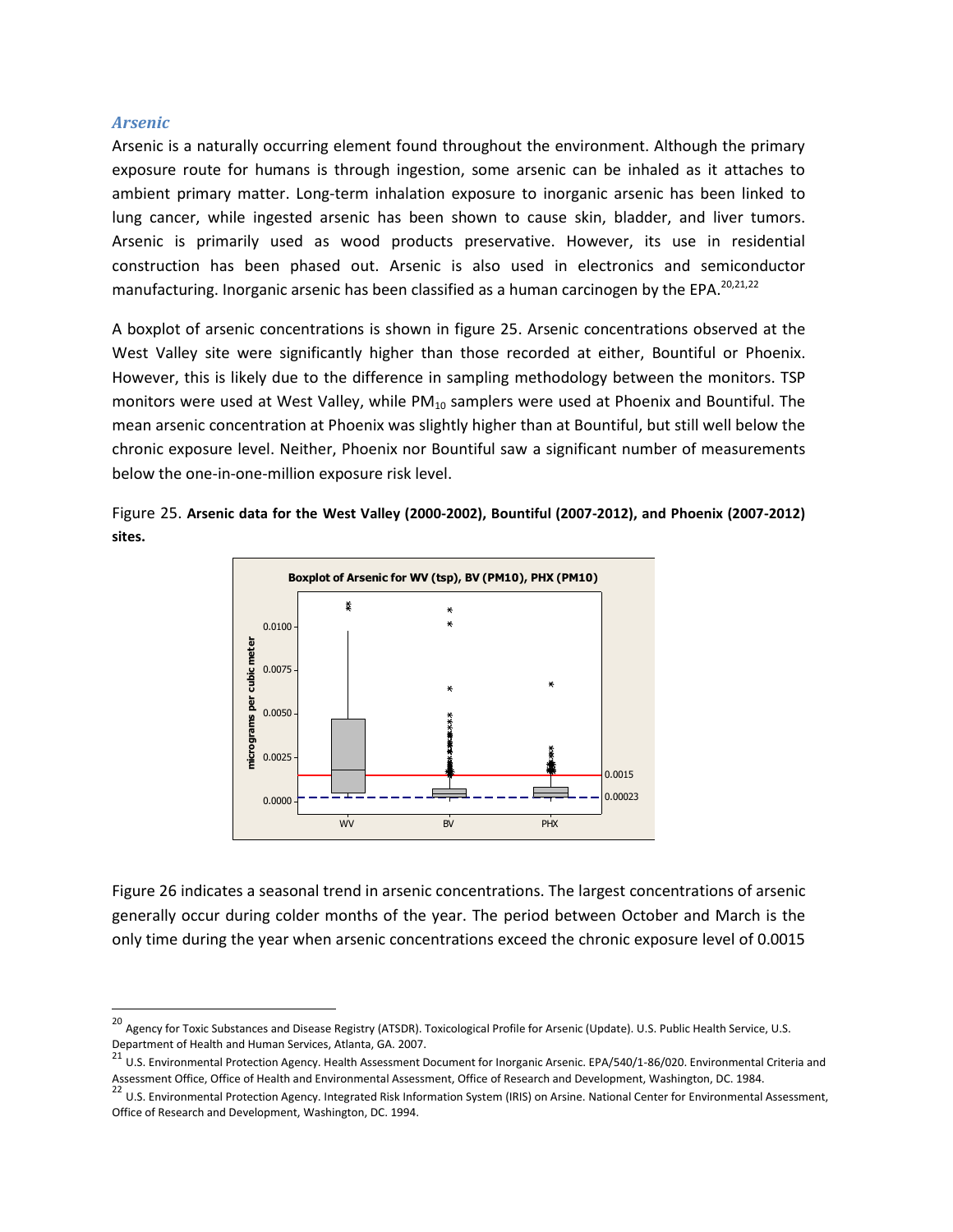μg/m<sup>3</sup>. However, the data also indicates a strong negative trend in maximum arsenic concentrations over time.



Figure 26. **A long-term trend graph for arsenic at Bountiful (2007-2012).**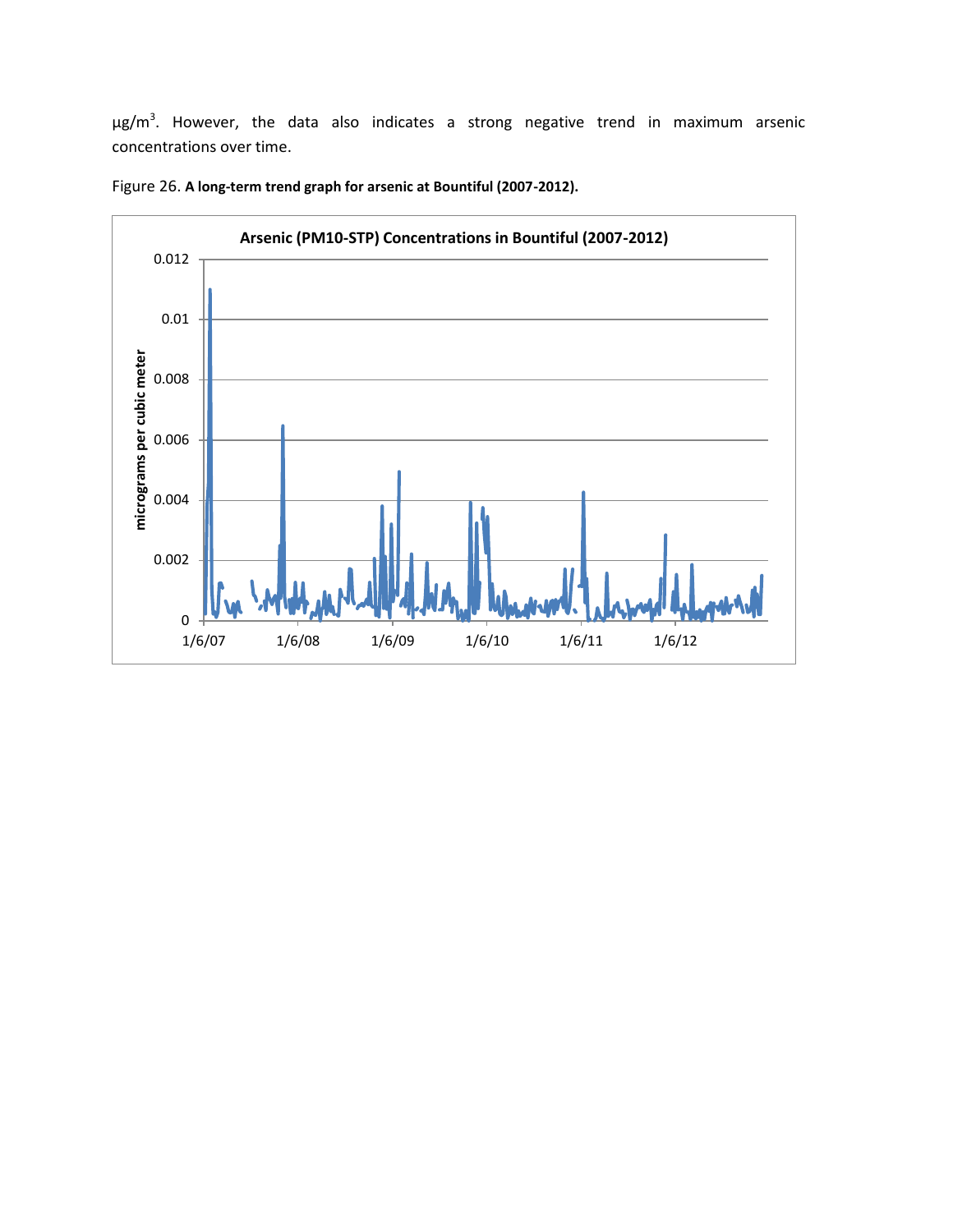#### *Chromium*

Chromium is a metal naturally found in the environment. Chromium is generally present in two valence states: chromium(III) and chromium(VI). Although toxic in large amounts, chromium(III) (a.k.a. trivalent chromium) is essential to human health. Even though a portion of chromium (VI) is converted to its trivalent counterpart in the human body, it was found to be a strong human carcinogen, especially when inhaled.

Both, chromium(III) and chromium(VI) are generally found in rocks, soil, and volcanic dust and gas. However, chromium in ambient PM is mainly released from anthropogenic activities such as mining, smelting, electroplating, leather/wood processing, pigment production, the application of automobile brakes and catalytic converters, and from the treatment of cooling tower water.

The boxplot of chromium(VI), in Figure 26, summarizes observations collected at Bountiful and Phoenix using TSP sampling methodology. Between 2007 and 2012, the majority of chromium(VI) measurements taken at Bountiful were well below the one-in-one-million exposure risk level.



Figure 26. **Chromium(VI) data at Bountiful and Phoenix (2007-2012).**

Figure 27, below, shows a clear seasonal pattern with mean chromium(VI) concentrations rising during colder months and decreasing during warmer months. Several outliers in the data were observed on days surrounding national holidays, specifically New Years and the Independence Day. Two large peaks were also detected in near Pioneer Day, July 24<sup>th</sup>. It seems likely that these spikes in chromium are associated fireworks. However, the few high chromium(VI) readings seen during March, April, and September are puzzling with respect to their origin.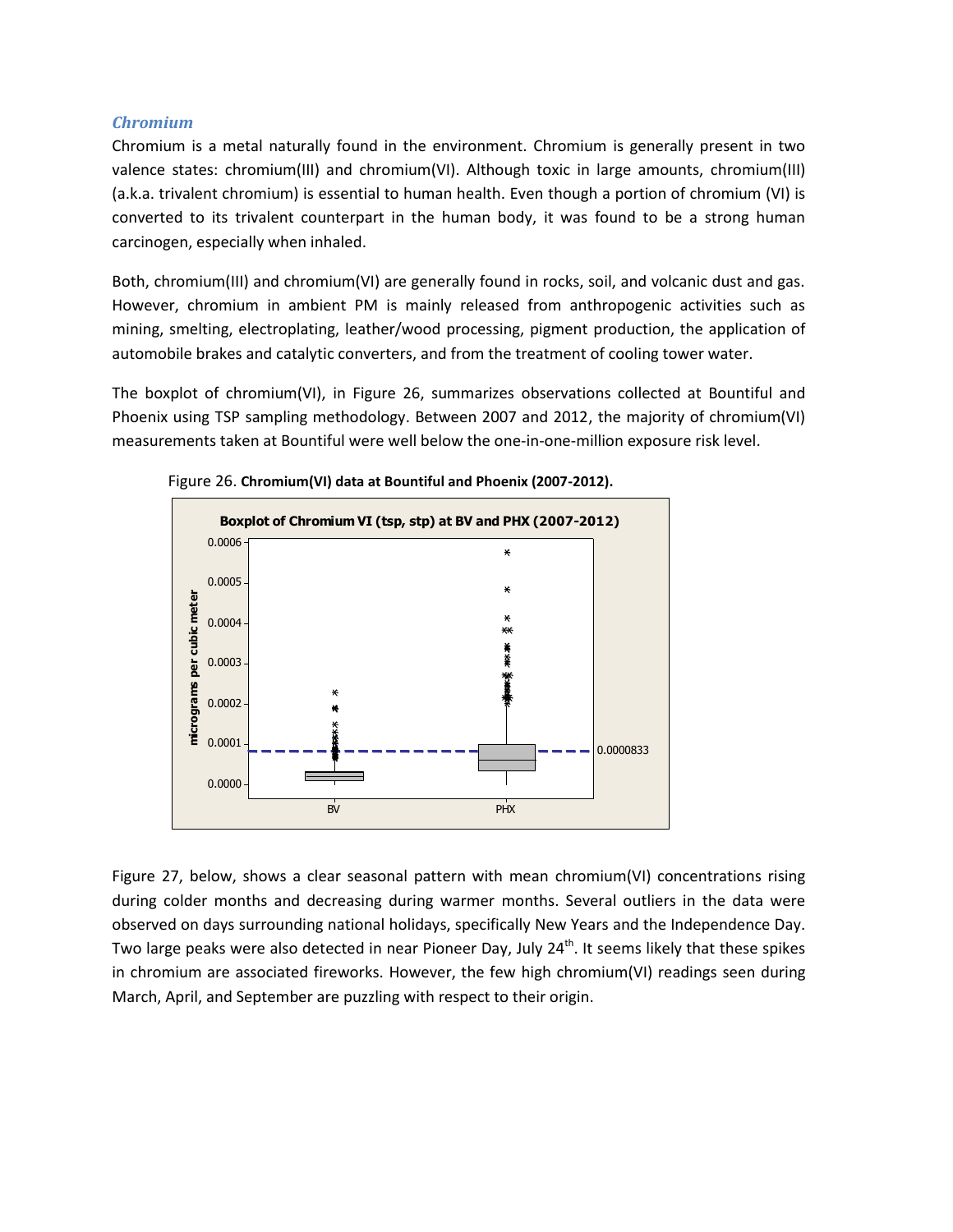

Figure 27. **A long-term trend of chromium (VI) in Bountiful (2007-2012).**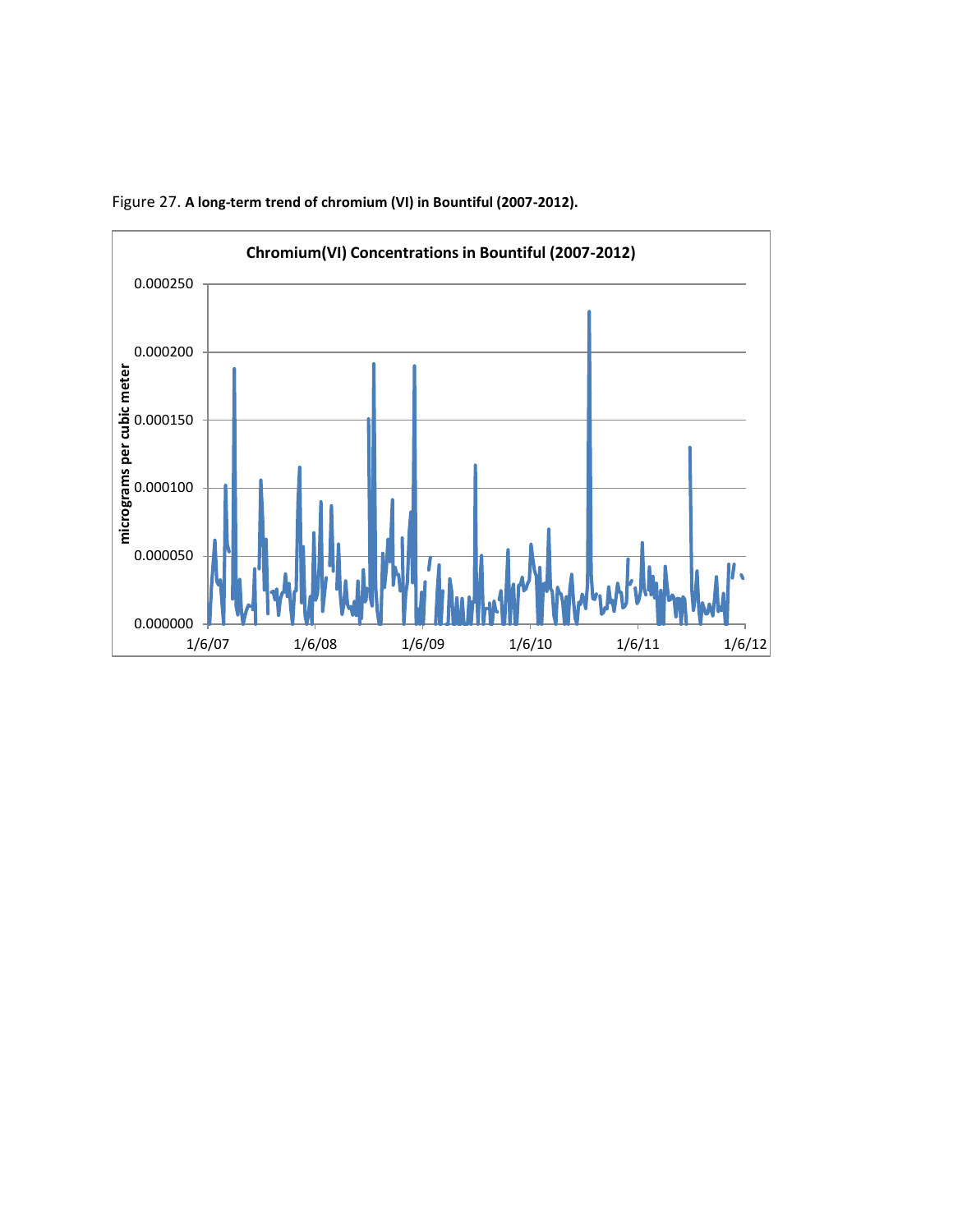#### *Lead and Cadmium*

Lead and cadmium often appear in the environment as the result of industrial activities. Cadmium is generally emitted into the atmosphere from the incineration of garbage, fossil fuels combustion, and metal smelting. Lead is commonly emitted during mining operations and smelting activities. Lead is also an additive to some aircraft fuels, but its use in automobiles has been phased out and banned. $23,24$ 

Long-term exposure to cadmium may cause kidney dysfunction. Cadmium has also been shown to cause fetal damage and lung cancer in animals, though adequate human exposure data does not currently exist. Lead exposure is characterized by harmful effects on the kidney, immune, nervous, and cardiovascular systems. Lead is also linked to diminished cognitive abilities, low IQ, and altered memory and behavior.<sup>25,26</sup>

Although the mean lead concentration at Phoenix was slightly higher than at Bountiful (0.0042 vs 0.0034 μg/m<sup>3</sup>, respectively), Bountiful saw more outliers that were above the risk screening level (0.015  $\mu$ g/m<sup>3</sup>). The long-term trend of lead and cadmium observed in Bountiful (Figure 28, below) suggest a strong seasonal pattern similar to arsenic and chromium. High concentrations of both, arsenic and chromium, were likely the result of sustained temperature inversions that often trap and accumulate PM within the Salt Lake Valley. High cadmium and lead levels during spring and fall months are likely due to dust storms that are common in Utah during those months.

 $\overline{\phantom{a}}$ 

<sup>23</sup> Agency for Toxic Substances and Disease Registry (ATSDR). Toxicological Profile for Cadmium. Draft for Public Comment.

Public Health Service, U.S. Department of Health and Human Services, Atlanta, GA. 1997.

U.S. Environmental Protection Agency. Air Quality Criteria for Lead (2006) Final Report. U.S. Environmental Protection Agency, Washington, DC, EPA/600/R-05/144aF-bF, 2006.

<sup>25</sup> E.J. Calabrese and E.M. Kenyon. Air Toxics and Risk Assessment. Lewis Publishers, Chelsea, MI. 1991.

<sup>26</sup> Agency for Toxic Substances and Disease Registry (ATSDR). Toxicological Profile for Lead (Update). Public Health Service, U.S.

Department of Health and Human Services, Atlanta, GA. 2007.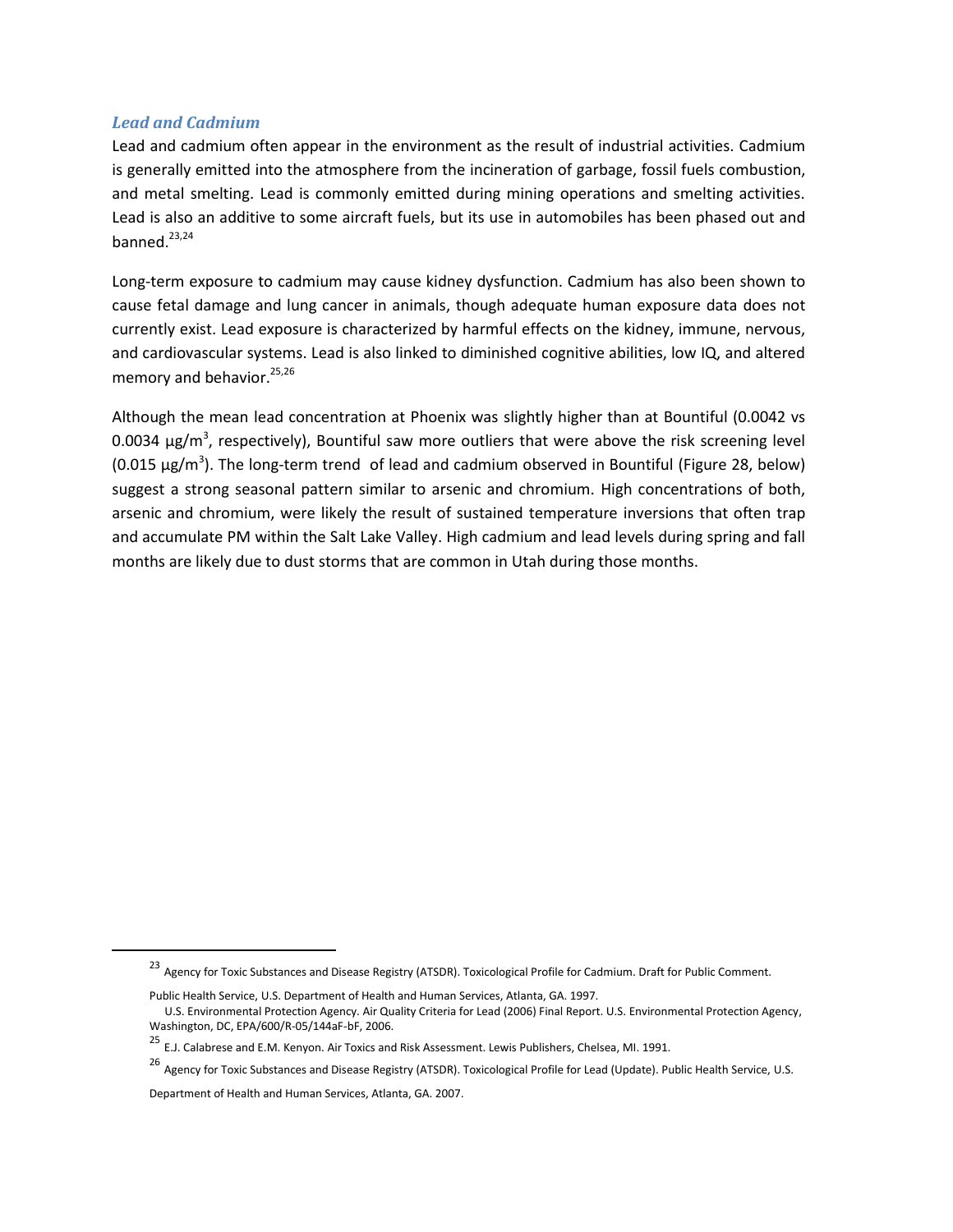

Figure 28. **A long-term trend graph of cadmium in Bountiful (2007-2012).**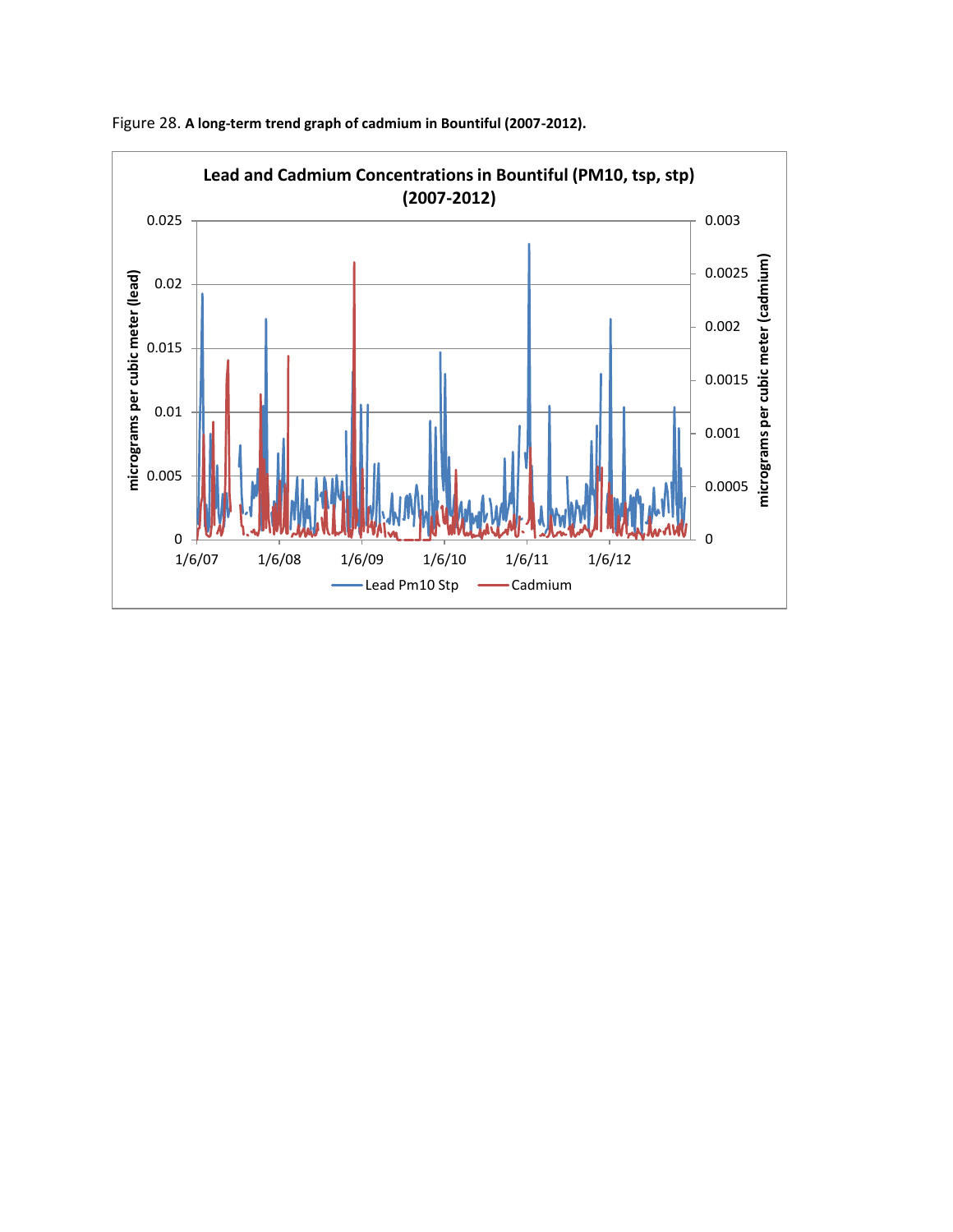# **Discussion**

### **West Valley Data Organics (2000-2002)**

At least 50% of 1,3-butadiene, benzene, acetaldehyde, and formaldehyde measurements are above both the chronic and one-in-one-million risk threshold levels. Most observations of carbon tetrachloride, ethylbenzene, and tetrachloroethylene were above the one-in-one-million levels but well below chronic exposure values.

Peculiar behavior was seen in the acrylonitrile dataset. All non-zero acrylonitrile measurements were classified as outliers with a p-value below 5%. In other words, the overwhelming majority of observations are below the detection limit. The pollutant is only detected on rare occasions. This hints at the likelihood of a single source of emissions. Since acrylonitrile is primarily used in plastics manufacturing, these acrylonitrile detections were probably linked to accidental emission events at a local facility.

#### **Bountiful Organics (2007-2012)**

HAPs monitoring at Bountiful involved the same number of compounds as West Valley, with the addition of acrolein and ethylenedichloride. Acrolein could be connected to oil refining processes. However, since it was not monitored at West Valley, it is impossible to determine if Bountiful acrolein levels are related to the nearby refineries. Fossil fuel combustion, wood burning, and tobacco use have also been implicated in the production of acrolein. Therefore, a distinct source for that pollutant is currently difficult to identify.

The frequency of carbon tetrachloride exceedances, of the one-in-one-million risk threshold, was approximately 10% higher at Bountiful than West Valley. The most common use for carbon tetrachloride is as an industrial solvent. Further investigation into determining possible emitters of carbon tetrachloride is necessary.

Both, dichloromethane and acetonitrile show significant outlier activity indicative of a single process or emission source near the Bountiful station. The investigation into this possible emission source was recently conducted in 2013. Results of the investigation identified several possible local emission sources.

Although more incidences of 1,3-butadiene above the chronic cancer risk level appeared at Bountiful, values were generally lower than what was observed at West Valley. This is in spite of the close proximity of the Bountiful monitor to the I-15 freeway. The parity between the two sites is likely explained by ongoing improvements in automobile emissions.

#### **Speciation Metals**

Table 3, below, shows a number of statistics for toxic metals observed by Utah Speciation Trends Network (STN) monitors located in the cities of Lindon, Hawthorne, and Bountiful.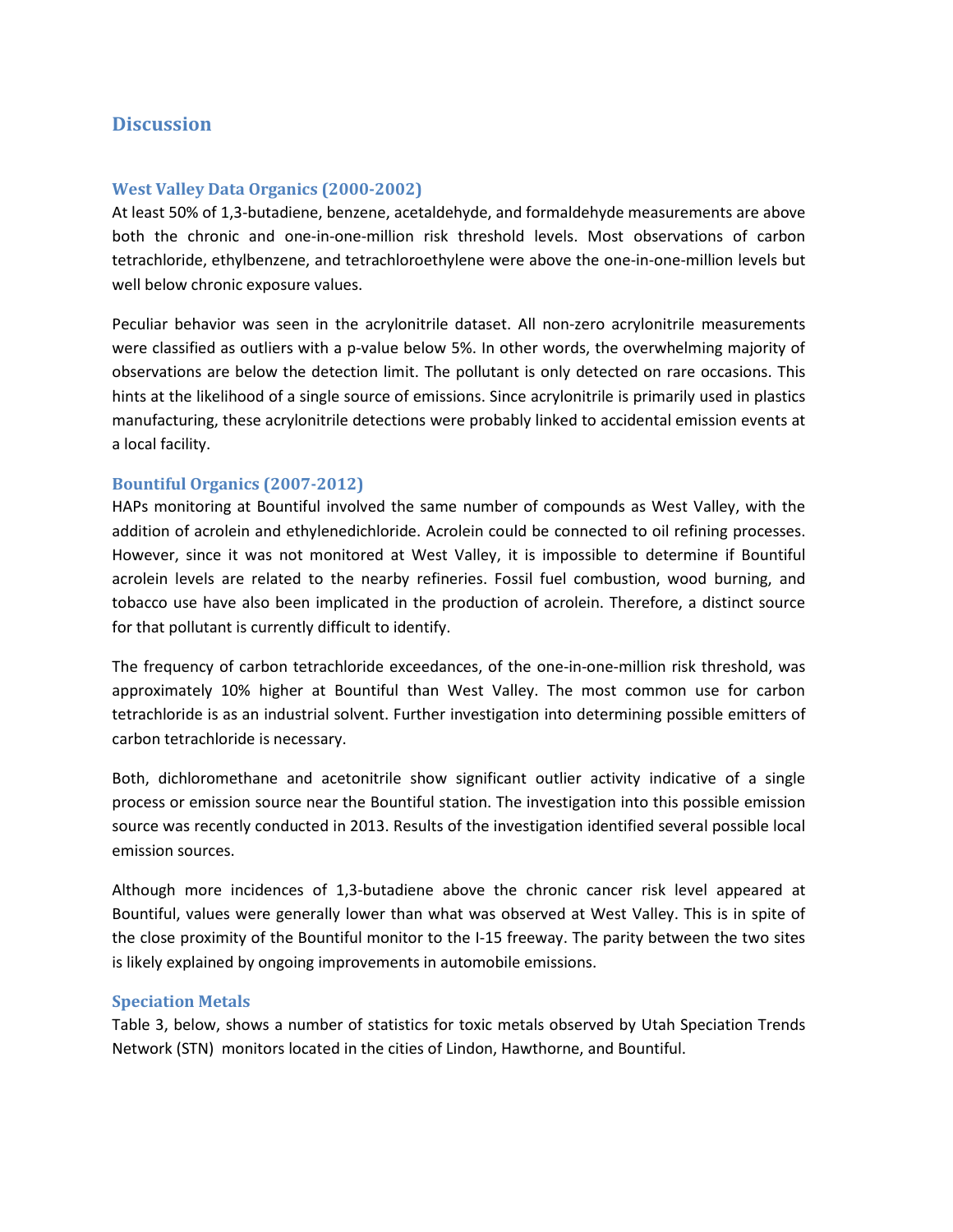|           |           | Antimony | Arsenic | Cadmium | Chromium | Cobalt | Lead  | Manganese | <b>Nickel</b> |
|-----------|-----------|----------|---------|---------|----------|--------|-------|-----------|---------------|
| i LN      | Chronic   | 9.45%    | 0.00%   | 0.50%   | 0.50%    | 0.00%  | 1.00% | 1.49%     | 0.00%         |
|           | $1/1$ mil |          | 36.57%  | 19.40%  | 57.71%   |        |       |           |               |
| <b>HW</b> | Chronic   | 6.18%    | 0.13%   | 0.79%   | 1.32%    | 0.00%  | 1.32% | 0.13%     | 0.26%         |
|           | $1/1$ mil |          | 40.92%  | 22.50%  | 64.47%   |        |       |           |               |
| <b>BV</b> | Chronic   | 9.52%    | 0.00%   | 1.00%   | 0.75%    | 0.00%  | 0.25% | 0.25%     | 0.00%         |
|           | $1/1$ mil |          | 39.85%  | 23.81%  | 54.89%   |        |       |           |               |

Table 3. **Percentage of risk level exceedances by metal specie at three Utah STN sites.**

As a percentage of PM<sub>2.5</sub>, metal observations appear distributed similarly across all three STN sites, suggesting relatively uniform behavior across Davis, Salt Lake, and Utah County. It is important to note that STN stations only capture the metals that partially comprise  $PM_{2.5}$ . Therefore, STN observations are unlikely to represent an individual's day-to-day exposure to airborne metals. Though none of the monitors detect concentrations above the chronic exposure level with any exceptional frequency, most metal species regularly breach the one-in-one-million risk threshold.

Boxplots for STN data are found in Appendix 3.

# **Phoenix, Arizona Comparison**

Phoenix was selected for a side-by-side comparison with Salt Lake City because of its similar topography. The lack of oil refineries and mining in contrast with the Salt Lake Valley was also appealing. Comparing Phoenix and Salt Lake City could reveal the contribution from these particular industries to Salt Lake Valley HAPs concentrations.

The Phoenix metropolitan area population is roughly four times larger than that of Salt Lake City's. This asymmetry in population will likely result in less HAPs in Salt Lake City than Phoenix. However, the complexity of chemical mechanisms and differences in meteorology and emission patterns prohibit drawing a linear relationship between population and pollutant levels.

In terms of mean ambient values and risk-assessment threshold exceedances, HAPs observations at Phoenix almost always exceeded values at Bountiful and West Valley. There were some notable exceptions. First, ethylbenzene was seen in high concentrations only at West Valley. Benzene was also more frequently observed in West Valley, but in higher concentrations than elsewhere. Dichloromethane was observed more often and measured greatest at Bountiful. Finally, formaldehyde data showed higher concentrations and more frequent exceedances at West Valley than Phoenix.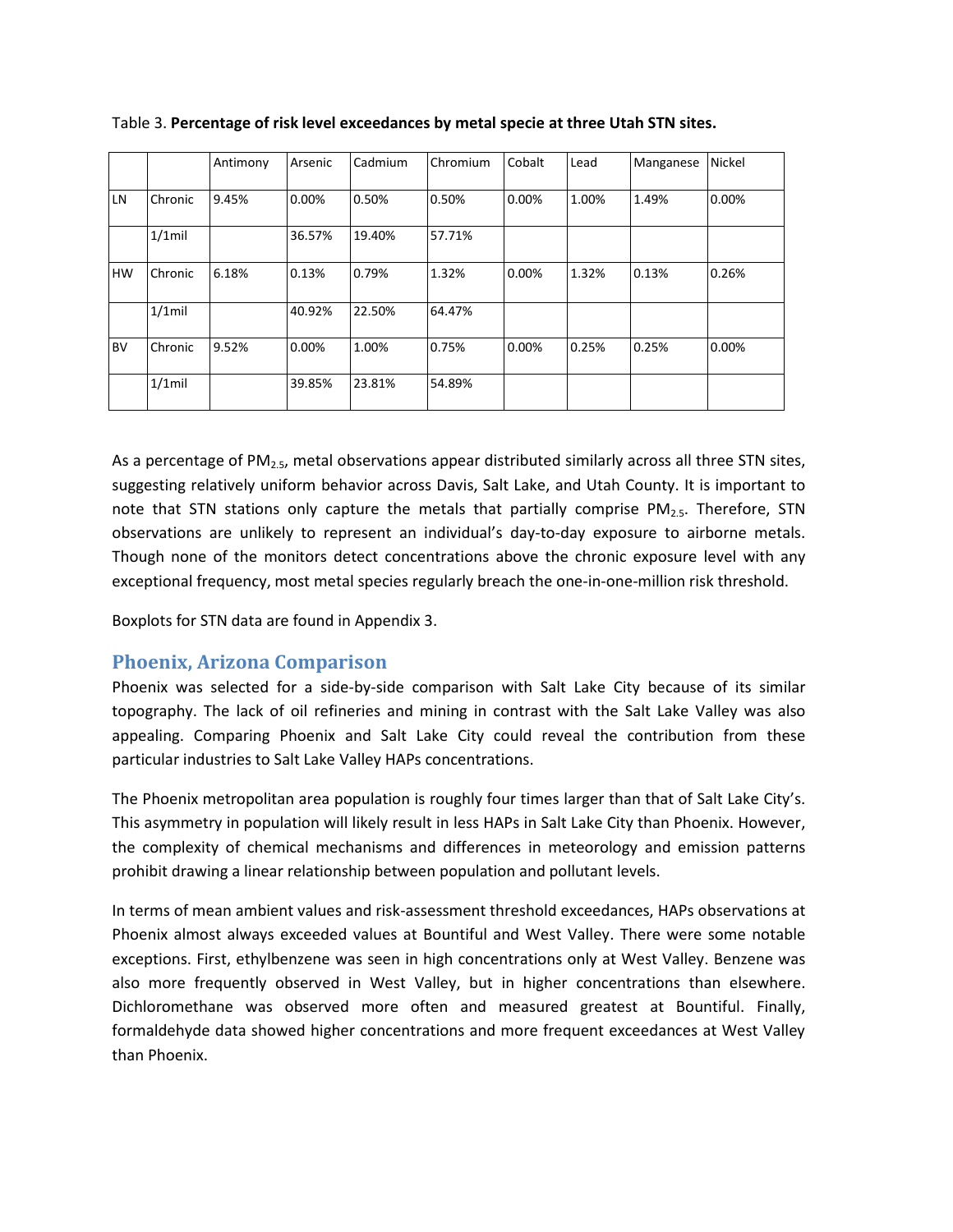Expected differences between Bountiful and Phoenix did not materialize with respect to the refineries. The slightly increased incidences of lead and cadmium are likely associated with the mining and smelting activity in Salt Lake Valley. The breakdown of individual HAPs in Phoenix and the Salt Lake Valley was nearly identical; a result from the degree of urbanization common to both areas. The generally larger and more frequent HAPs concentrations observed in Phoenix is indeed likely due to its bigger population.

## **Summary**

An overview of the HAPs data in the Salt Lake Valley shows that some HAPs frequently and significantly exceed the one-to-one-million cancer risk and chronic exposure thresholds. These pollutants are: 1,3-butadiene, 1-4-dichlorobenzene, acetonitrile, acetaldehyde, acrolein, acrylonitrile, benzene, carbon tetrachloride, dichloromethane, ethylbenzene, ethylenedichloride, formaldehyde, and tetrachloroethylene.

Some toxics, such as 1,3-butadiene, acrolein, benzene, acetonitrile, carbon tetrachloride, and acrylonitrile are connected with urban/industrial activity. Others species like formaldehyde, acetaldehyde, and dichloromethane may be heavily influenced by natural sources in the area such as salt marches and atmospheric oxidation.

The frequency of detection and amount of metal toxics was found to be higher at the West Valley monitoring site. However, it cannot be conclusively determined whether this is due to nearby Oquirrh Mountains mining and smelting operations or because of differences in sampling methodology.

Unusually high occurrences of arsenic, cadmium, and chromium exceeding their respective one-inone-million risk exposure levels was confirmed by Utah's STN network. However, these pollutants were detected in lower concentrations than what was observed at Bountiful or West Valley. Chromium(VI) data obtained from  $PM_{10}$  monitors showed significantly lower levels of chromium in ambient PM. This discrepancy results from the inability of x-ray fluorescence technology, used in STN filter analysis, to differentiate chromium(VI) from chromium(III).

Unexpectedly, the close proximity of local refineries to the Bountiful site did not increase the frequency or range of organic toxic material when compared with West Valley data. However, more HAPs at Bountiful exceeded the one-in-one-million cancer risk threshold; Thirteen species at Bountiful showed exceedances, as opposed to only eight species at West Valley.

1,3-butadiene and benzene exhibited a trend common to reactive organics in the atmosphere: high concentrations during the winter, low concentrations in the summer. But, Acrolein and carbon tetrachloride displayed no such pattern; their concentrations remained moderately flat over the last seven years. A further study of these particular species is needed in order to determine their sources of emission.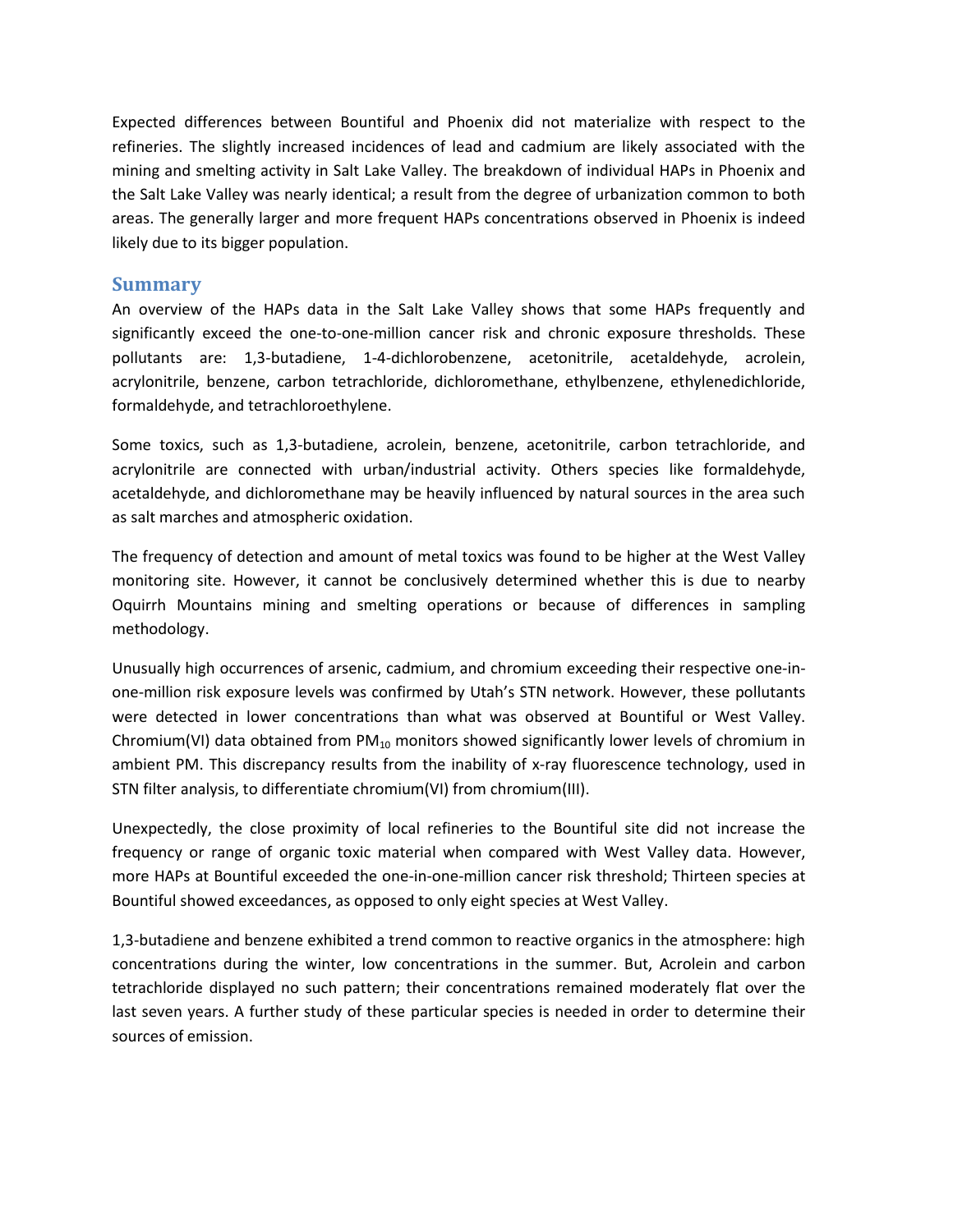**Appendix 1, Organic HAPs measured at West Valley and Bountiful**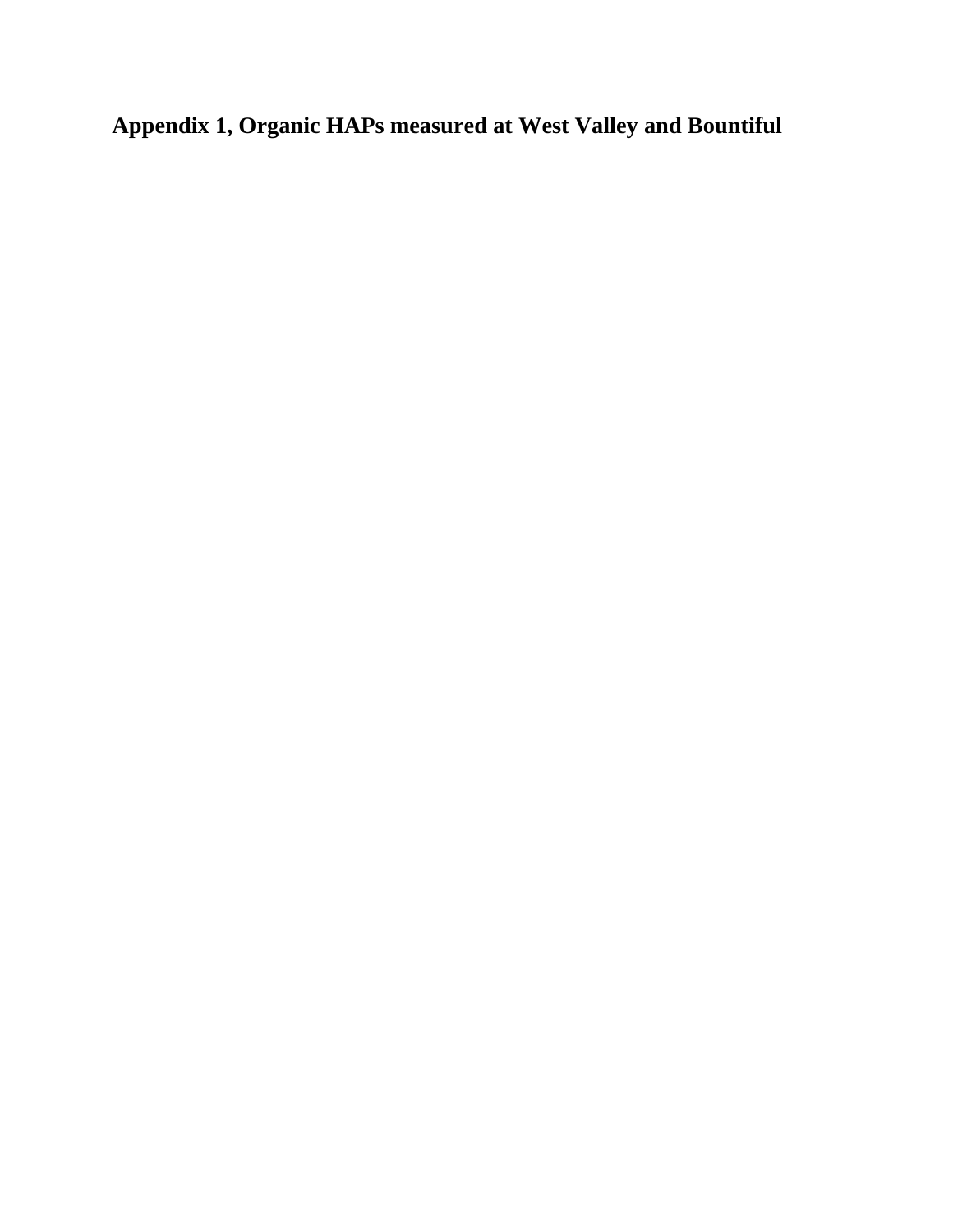

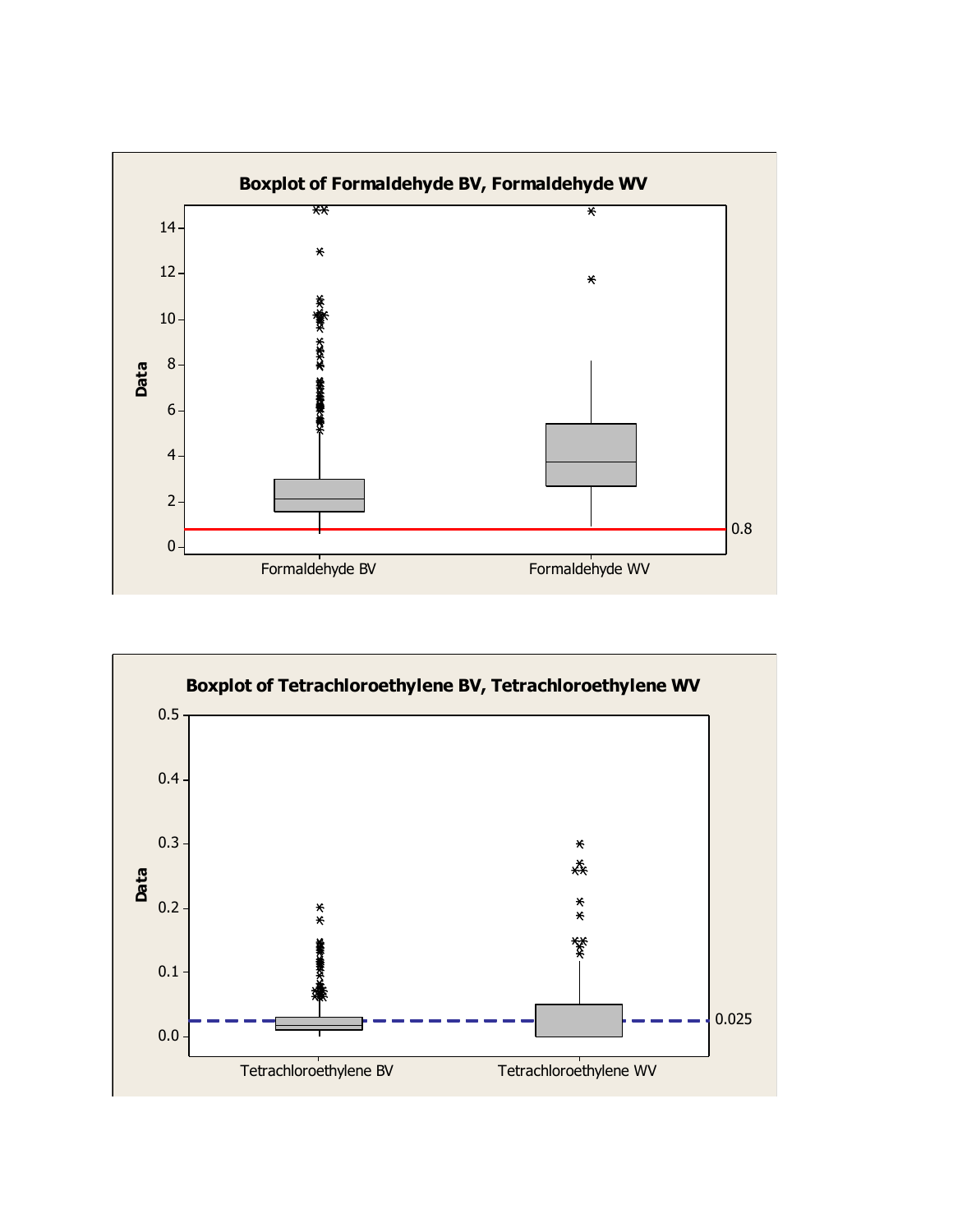

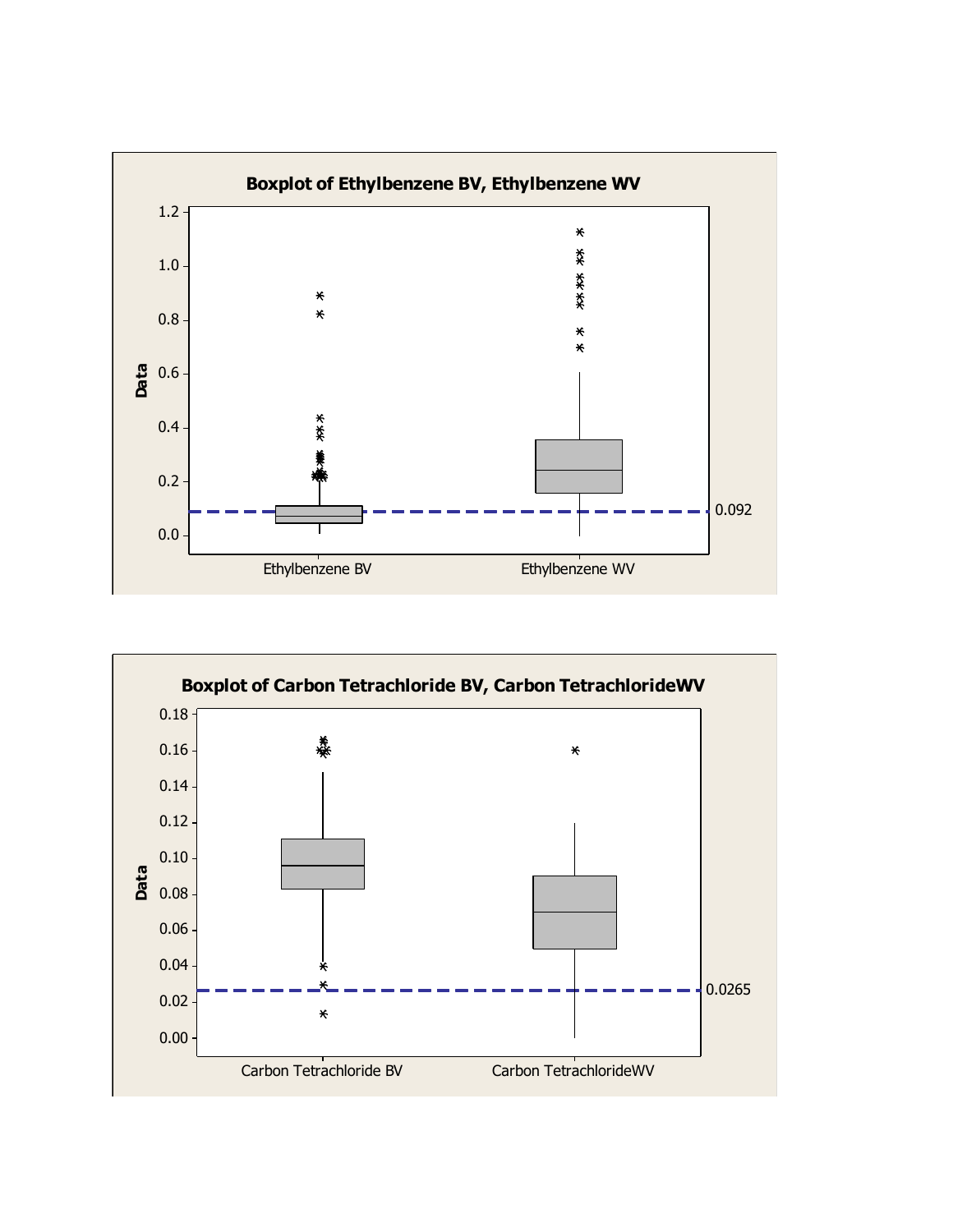

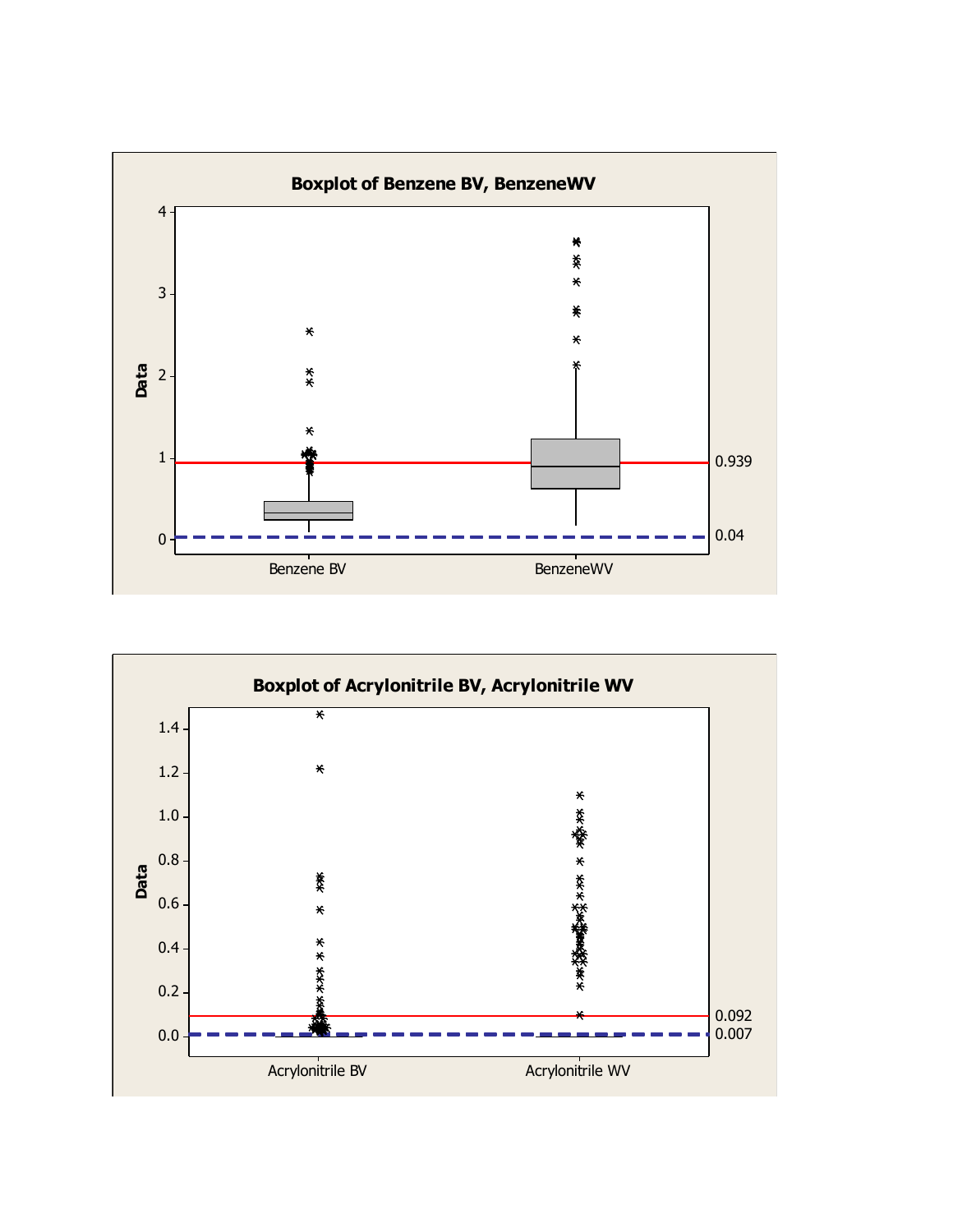

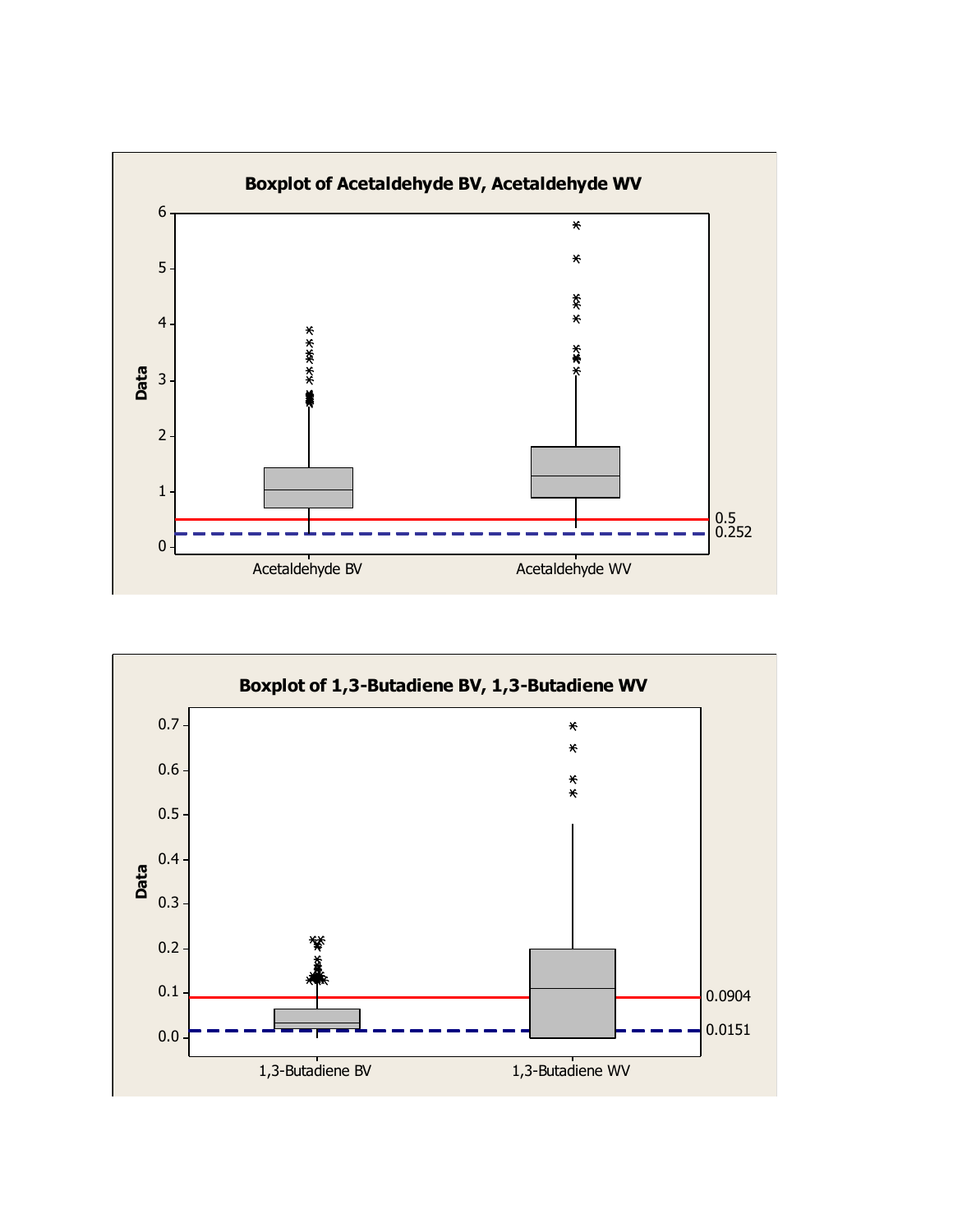

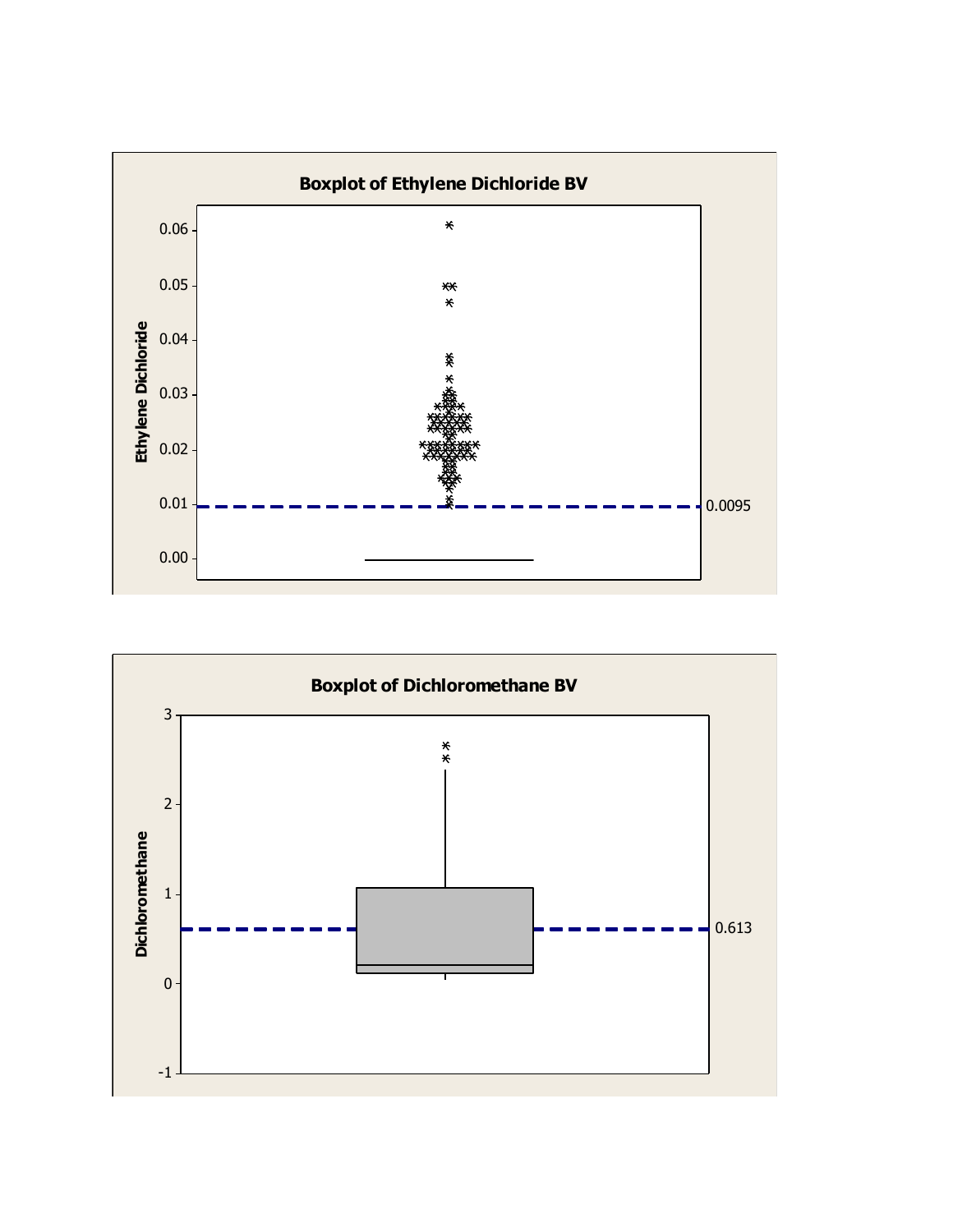

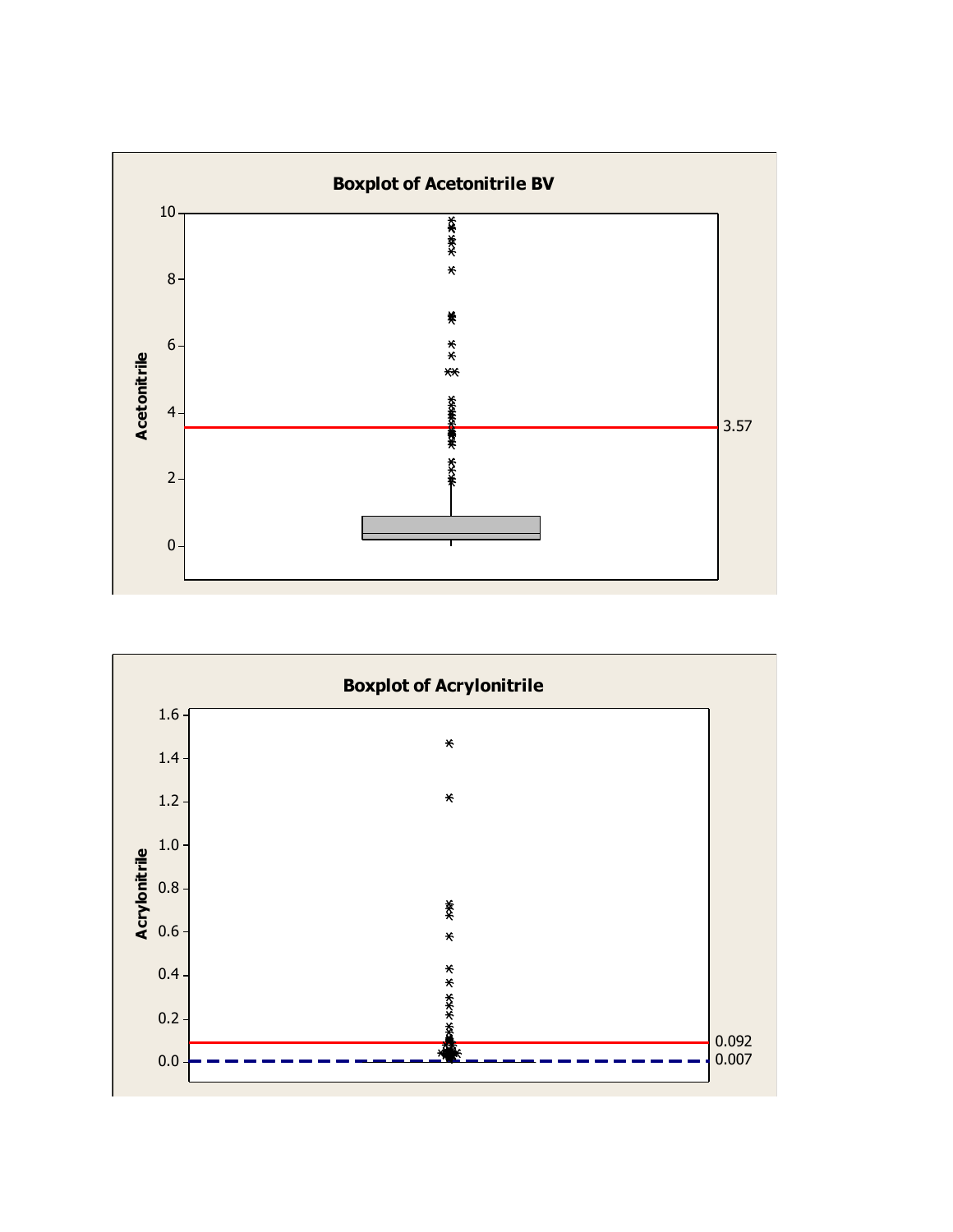**Appendix 2, Metal HAPs Measured at West Valley and Bountiful**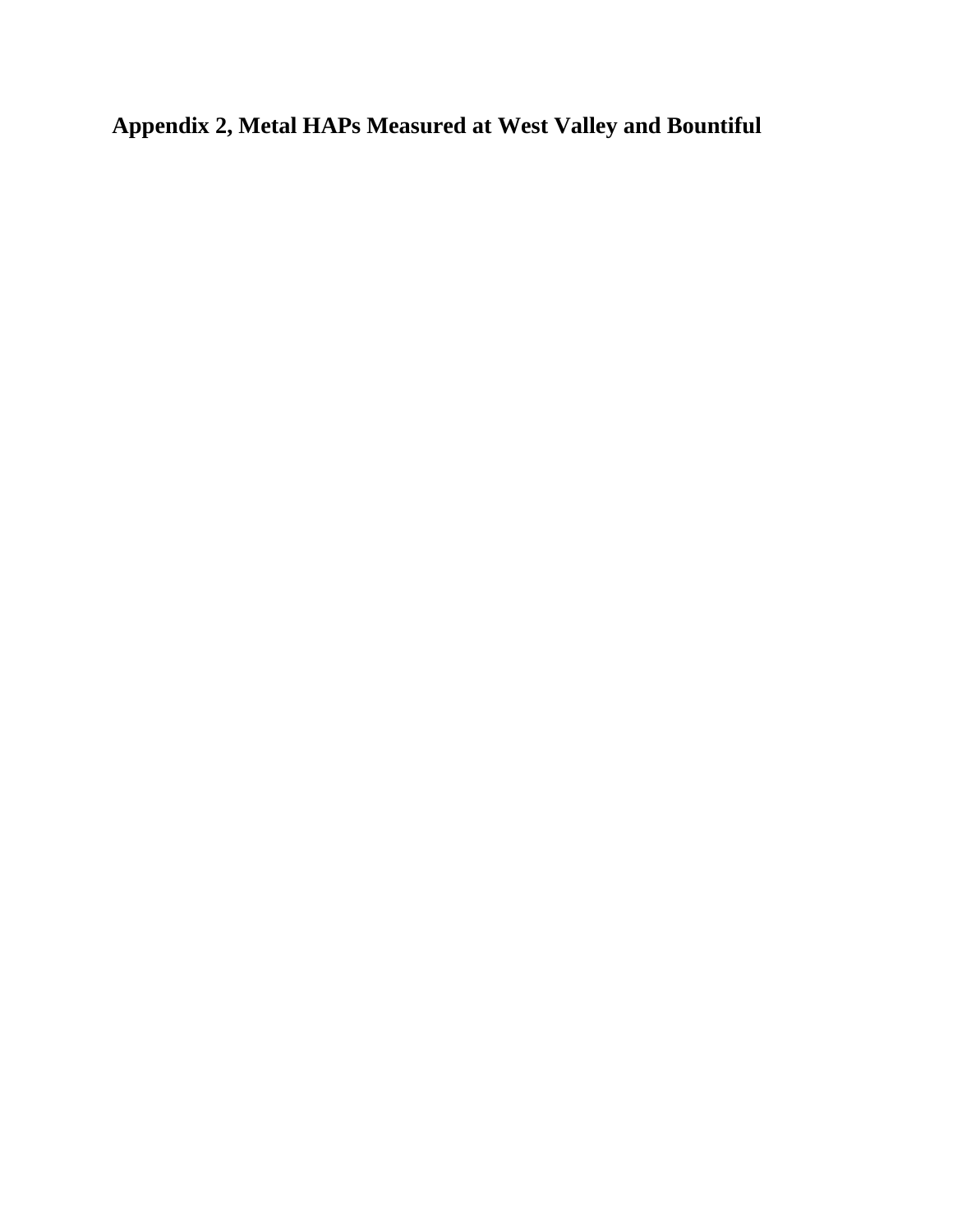

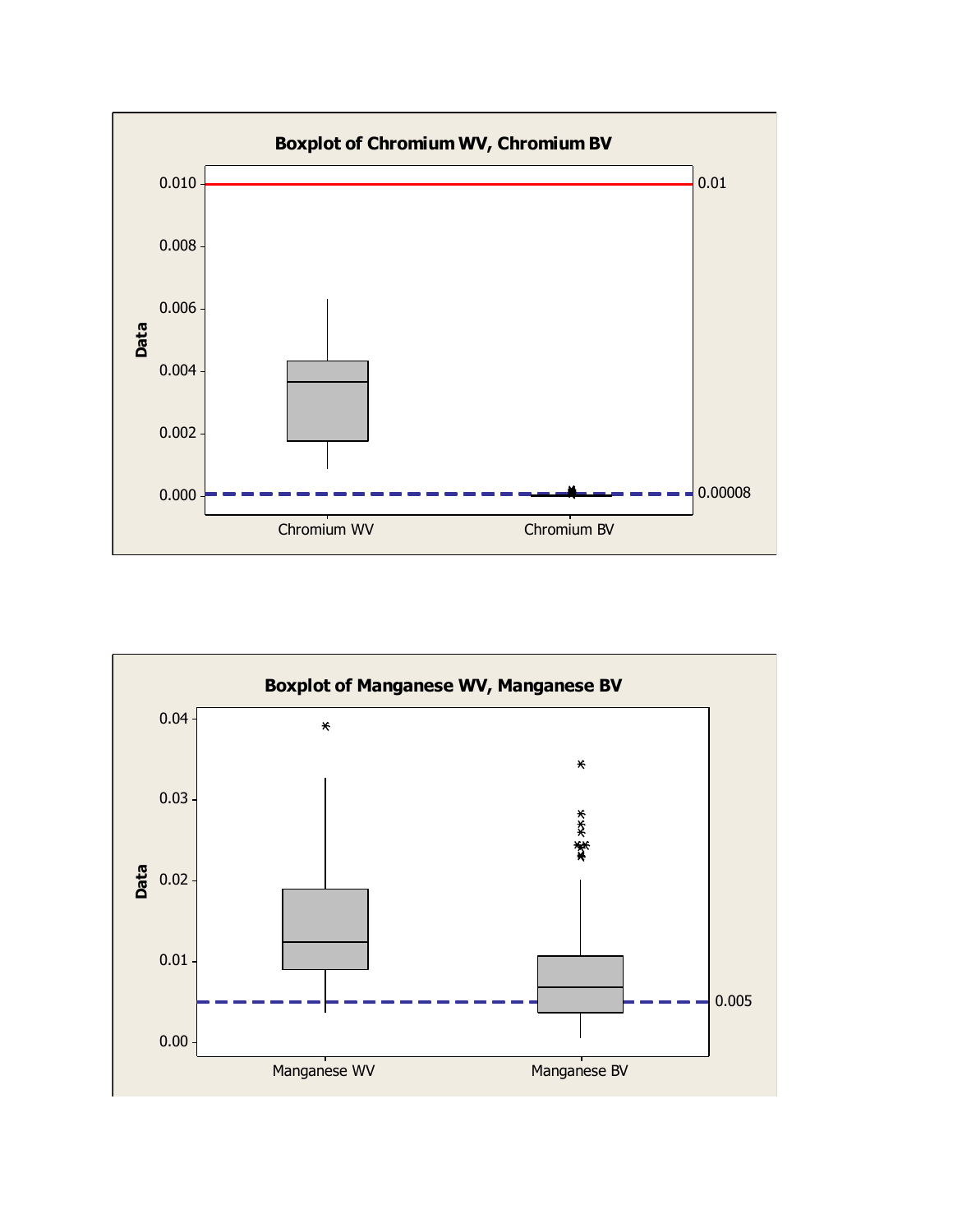

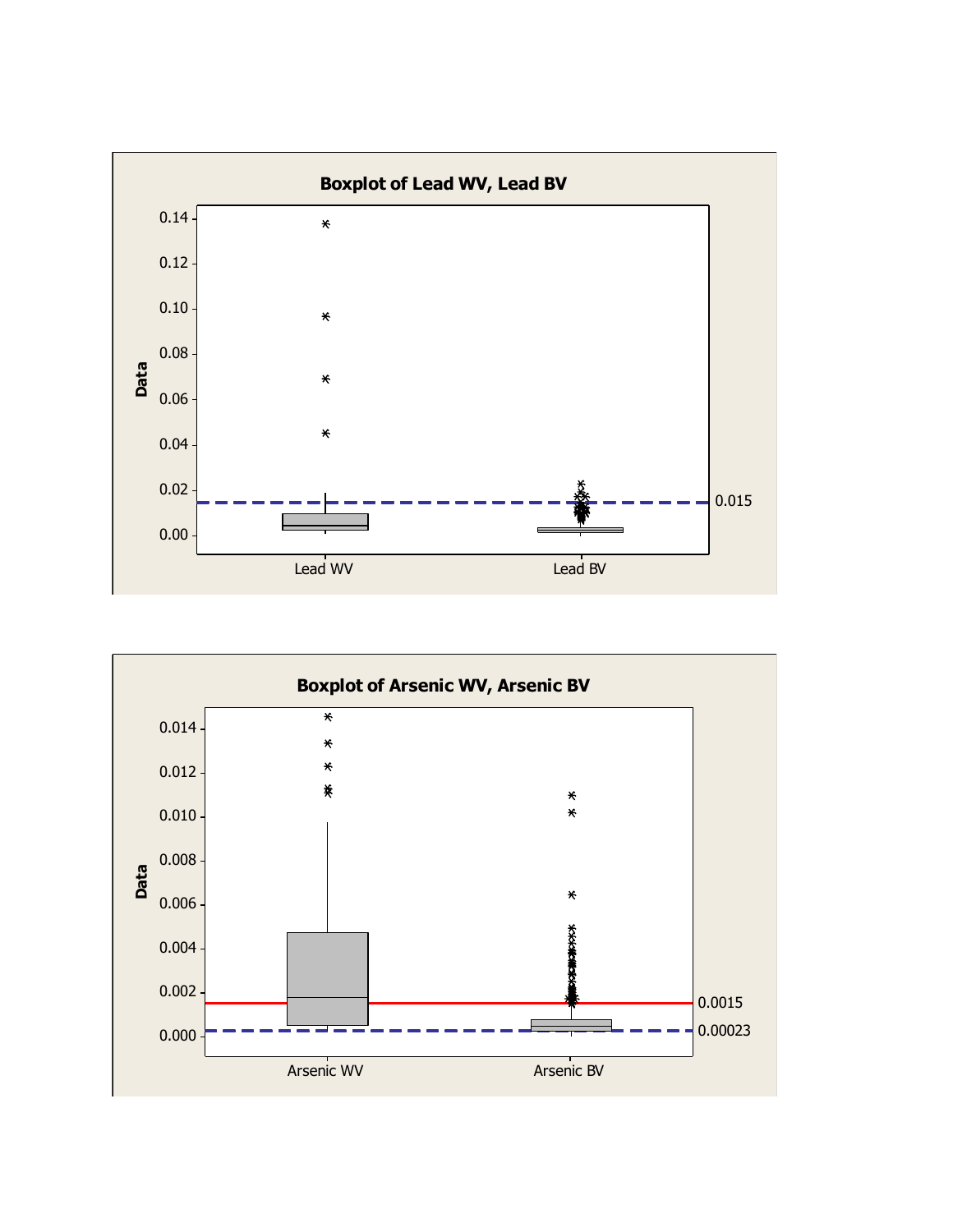**Appendix 3, STN Observations of HAPs**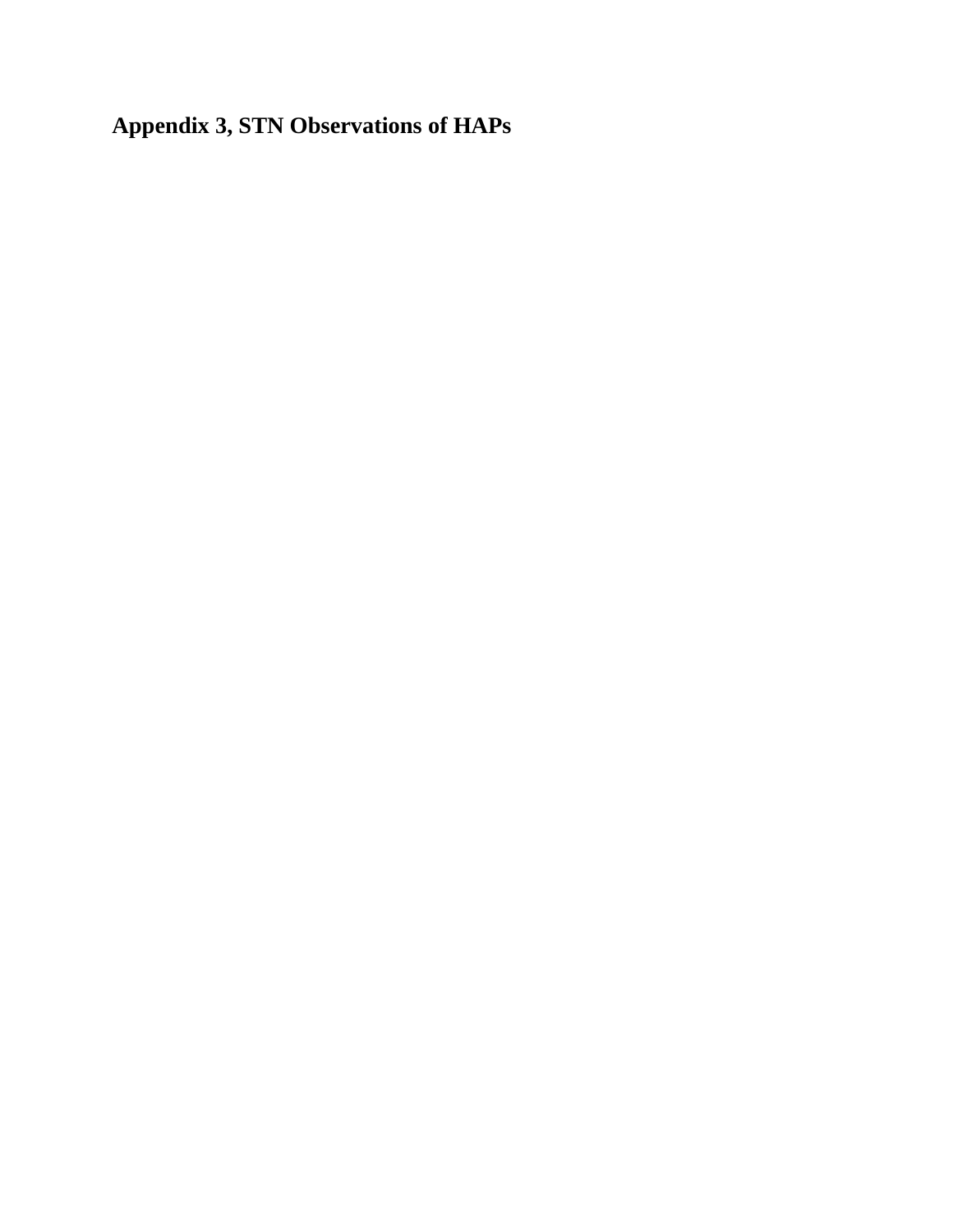